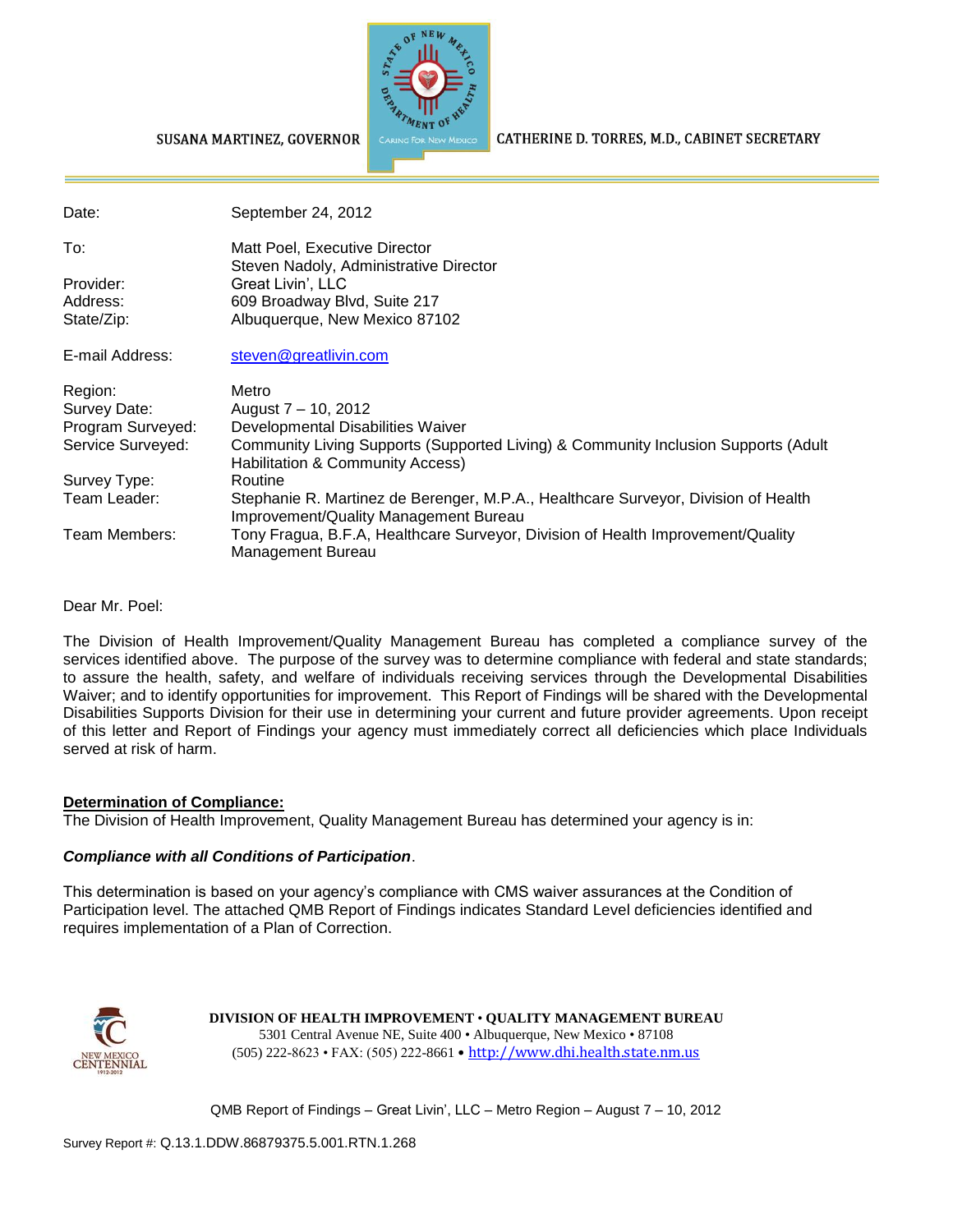#### **Plan of Correction:**

The attached Report of Findings identifies the Standard Level and/or Condition of Participation deficiencies found during your agency's compliance review. You are required to complete and implement a Plan of Correction. Your agency has a total of 45 business days (10 business days to submit your POC for approval and 35 days to implement your *approved* Plan of Correction) from the receipt of this letter.

#### **Submission of your Plan of Correction:**

Please submit your agency's Plan of Correction in the space on the two right columns of the Report of Findings. *(See attachment "A" for additional guidance in completing the Plan of Correction)*.

Within 10 business days of receipt of this letter your agency Plan of Correction must be submitted to the parties below:

**1. Quality Management Bureau, Attention: Plan of Correction Coordinator 5301 Central Ave. NE Suite 400 Albuquerque, NM 87108**

#### **2. Developmental Disabilities Supports Division Regional Office for region of service surveyed**

Upon notification from QMB that your *Plan of Correction has been approved*, you must implement all remedies and corrective actions to come into compliance. If your Plan of Correction is denied, you must resubmit a revised plan as soon as possible for approval, as your POC approval and all remedies must be completed within 45 business days of the receipt of this letter.

Failure to submit your POC within the allotted 10 business days or complete and implement your Plan of Correction within the total 45 business days allowed may result in the imposition of a \$200 per day Civil Monetary Penalty until it is received, completed and/or implemented.

#### **Request for Informal Reconsideration of Findings (IRF):**

If you disagree with a finding of deficient practice, you have 10 business days upon receipt of this notice to request an IRF. Submit your request for an IRF in writing to:

> QMB Deputy Bureau Chief 5301 Central Ave NE Suite #400 Albuquerque, NM 87108 Attention: IRF request

See Attachment "C" for additional guidance in completing the request for Informal Reconsideration of Findings. The request for an IRF will not delay the implementation of your Plan of Correction which must be completed within 45 total business days (10 business days to submit your POC for approval and 35 days to implement your *approved* Plan of Correction). Providers may not appeal the nature or interpretation of the standard or regulation, the team composition or sampling methodology. If the IRF approves the modification or removal of a finding, you will be advised of any changes.

Please call the Plan of Correction Coordinator at 505-699-9356 if you have questions about the Report of Findings or Plan of Correction. Thank you for your cooperation and for the work you perform.

Sincerely,

Stephanie R. Martinez de Berenger, M.P.A.

Stephanie R. Martinez de Berenger, M.P.A Team Lead/Healthcare Surveyor Division of Health Improvement Quality Management Bureau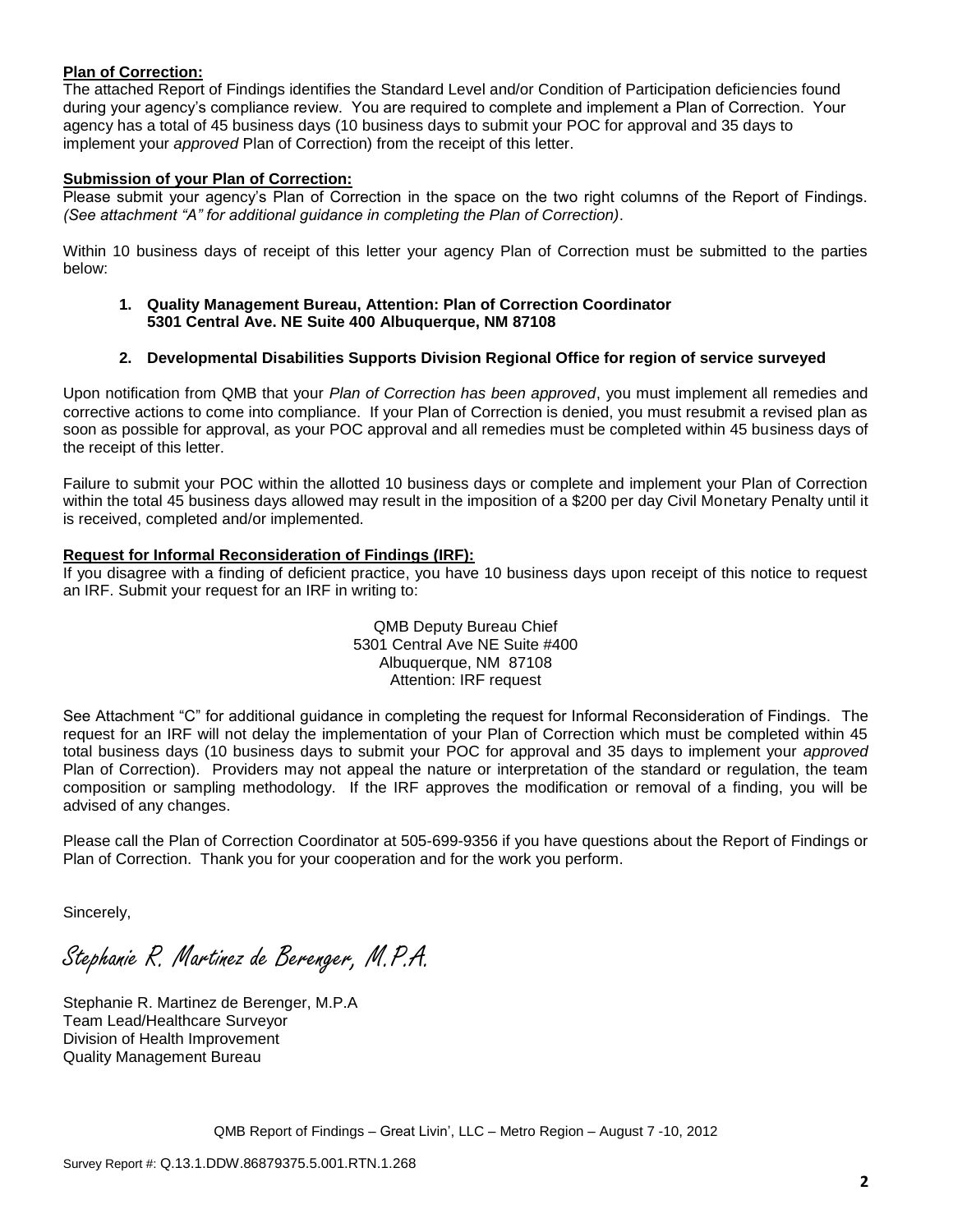| <b>Survey Process Employed:</b>           |                                                                                                                                              |                                                                                                                                                                                                           |
|-------------------------------------------|----------------------------------------------------------------------------------------------------------------------------------------------|-----------------------------------------------------------------------------------------------------------------------------------------------------------------------------------------------------------|
| <b>Entrance Conference Date:</b>          | August 7, 2012                                                                                                                               |                                                                                                                                                                                                           |
| Present:                                  | <b>Great Livin', LLC</b>                                                                                                                     | Steven Nadoly, Administrative Director<br>Matt Poel, Executive Director                                                                                                                                   |
|                                           | <b>DOH/DHI/QMB</b><br>Surveyor                                                                                                               | Stephanie R. Martinez de Berenger, M.P.A, Team Lead/Healthcare<br>Tony Fragua, B.F.A, Healthcare Surveyor                                                                                                 |
| <b>Exit Conference Date:</b>              | August 10, 2012                                                                                                                              |                                                                                                                                                                                                           |
| Present:                                  | <b>Great Livin', LLC</b>                                                                                                                     | Matt Poel, Executive Director<br>Steven Nadoly, Administrative Director<br>Zaira Loya, Office Assistant<br>Dorit Stout, Program Director<br>Caroline Chavez, Head Coach<br>Linda N. Johnson, Agency Nurse |
|                                           | DOH/DHI/QMB<br>Surveyor                                                                                                                      | Stephanie R. Martinez de Berenger, M.P.A, Team Lead/Healthcare<br>Tony Fragua, B.F.A., Healthcare Surveyor                                                                                                |
| <b>Total Homes Visited</b>                | Number:                                                                                                                                      | 5                                                                                                                                                                                                         |
| <b>Supported Homes Visited</b><br>❖       | Number:                                                                                                                                      | 5                                                                                                                                                                                                         |
| <b>Administrative Locations Visited</b>   | Number:                                                                                                                                      | 1                                                                                                                                                                                                         |
| <b>Total Sample Size</b>                  | Number:                                                                                                                                      | 6<br>0 - Jackson Class Members<br>6 - Non- <i>Jackson</i> Class Members<br>6 - Supported Living<br>1 - Adult Habilitation<br>1 - Community Access                                                         |
| Persons Served Records Reviewed           | Number:                                                                                                                                      | 6                                                                                                                                                                                                         |
| Persons Served Interviewed                | Number:                                                                                                                                      | 6                                                                                                                                                                                                         |
| Direct Support Personnel Interviewed      | Number:                                                                                                                                      | 6                                                                                                                                                                                                         |
| Direct Support Personnel Records Reviewed | Number:                                                                                                                                      | 34                                                                                                                                                                                                        |
| Service Coordinator Records Reviewed      | Number:                                                                                                                                      | 1                                                                                                                                                                                                         |
| <b>Administrative Files Reviewed</b>      | <b>Billing Records</b><br>$\bullet$<br><b>Medical Records</b><br>$\bullet$<br>$\bullet$<br><b>Personnel Files</b><br><b>Training Records</b> | Incident Management Records                                                                                                                                                                               |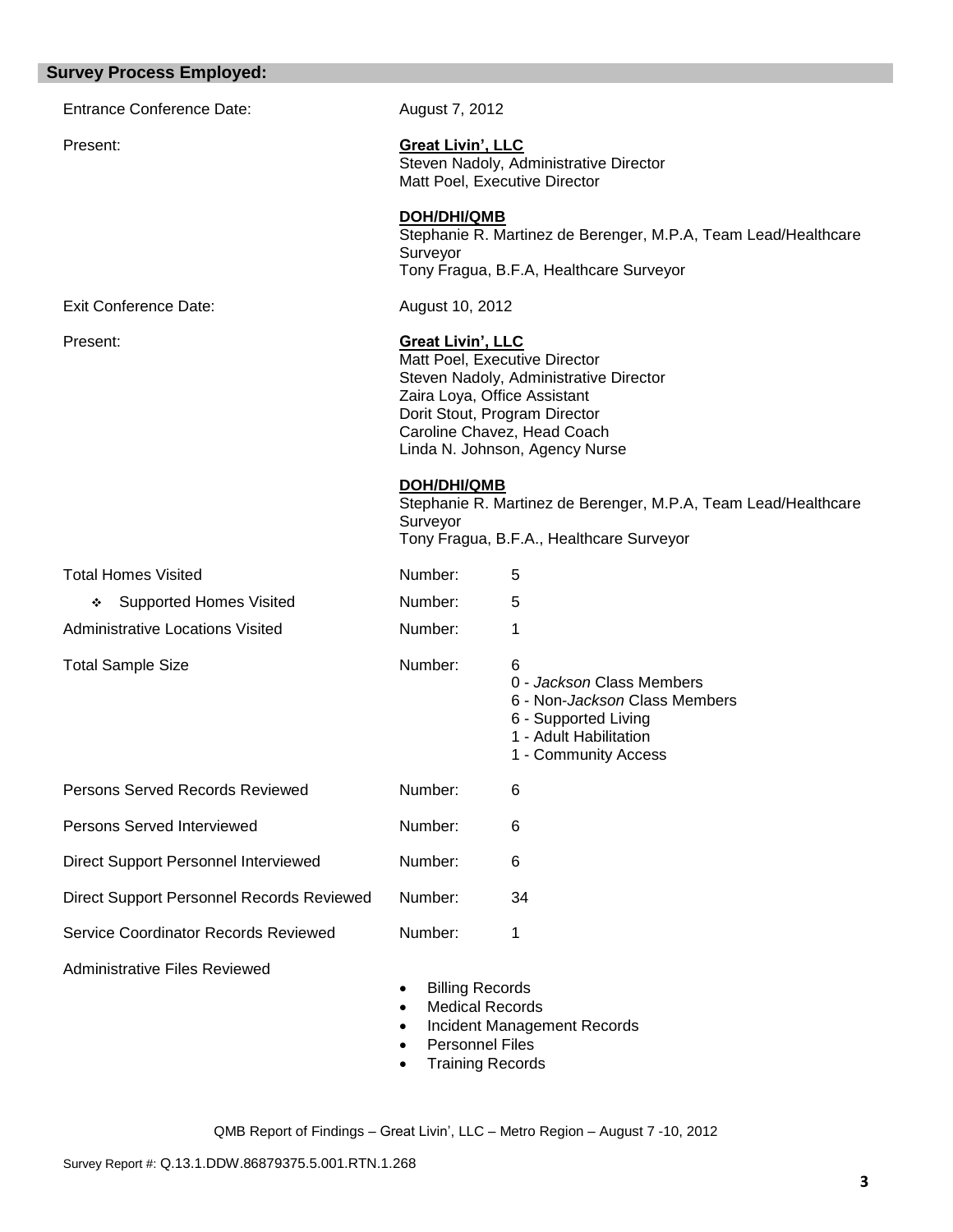- Agency Policy and Procedure
- Caregiver Criminal History Screening Records
- **•** Employee Abuse Registry
- Human Rights Notes and/or Meeting Minutes
- **•** Evacuation Drills
- Quality Assurance / Improvement Plan
- CC: Distribution List: DOH Division of Health Improvement
	- DOH Developmental Disabilities Supports Division
	- DOH Office of Internal Audit
	- HSD Medical Assistance Division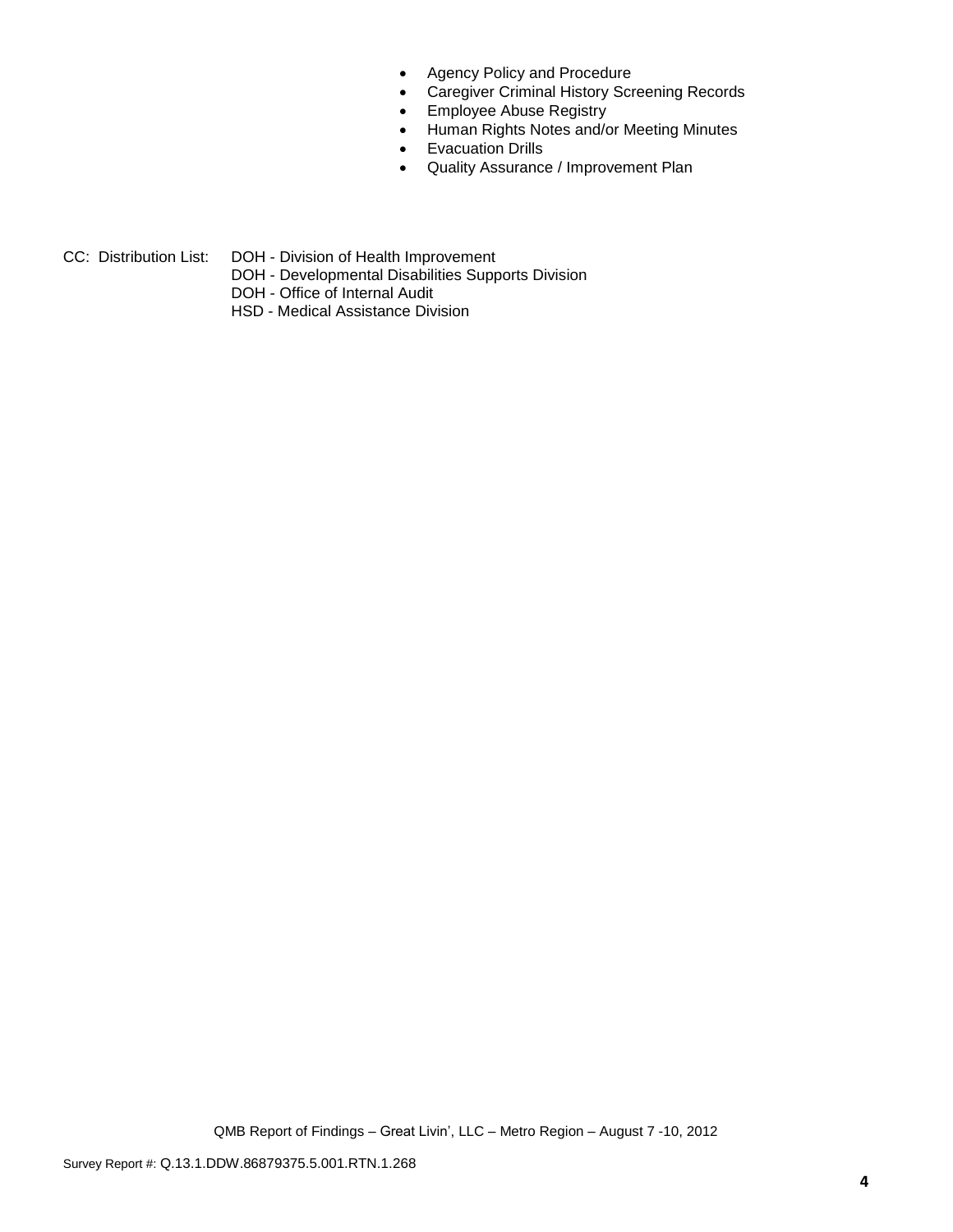# **Attachment A**

# **Provider Instructions for Completing the QMB Plan of Correction (POC) Process**

## *Introduction:*

After a QMB Compliance Survey, your QMB Report of Findings will be sent to you via e-mail.

Each provider must develop and implement a Plan of Correction (POC) that identifies specific quality assurance and quality improvement activities the agency will implement to correct deficiencies and prevent continued non compliance.

Agencies must submit their Plan of Correction within 10 business days from the date you receive the QMB Report of Findings. (Providers who do not submit a POC within 10 business days will be referred to the Internal Review Committee [IRC] for possible actions or sanctions).

Agencies must fully implement their approved Plan of Correction within 45 business days (10 business days to submit your POC for approval and 35 days to implement your approved Plan of Correction) from the date they receive the QMB Report of Findings. (Providers who fail to complete a POC within the 45 business days allowed shall be referred to the IRC for possible actions or sanctions.)

If you have questions about the Plan of Correction process, call the QMB Plan of Correction Coordinator at 505-699-9356 or email at Crystal.Lopez-Beck@state.nm.us. Requests for technical assistance must be requested through your DDSD Regional Office.

The POC process cannot resolve disputes regarding findings. If you wish to dispute a finding on the official Report of Findings, you must file an Informal Reconsideration of Findings (IRF) request within ten (10) business days of receiving your report. Please note that you must still submit a POC for findings that are in question (see Attachment "C").

## *Instructions for Completing Agency POC:*

## *Required Content*

Your Plan of Correction should provide a step-by-step description of the methods to correct each deficient practice to prevent recurrence and information that ensures the regulation cited is in compliance. The remedies noted in your POC are expected to be added to your Agency's required, annual Quality Assurance Plan.

If a deficiency has already been corrected, the plan should state how it was corrected, the completion date (date the correction was accomplished), and how possible recurrence of the deficiency will be prevented.

#### *The Plan of Correction must address the required six CMS core elements to address each deficiency of the POC:*

- 1. How the specific and realistic corrective action will be accomplished for individuals found to have been affected by the deficient practice.
- 2. How the agency will identify other individuals who have the potential to be affected by the same deficient practice, and how the agency will act to protect individuals in similar situations.
- 3. What QA measures will be put into place or systemic changes made to ensure that the deficient practice will not recur
- 4. Indicate how the agency plans to monitor its performance to make sure that solutions are sustained. The agency must develop a QA plan for ensuring that correction is achieved and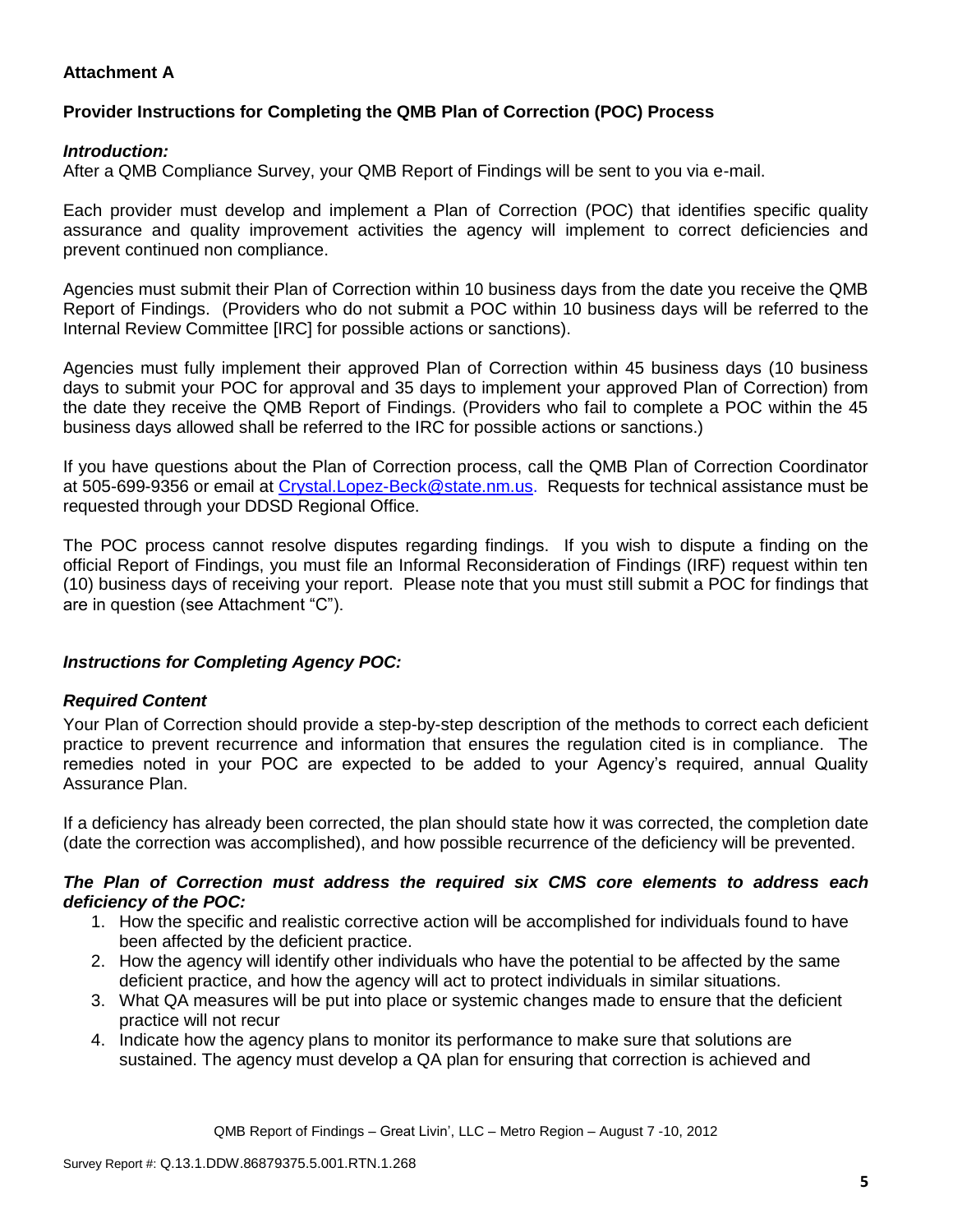sustained. This QA plan must be implemented, and the corrective action evaluated for its effectiveness. The plan of correction is integrated into the agency quality assurance system; and

- 5. Include dates when corrective action will be completed. The corrective action completion dates must be acceptable to the State.
- 6. The POC must be signed and dated by the agency director or other authorized official.

*The following details should be considered when developing your POC:*

- Details about how and when Consumer, Personnel and Residential files are audited by Agency personnel to ensure they contain required documents;
- Information about how Medication Administration Records are reviewed to verify they contain all required information before they are distributed, as they are being used, and after they are completed;
- Your processes for ensuring that all staff are trained in Core Competencies, Incident Reporting, and Individual-Specific service requirements, etc;
- How accuracy in Billing documentation is assured;
- How health, safety is assured;
- For Case Management Providers, how ISPs are reviewed to verify they meet requirements, how the timeliness of LOC packet submissions and consumer visits are tracked;
- Your process for gathering, analyzing and responding to Quality data; and,
- Details about Quality Targets in various areas, current status, analyses about why targets were not met, and remedies implemented.

*Note:* **Instruction or in-service of staff alone may not be a sufficient plan of correction.** This is a good first step toward correction, but additional steps should be taken to ensure the deficiency is corrected and will not recur.

## *Completion Dates*

- The plan of correction must include a **completion date** (entered in the far right-hand column) for each finding. Be sure the date is **realistic** in the amount of time your Agency will need to correct the deficiency; not to exceed 45 total business days.
- Direct care issues should be corrected immediately and monitored appropriately.
- Some deficiencies may require a staged plan to accomplish total correction.
- Deficiencies requiring replacement of equipment, etc., may require more time to accomplish correction but should show reasonable time frames.

# *Initial Submission of the Plan of Correction Requirements*

- 1. The Plan of Correction must be completed on the official QMB Survey Report of Findings/Plan of Correction Form and received by QMB within ten (10) business days from the date you received the report of findings.
- 2. For questions about the POC process, call the QMB POC Coordinator, Crystal Lopez-Beck at 505- 699-9356 for assistance.
- 3. For Technical Assistance (TA) in developing or implementing your POC, contact your local DDSD Regional Office.
- 4. Submit your POC to Crystal Lopez-Beck, POC Coordinator in any of the following ways:
	- a. Electronically at Crystal.Lopez-Beck@state.nm.us *(preferred method)*
	- b. Fax to 505-222-8661, or
	- c. Mail to POC Coordinator, 5301 Central Avenue SW, Suite 400, Albuquerque, NM 87108
- 5. Do not submit supporting documentation (evidence of compliance) to QMB until after your POC has been approved by the QMB.
- 6. QMB will notify you when your POC has been "approve" or "denied."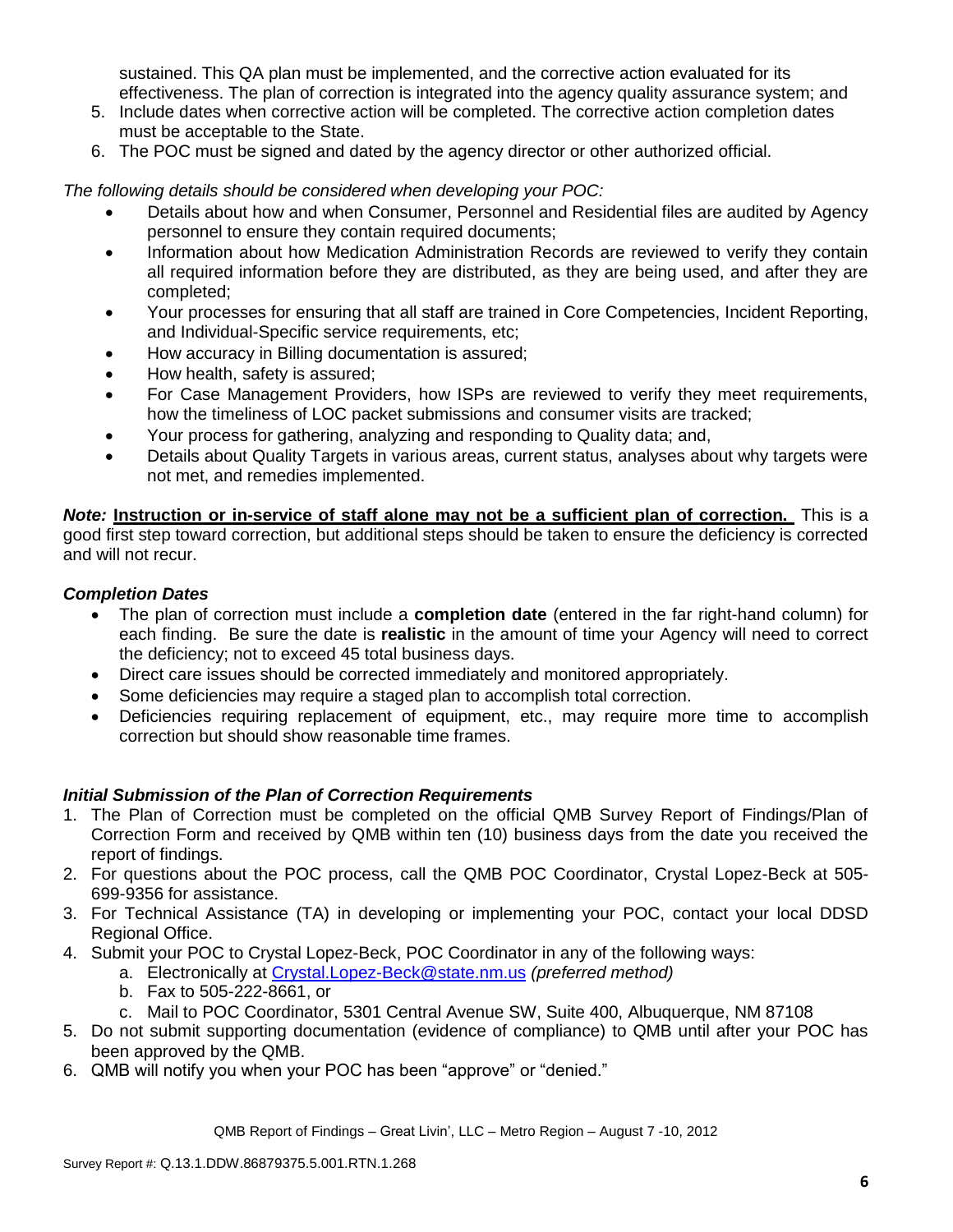- a. During this time, whether your POC is "approved," or "denied," you will have a maximum of 45 business days from the date of receipt of your Report of Findings to correct all survey deficiencies.
- b. If your POC is denied, it must be revised and resubmitted as soon as possible, as the 45 business day limit is in effect.
- c. If your POC is denied a second time your agency may be referred to the Internal Review Committee.
- d. You will receive written confirmation when your POC has been approved by QMB and a final deadline for completion of your POC.
- 7. Failure to submit your POC within 10 business days without prior approval of an extension by QMB will result in a referral to the Internal Review Committee and the possible implementation of monetary penalties and/or sanctions.

# *POC Document Submission Requirements*

Once your POC has been approved by the QMB Plan of Correction Coordinator you must submit copies of documents as evidence that all deficiencies have been corrected, as follows.

- 1. Your internal documents are due within a *maximum* of 45 business days of receipt of your Report of Findings.
- 2. You may submit your documents by postal mail (paper hard copy or on a disc), fax, or electronically (scanned and attached to e-mails).
- 3. All submitted documents *must be annotated*; please be sure the tag numbers and Identification numbers are indicated on each document submitted. Documents which are not annotated with the Tag number and Identification number may not be accepted.
- 4. Do not submit original documents; Please provide copies or scanned electronic files for evidence. Originals must be maintained in the agency file(s) per DDSD Standards.
- 5. In lieu of some documents, you may submit copies of file or home audit forms that clearly indicate cited deficiencies have been corrected, other attestations of correction must be approved by the Plan of Correction Coordinator prior to their submission.
- 6. For billing deficiencies, you must submit:
	- a. Evidence of an internal audit of billing documentation for a sample of individuals and timeframes;
	- b. Copies of "void and adjust" forms submitted to correct all over-billed or unjustified units billed identified during your internal audit.

Revisions, Modifications or Extensions to your Plan of Correction (post QMB approval) must be made in writing and submitted to the Deputy Chief at QMB, prior to the due date and are approved on a case-bycase basis. No changes may be made to your POC or the timeframes for implementation without written approval of the POC Coordinator.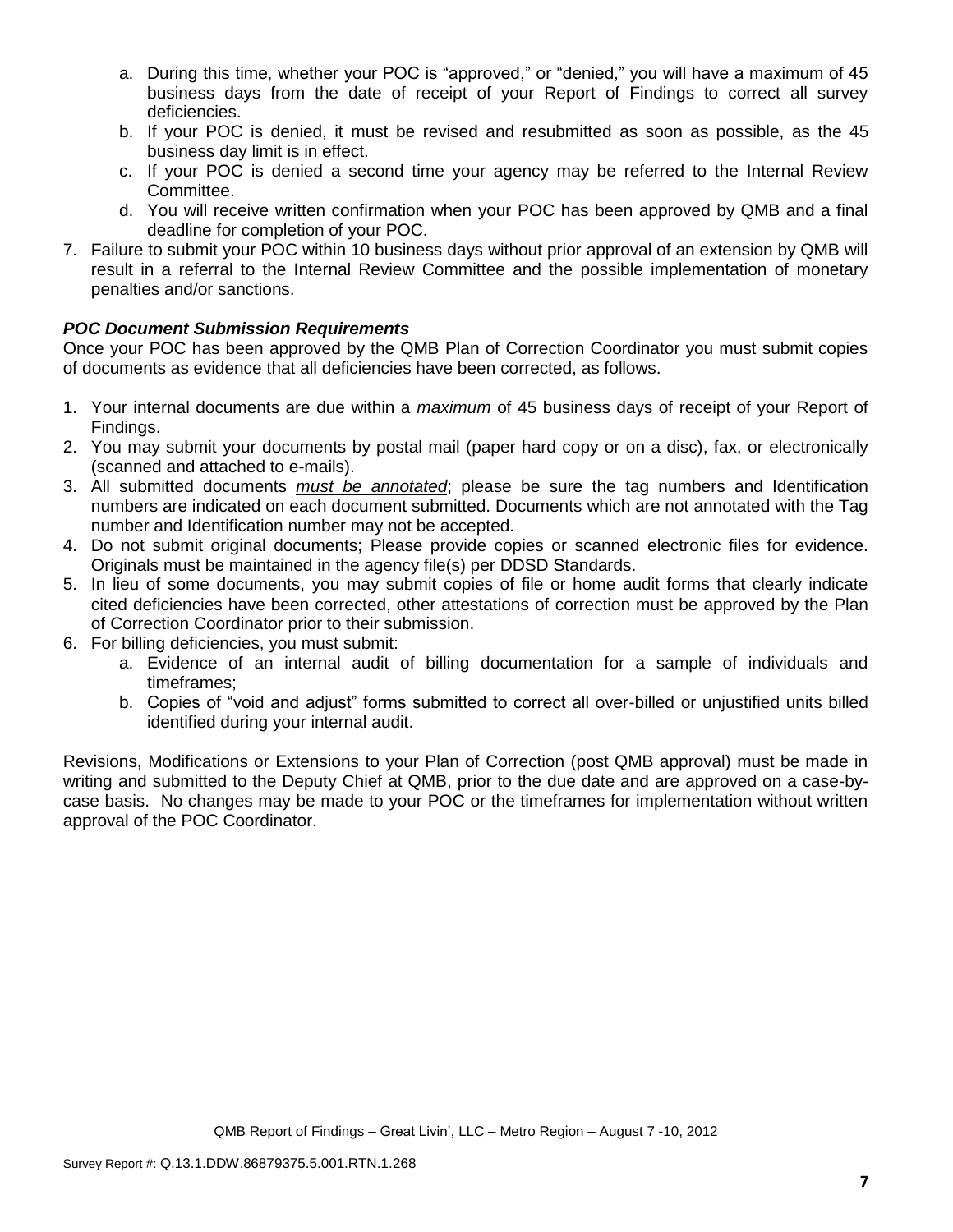## **QMB Determinations of Compliance**

## "Compliance with Conditions of Participation"

The QMB determination of "Compliance with Conditions of Participation," indicates that a provider is in compliance with all 'Conditions of Participation,' (CoP) but may have standard level deficiencies (deficiencies which are not at the condition level) out of compliance. The agency has obtained a level of compliance such that there is a minimal potential for harm to individuals' health and safety. To qualify for a determination of Compliance with Conditions of Participation, the provider must be in compliance with *all* Conditions of Participation.

# **•** "Partial-Compliance with Conditions of Participation"

The QMB determination of "Partial-Compliance with Conditions of Participation" indicates that a provider is out of compliance with one (1) to three (3) 'Conditions of Participation.' This partialcompliance, if not corrected, may result in a serious negative outcome or the potential for more than minimal harm to individuals' health and safety. The Agency may also have standard level deficiencies (deficiencies which are not at the condition level).

Providers receiving a repeat determination of 'Partial-Compliance' for repeat deficiencies of CoPs may be referred by the Quality Management Bureau to the Internal Review Committee (IRC) for consideration of remedies and possible actions.

# "Non-Compliant with Conditions of Participation":

The QMB determination of "Non-Compliance with Conditions of Participation," indicates a provider is significantly out of compliance with Conditions of Participation and/or has:

- Four (4) Conditions of Participation out of compliance.
- Multiple findings of widespread non-compliance with any standard or regulation with a significant potential for more than minimal harm.
- Any finding of actual harm or Immediate Jeopardy.

The Agency may also have standard level deficiencies (deficiencies which are not at the condition level).

Providers receiving a repeat determination of 'Non-Compliance' will be referred by Quality Management Bureau to the Internal Review Committee (IRC) for consideration of remedies and possible actions.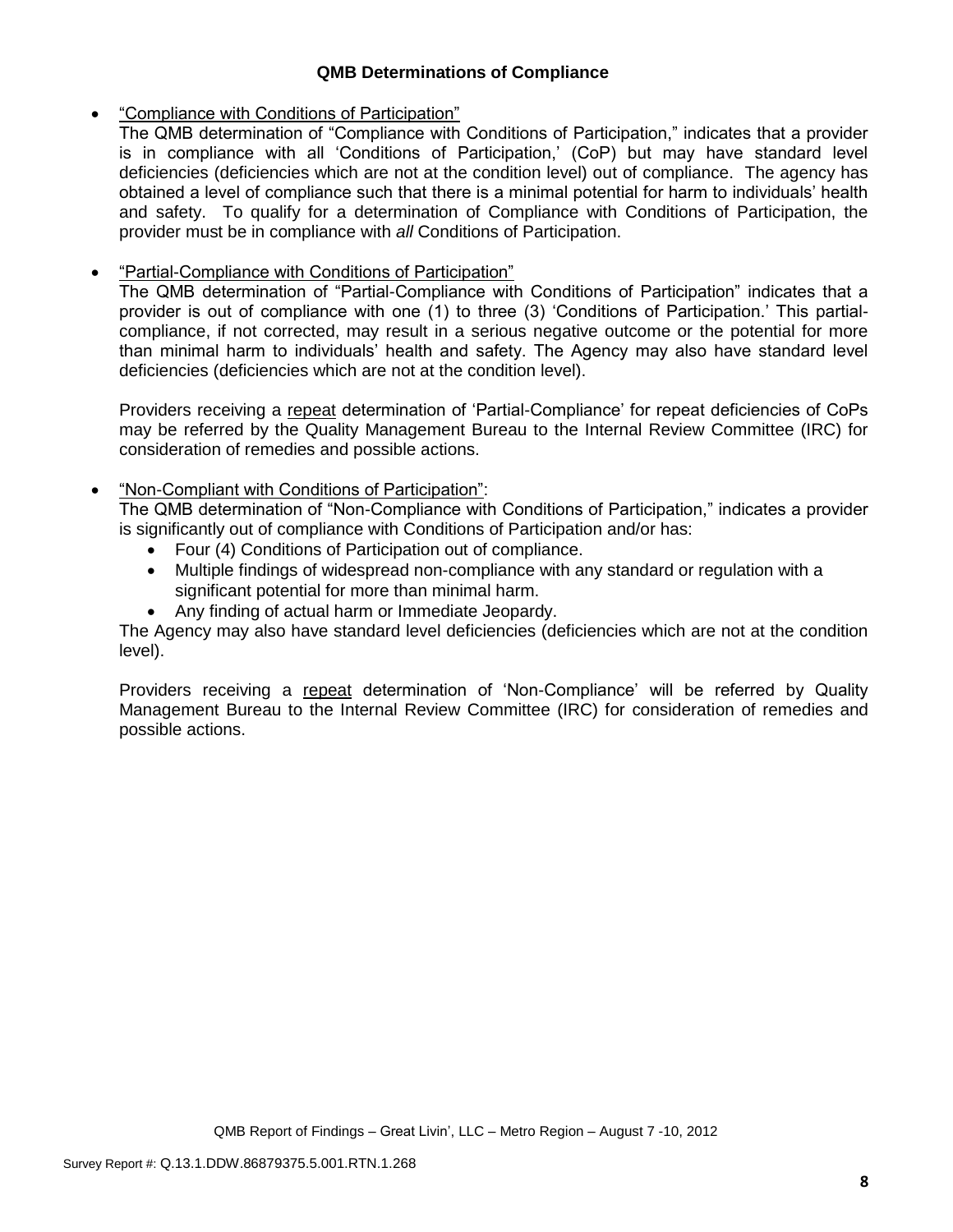## **Guidelines for the Provider Informal Reconsideration of Finding (IRF) Process**

# **Introduction:**

Throughout the QMB Survey process, surveyors are openly communicating with providers. Open communication means surveyors have clarified issues and/or requested missing information before completing the review through the use of the signed/dated "Document Request," or "administrative Needs," etc. forms. Regardless, there may still be instances where the provider disagrees with a specific finding. Providers may use the following process to informally dispute a finding.

# **Instructions:**

- 1. The Informal Reconsideration of the Finding (IRF) request must be in writing to the QMB Deputy Bureau Chief **within 10 business days** of receipt of the final Report of Findings.
- 2. The written request for an IRF *must* be completed on the QMB Request for Informal Reconsideration of Finding form available on the QMB website:<http://dhi.health.state.nm.us/qmb>
- 3. The written request for an IRF must specify in detail the request for reconsideration and why the finding is inaccurate.
- 4. The IRF request must include all supporting documentation or evidence.
- 5. If you have questions about the IRC process, email the IRF Chairperson, Scott Good at [scott.good@state.nm.us](mailto:scott.good@state.nm.us) for assistance.

# **The following limitations apply to the IRF process:**

- The request for an IRF and all supporting evidence must be received within 10 business days.
- Findings based on evidence requested during the survey and not provided may not be subject to reconsideration.
- The supporting documentation must be new evidence not previously reviewed or requested by the survey team.
- Providers must continue to complete their Plan of Correction during the IRF process
- Providers may not request an IRF to challenge the sampling methodology.
- Providers may not request an IRF based on disagreement with the nature of the standard or regulation.
- Providers may not request an IRF to challenge the team composition.
- Providers may not request an IRF to challenge the DHI/QMB determination of compliance or the length of their DDSD provider contract.

A Provider forfeits the right to an IRF if the request is not made within 10 business days of receiving the report and/or does not include all supporting documentation or evidence to show compliance with the standards and regulations.

The IRF Committee will review the request, the Provider will be notified in writing of the ruling; no face-toface meeting will be conducted.

When a Provider requests that a finding be reconsidered, it does not stop or delay the Plan of Correction process. **Providers must continue to complete the Plan of Correction, including the finding in dispute regardless of the IRF status.** If a finding is removed or modified, it will be noted and removed or modified from the Report of Findings. It should be noted that in some cases a Plan of Correction may be completed prior to the IRF process being completed. The provider will be notified in writing on the decisions of the IRF committee.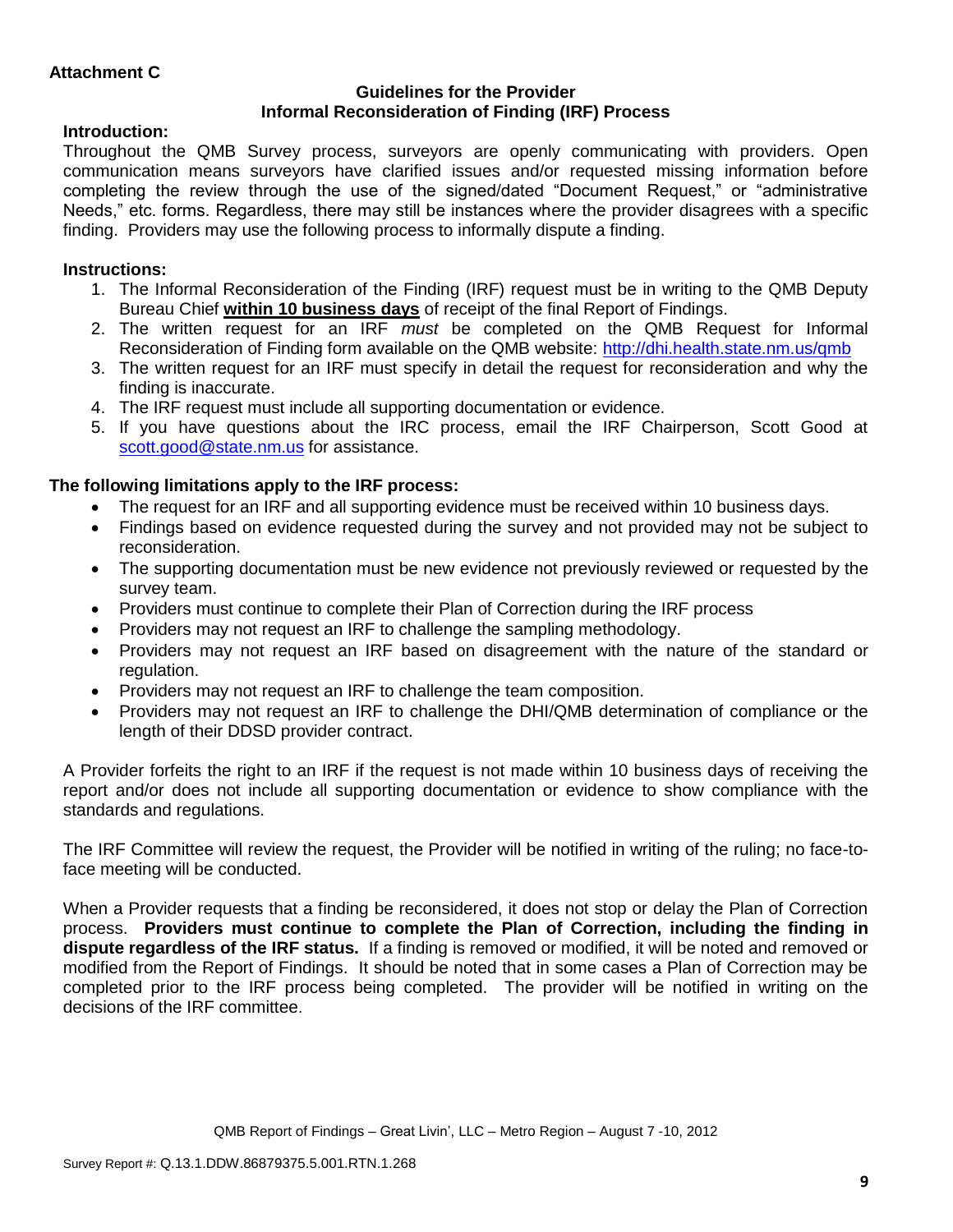| Agency:          | <b>Great Livin', LLC - Metro Region</b>                                                                                       |
|------------------|-------------------------------------------------------------------------------------------------------------------------------|
| Program:         | Developmental Disabilities Waiver                                                                                             |
| Service:         | Community Living Supports (Supported Living) & Community Inclusion Supports (Adult Habilitation &<br><b>Community Access)</b> |
| Monitoring Type: | <b>Routine Survey</b>                                                                                                         |
| Date of Survey:  | August 7 – 10, 2012                                                                                                           |

|                                                                                                                                                                                                                                                                                                                                                                                                                                                                                                                                                                                                                                                                                                                                                                                                                                                                                                                                                                                                                                                                                                                                                                                                                       |                                                                                                                                                                                                                                                                                                                                                                                                                                                                                                                                                                                                                                                                                                                                              |                                                                                                                                                                                                                                                               | <b>Due</b> |
|-----------------------------------------------------------------------------------------------------------------------------------------------------------------------------------------------------------------------------------------------------------------------------------------------------------------------------------------------------------------------------------------------------------------------------------------------------------------------------------------------------------------------------------------------------------------------------------------------------------------------------------------------------------------------------------------------------------------------------------------------------------------------------------------------------------------------------------------------------------------------------------------------------------------------------------------------------------------------------------------------------------------------------------------------------------------------------------------------------------------------------------------------------------------------------------------------------------------------|----------------------------------------------------------------------------------------------------------------------------------------------------------------------------------------------------------------------------------------------------------------------------------------------------------------------------------------------------------------------------------------------------------------------------------------------------------------------------------------------------------------------------------------------------------------------------------------------------------------------------------------------------------------------------------------------------------------------------------------------|---------------------------------------------------------------------------------------------------------------------------------------------------------------------------------------------------------------------------------------------------------------|------------|
|                                                                                                                                                                                                                                                                                                                                                                                                                                                                                                                                                                                                                                                                                                                                                                                                                                                                                                                                                                                                                                                                                                                                                                                                                       |                                                                                                                                                                                                                                                                                                                                                                                                                                                                                                                                                                                                                                                                                                                                              | CMS Assurance - Service Plans: ISP Implementation - Services are delivered in accordance with the service plan, including type,                                                                                                                               |            |
| scope, amount, duration and frequency specified in the service plan.                                                                                                                                                                                                                                                                                                                                                                                                                                                                                                                                                                                                                                                                                                                                                                                                                                                                                                                                                                                                                                                                                                                                                  |                                                                                                                                                                                                                                                                                                                                                                                                                                                                                                                                                                                                                                                                                                                                              |                                                                                                                                                                                                                                                               |            |
| Tag #1A08 Agency Case File                                                                                                                                                                                                                                                                                                                                                                                                                                                                                                                                                                                                                                                                                                                                                                                                                                                                                                                                                                                                                                                                                                                                                                                            | <b>Standard Level Deficiency</b>                                                                                                                                                                                                                                                                                                                                                                                                                                                                                                                                                                                                                                                                                                             |                                                                                                                                                                                                                                                               |            |
| Developmental Disabilities (DD) Waiver Service<br>Standards effective 4/1/2007<br><b>CHAPTER 1 II. PROVIDER AGENCY</b><br><b>REQUIREMENTS:</b> The objective of these<br>standards is to establish Provider Agency policy,<br>procedure and reporting requirements for DD<br>Medicaid Waiver program. These requirements<br>apply to all such Provider Agency staff, whether<br>directly employed or subcontracting with the<br>Provider Agency. Additional Provider Agency<br>requirements and personnel qualifications may<br>be applicable for specific service standards.<br>D. Provider Agency Case File for the<br><b>Individual:</b> All Provider Agencies shall maintain<br>at the administrative office a confidential case<br>file for each individual. Case records belong to<br>the individual receiving services and copies shall<br>be provided to the receiving agency whenever<br>an individual changes providers. The record<br>must also be made available for review when<br>requested by DOH, HSD or federal government<br>representatives for oversight purposes. The<br>individual's case file shall include the following<br>requirements:<br>(1) Emergency contact information, including the | Based on record review, the Agency failed to<br>maintain at the administrative office a<br>confidential case file for 2 of 6 individuals.<br>Review of the Agency individual case files found<br>the following items were not found, incomplete,<br>and/or not current:<br>• Current Emergency & Personal<br><b>Identification Information</b><br>° Did not contain names and phone number<br>of relatives, or guardian or conservator<br>Information (#4)<br><sup>o</sup> Did not contain Physician's name(s) and<br>phone number(s) information (#4)<br><sup>o</sup> Did not contain Pharmacy Information (#4)<br>° Did not contain Health Plan (Insurance;<br>Medicaid, Medicare, etc, if appropriate) (#4)<br>• Speech Therapy Plan (#5) | Provider:<br>State your Plan of Correction for the<br>deficiencies cited in this tag here: $\rightarrow$<br><b>Provider:</b><br>Enter your ongoing Quality Assurance/Quality<br>Improvement processes as it related to this tag<br>number here: $\rightarrow$ |            |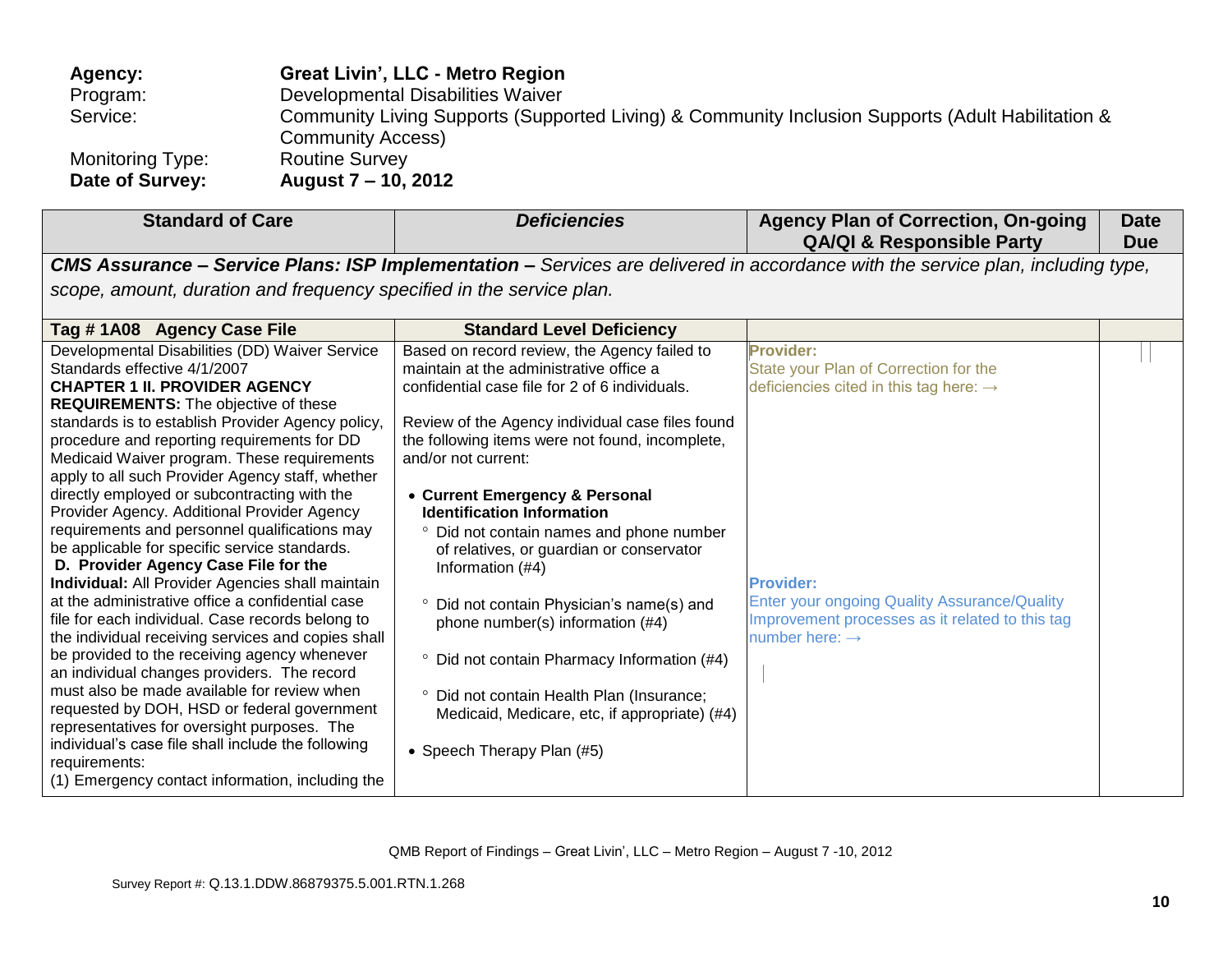| individual's address, telephone number,             |  |  |
|-----------------------------------------------------|--|--|
| names and telephone numbers of relatives,           |  |  |
| or guardian or conservator, physician's             |  |  |
| name(s) and telephone number(s), pharmacy           |  |  |
| name, address and telephone number, and             |  |  |
| health plan if appropriate;                         |  |  |
| (2) The individual's complete and current ISP,      |  |  |
| with all supplemental plans specific to the         |  |  |
| individual, and the most current completed          |  |  |
| Health Assessment Tool (HAT);                       |  |  |
| (3) Progress notes and other service delivery       |  |  |
| documentation;                                      |  |  |
| (4) Crisis Prevention/Intervention Plans, if there  |  |  |
| are any for the individual;                         |  |  |
| (5) A medical history, which shall include at least |  |  |
| demographic data, current and past medical          |  |  |
| diagnoses including the cause (if known) of         |  |  |
| the developmental disability, psychiatric           |  |  |
| diagnoses, allergies (food, environmental,          |  |  |
| medications), immunizations, and most               |  |  |
| recent physical exam;                               |  |  |
| (6) When applicable, transition plans completed     |  |  |
| for individuals at the time of discharge from       |  |  |
| Fort Stanton Hospital or Los Lunas Hospital         |  |  |
| and Training School; and                            |  |  |
| (7) Case records belong to the individual           |  |  |
| receiving services and copies shall be              |  |  |
| provided to the individual upon request.            |  |  |
| (8) The receiving Provider Agency shall be          |  |  |
| provided at a minimum the following records         |  |  |
| whenever an individual changes provider             |  |  |
| agencies:                                           |  |  |
| (a) Complete file for the past 12 months;           |  |  |
| (b) ISP and quarterly reports from the current      |  |  |
| and prior ISP year;                                 |  |  |
| (c) Intake information from original admission      |  |  |
| to services; and                                    |  |  |
| (d) When applicable, the Individual                 |  |  |
| Transition Plan at the time of discharge            |  |  |
| from Los Lunas Hospital and Training                |  |  |
| School or Ft. Stanton Hospital.                     |  |  |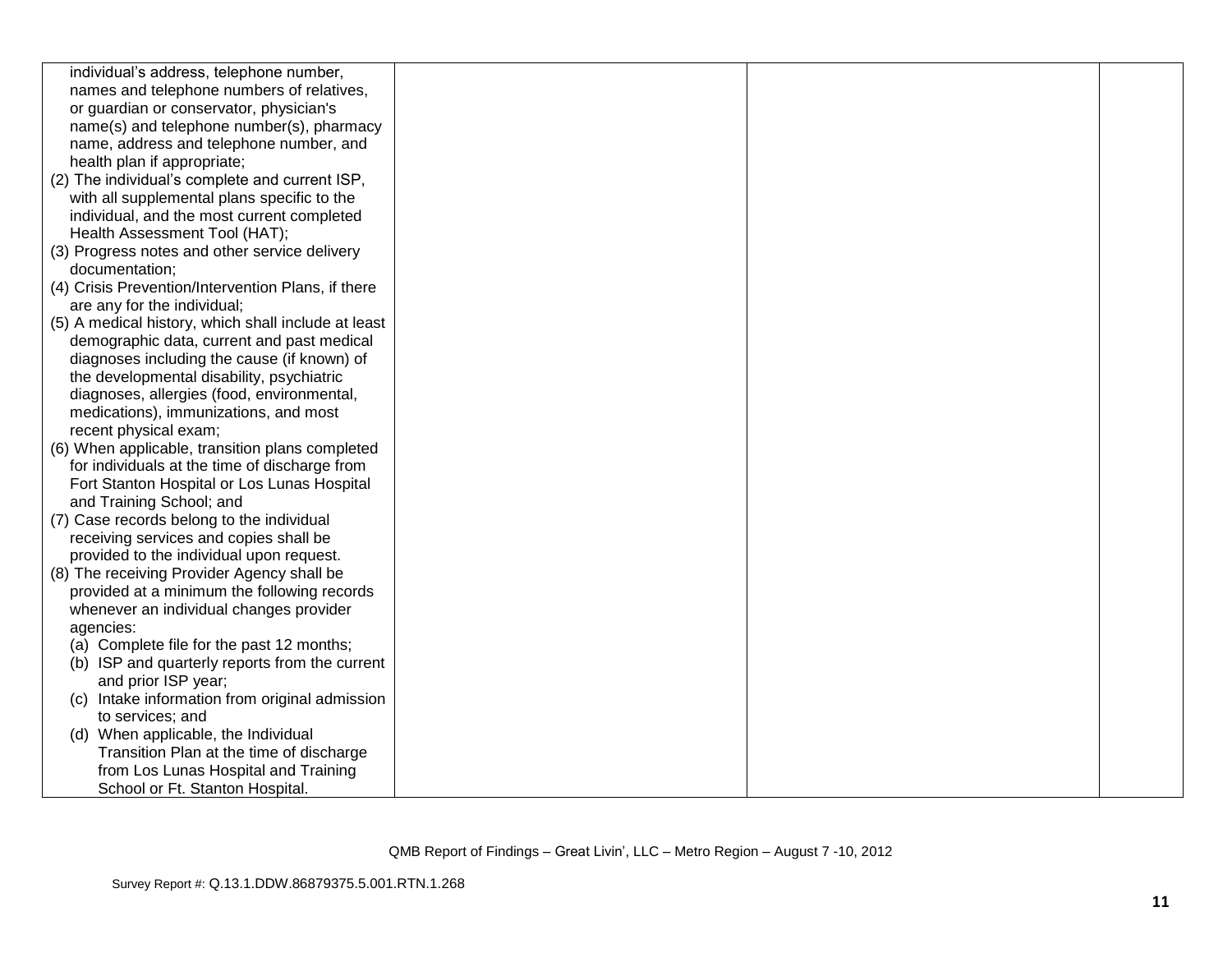| NMAC 8.302.1.17 RECORD KEEPING AND<br><b>DOCUMENTATION REQUIREMENTS: A</b><br>provider must maintain all the records necessary<br>to fully disclose the nature, quality, amount and<br>medical necessity of services furnished to an<br>eligible recipient who is currently receiving or<br>who has received services in the past.<br>B. Documentation of test results: Results of<br>tests and services must be documented, which<br>includes results of laboratory and radiology<br>procedures or progress following therapy or<br>treatment. |  |  |
|-------------------------------------------------------------------------------------------------------------------------------------------------------------------------------------------------------------------------------------------------------------------------------------------------------------------------------------------------------------------------------------------------------------------------------------------------------------------------------------------------------------------------------------------------|--|--|
|                                                                                                                                                                                                                                                                                                                                                                                                                                                                                                                                                 |  |  |
|                                                                                                                                                                                                                                                                                                                                                                                                                                                                                                                                                 |  |  |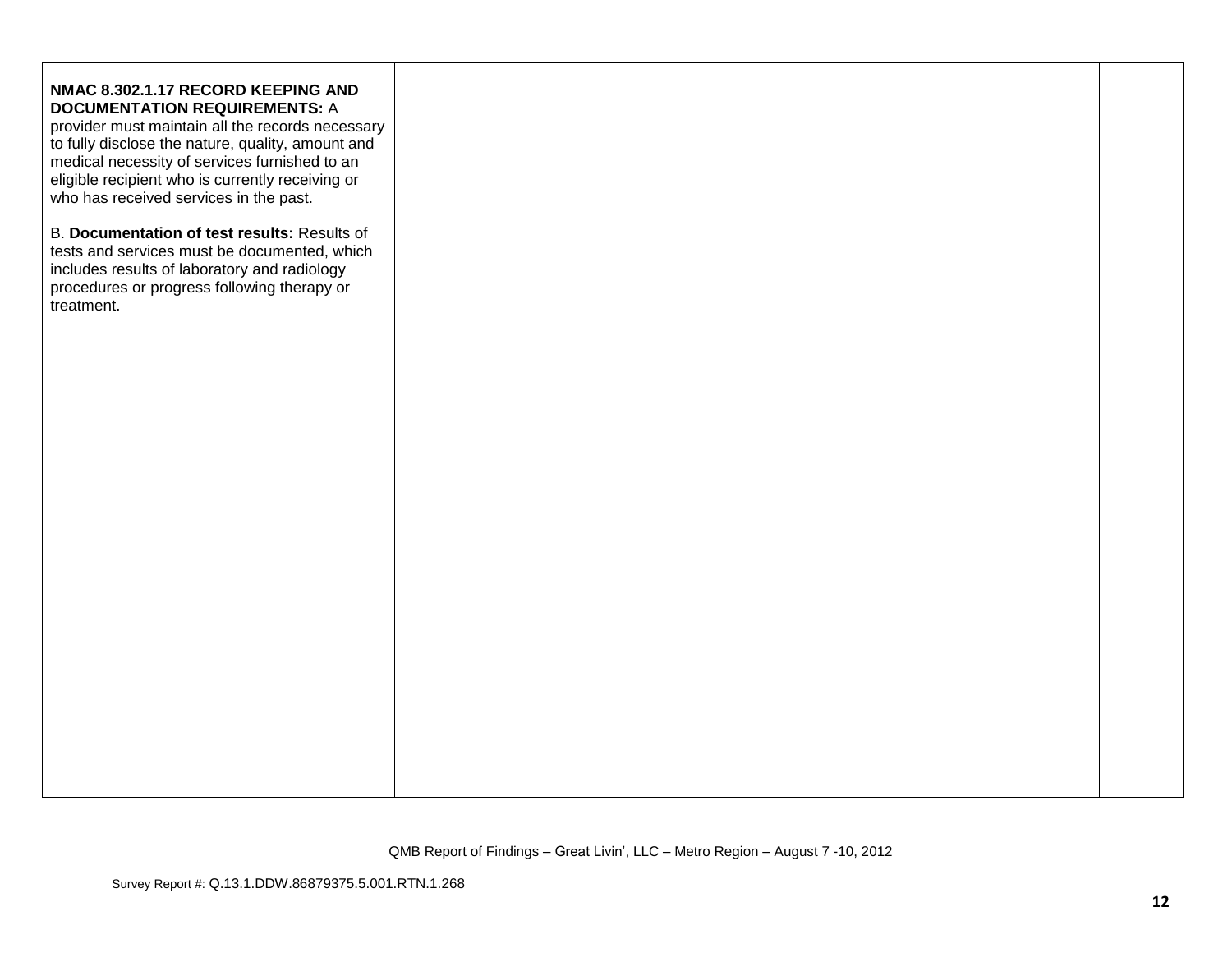| Tag # 6L14 Residential Case File                                                                                                                                                                                                                                                                                                                                                                                                                                                                                                                                                                                                                                                                                                                                                                                                                                                                                                                                                                                                                                                                                                                                                                                                                                                                                                                                   | <b>Standard Level Deficiency</b>                                                                                                                                                                                                                                                                                                                                                                                                                                                                                                                                                                                                                                                                                                                    |                                                                                                                                                          |  |
|--------------------------------------------------------------------------------------------------------------------------------------------------------------------------------------------------------------------------------------------------------------------------------------------------------------------------------------------------------------------------------------------------------------------------------------------------------------------------------------------------------------------------------------------------------------------------------------------------------------------------------------------------------------------------------------------------------------------------------------------------------------------------------------------------------------------------------------------------------------------------------------------------------------------------------------------------------------------------------------------------------------------------------------------------------------------------------------------------------------------------------------------------------------------------------------------------------------------------------------------------------------------------------------------------------------------------------------------------------------------|-----------------------------------------------------------------------------------------------------------------------------------------------------------------------------------------------------------------------------------------------------------------------------------------------------------------------------------------------------------------------------------------------------------------------------------------------------------------------------------------------------------------------------------------------------------------------------------------------------------------------------------------------------------------------------------------------------------------------------------------------------|----------------------------------------------------------------------------------------------------------------------------------------------------------|--|
| Developmental Disabilities (DD) Waiver Service<br>Standards effective 4/1/2007<br><b>CHAPTER 6. VIII. COMMUNITY LIVING</b><br><b>SERVICE PROVIDER AGENCY</b><br><b>REQUIREMENTS</b>                                                                                                                                                                                                                                                                                                                                                                                                                                                                                                                                                                                                                                                                                                                                                                                                                                                                                                                                                                                                                                                                                                                                                                                | Based on record review, the Agency failed to<br>maintain a complete and confidential case file in<br>the residence for 4 of 6 Individuals receiving<br>Supported Living Services.<br>The following was not found, incomplete and/or                                                                                                                                                                                                                                                                                                                                                                                                                                                                                                                 | <b>Provider:</b><br>State your Plan of Correction for the<br>deficiencies cited in this tag here: $\rightarrow$                                          |  |
| A. Residence Case File: For individuals<br>receiving Supported Living or Family Living, the<br>Agency shall maintain in the individual's home a<br>complete and current confidential case file for<br>each individual. For individuals receiving<br>Independent Living Services, rather than<br>maintaining this file at the individual's home, the<br>complete and current confidential case file for<br>each individual shall be maintained at the<br>agency's administrative site. Each file shall<br>include the following:<br>(1) Complete and current ISP and all<br>supplemental plans specific to the individual;<br>(2) Complete and current Health Assessment<br>Tool;<br>(3) Current emergency contact information,<br>which includes the individual's address,<br>telephone number, names and telephone<br>numbers of residential Community Living<br>Support providers, relatives, or guardian or<br>conservator, primary care physician's name(s)<br>and telephone number(s), pharmacy name,<br>address and telephone number and dentist<br>name, address and telephone number, and<br>health plan;<br>(4) Up-to-date progress notes, signed and<br>dated by the person making the note for at least<br>the past month (older notes may be transferred<br>to the agency office);<br>(5) Data collected to document ISP Action Plan<br>implementation | not current:<br>• Current Emergency & Personal<br><b>Identification Information</b><br><sup>o</sup> Did not contain Pharmacy Information (#2)<br>° Did not contain Physician's name and<br>phone number Information (#2)<br>° Did not contain Health Plan (i.e. Insurance<br>type) Information (#2)<br>• Annual ISP $(#5)$<br>• Individual Specific Training Section of ISP (#5)<br>• Teaching & Support Strategies<br>> Individual (#4)<br>° " will call mom & brother."<br>° " will plan and schedule visit with<br>family."<br>° " will go visit his mom & brother on<br>scheduled visit."<br>• Speech Therapy Plan $(\#1, 2 \& 5)$<br>• Special Health Care Needs<br>° Oral Hygiene Plan (#2<br>• Health Care Plans<br>° Oral Hygiene Plan (#2) | <b>Provider:</b><br><b>Enter your ongoing Quality Assurance/Quality</b><br>Improvement processes as it related to this tag<br>number here: $\rightarrow$ |  |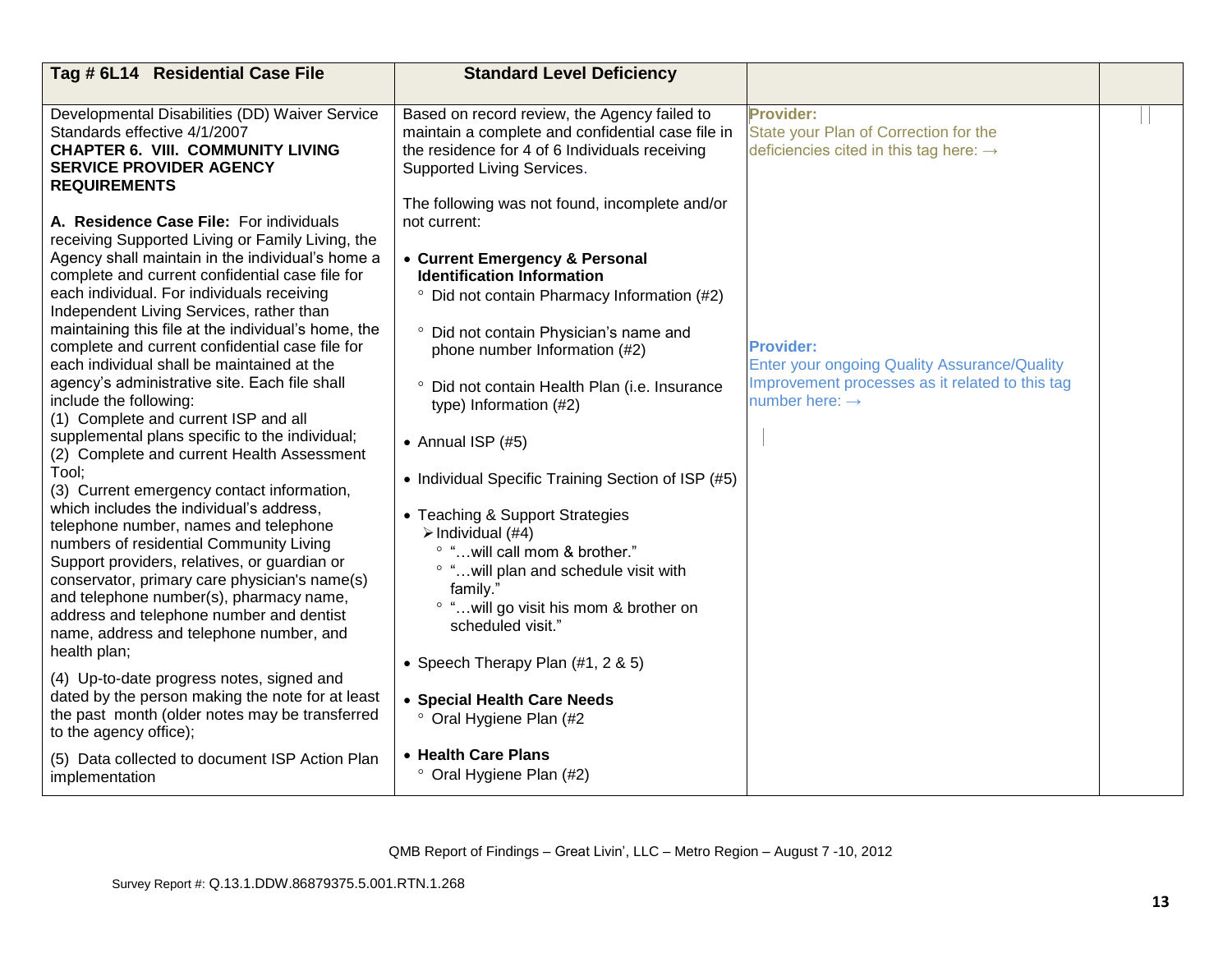|     | (6) Progress notes written by direct care staff    |                                           |  |
|-----|----------------------------------------------------|-------------------------------------------|--|
|     | and by nurses regarding individual health status   | • Crisis Plan /Medical Emergency Response |  |
|     | and physical conditions including action taken in  | <b>Plans (MERPs)</b>                      |  |
|     | response to identified changes in condition for at | <sup>o</sup> Diabetes (#4)                |  |
|     | least the past month;                              |                                           |  |
|     | (7) Physician's or qualified health care providers |                                           |  |
|     | written orders;                                    |                                           |  |
|     | (8) Progress notes documenting implementation      |                                           |  |
|     | of a physician's or qualified health care          |                                           |  |
|     | provider's order(s);                               |                                           |  |
|     | (9) Medication Administration Record (MAR) for     |                                           |  |
|     | the past three (3) months which includes:          |                                           |  |
|     | (a) The name of the individual;                    |                                           |  |
|     | (b) A transcription of the healthcare              |                                           |  |
|     | practitioners prescription including the           |                                           |  |
|     | brand and generic name of the medication;          |                                           |  |
|     | (c) Diagnosis for which the medication is          |                                           |  |
|     | prescribed;                                        |                                           |  |
|     | (d) Dosage, frequency and method/route of          |                                           |  |
|     | delivery;                                          |                                           |  |
|     | (e) Times and dates of delivery;                   |                                           |  |
| (f) | Initials of person administering or assisting      |                                           |  |
|     | with medication; and                               |                                           |  |
|     | (g) An explanation of any medication               |                                           |  |
|     | irregularity, allergic reaction or adverse         |                                           |  |
|     | effect.                                            |                                           |  |
|     | (h) For PRN medication an explanation for the      |                                           |  |
|     | use of the PRN must include:                       |                                           |  |
|     | Observable signs/symptoms or                       |                                           |  |
|     | circumstances in which the medication              |                                           |  |
|     | is to be used, and                                 |                                           |  |
|     | Documentation of the<br>(11)                       |                                           |  |
|     | effectiveness/result of the PRN                    |                                           |  |
|     | delivered.                                         |                                           |  |
| (i) | A MAR is not required for individuals              |                                           |  |
|     | participating in Independent Living Services       |                                           |  |
|     | who self-administer their own medication.          |                                           |  |
|     | However, when medication administration            |                                           |  |
|     | is provided as part of the Independent             |                                           |  |
|     | Living Service a MAR must be maintained            |                                           |  |
|     | at the individual's home and an updated            |                                           |  |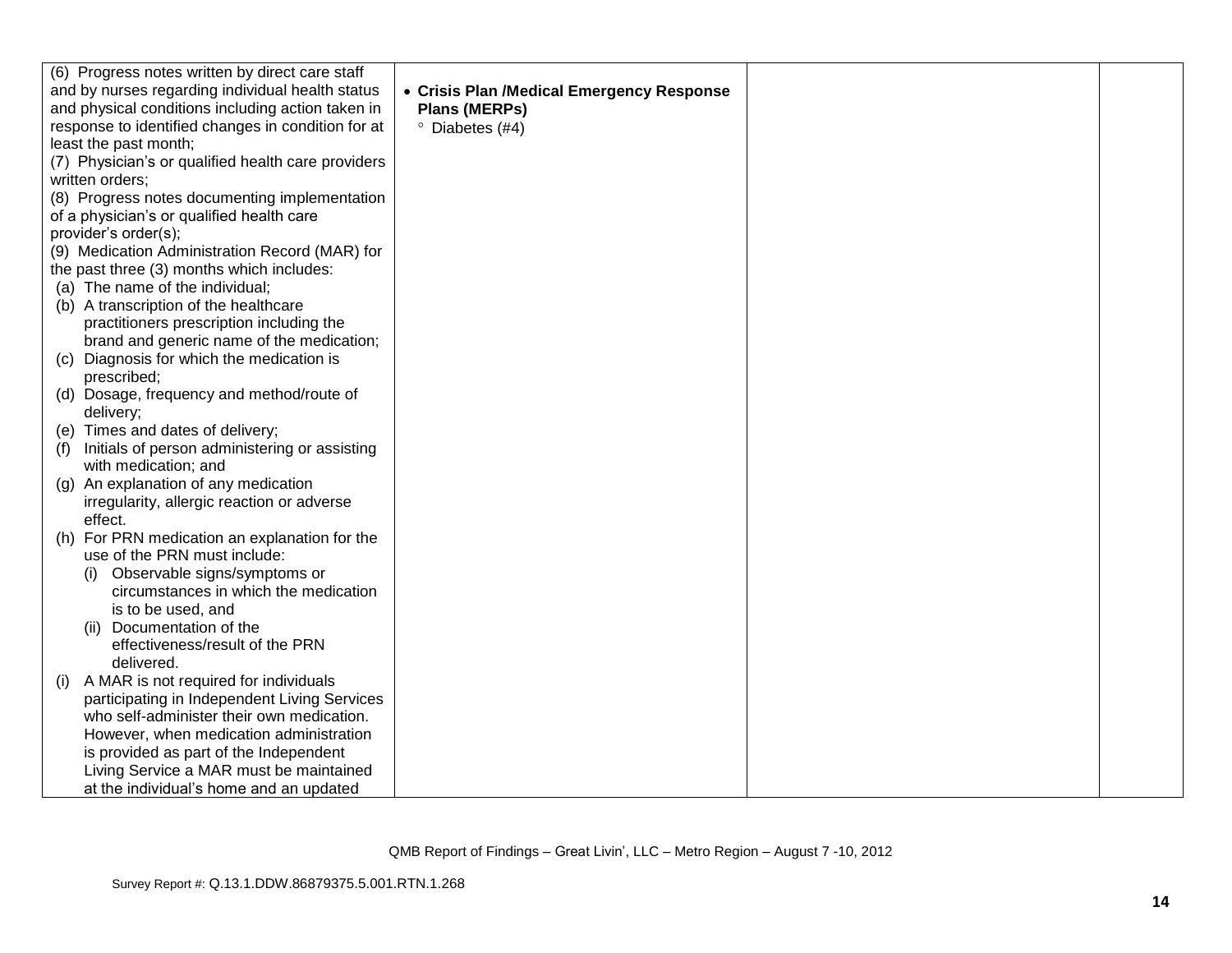| copy must be placed in the agency file on a<br>weekly basis.                                           |  |  |
|--------------------------------------------------------------------------------------------------------|--|--|
| (10) Record of visits to healthcare practitioners<br>including any treatment provided at the visit and |  |  |
| a record of all diagnostic testing for the current                                                     |  |  |
| ISP year; and<br>(11) Medical History to include: demographic                                          |  |  |
| data, current and past medical diagnoses                                                               |  |  |
| including the cause (if known) of the                                                                  |  |  |
| developmental disability and any psychiatric<br>diagnosis, allergies (food, environmental,             |  |  |
| medications), status of routine adult health care                                                      |  |  |
| screenings, immunizations, hospital discharge                                                          |  |  |
| summaries for past twelve (12) months, past<br>medical history including hospitalizations,             |  |  |
| surgeries, injuries, family history and current                                                        |  |  |
| physical exam.                                                                                         |  |  |
|                                                                                                        |  |  |
|                                                                                                        |  |  |
|                                                                                                        |  |  |
|                                                                                                        |  |  |
|                                                                                                        |  |  |
|                                                                                                        |  |  |
|                                                                                                        |  |  |
|                                                                                                        |  |  |
|                                                                                                        |  |  |
|                                                                                                        |  |  |
|                                                                                                        |  |  |
|                                                                                                        |  |  |
|                                                                                                        |  |  |
|                                                                                                        |  |  |
|                                                                                                        |  |  |
|                                                                                                        |  |  |
|                                                                                                        |  |  |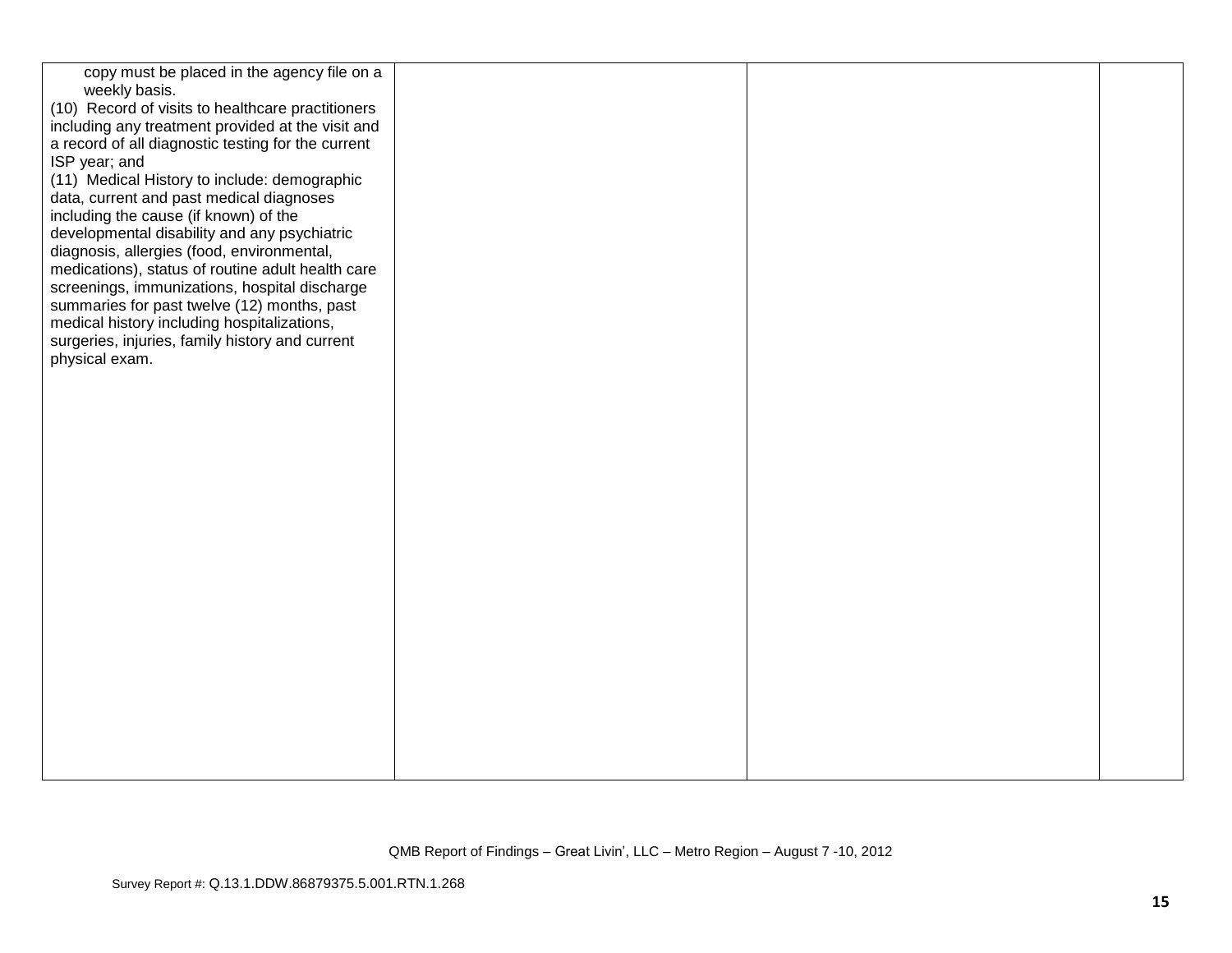| Tag # 6L17 Reporting Requirements<br>(Community Living Quarterly Reports)                                                                                                                                                                                                                                                                                                                                                                                                                                                                                                                                                                                                                                                                                                                                                                                                                                       | <b>Standard Level Deficiency</b>                                                                                                                                                                                                                                                                                         |                                                                                                                                                                                                                                                                      |  |
|-----------------------------------------------------------------------------------------------------------------------------------------------------------------------------------------------------------------------------------------------------------------------------------------------------------------------------------------------------------------------------------------------------------------------------------------------------------------------------------------------------------------------------------------------------------------------------------------------------------------------------------------------------------------------------------------------------------------------------------------------------------------------------------------------------------------------------------------------------------------------------------------------------------------|--------------------------------------------------------------------------------------------------------------------------------------------------------------------------------------------------------------------------------------------------------------------------------------------------------------------------|----------------------------------------------------------------------------------------------------------------------------------------------------------------------------------------------------------------------------------------------------------------------|--|
| Developmental Disabilities (DD) Waiver Service<br>Standards effective 4/1/2007<br><b>CHAPTER 6. VIII. COMMUNITY LIVING</b><br><b>SERVICE PROVIDER AGENCY</b><br><b>REQUIREMENTS</b><br>D. Community Living Service Provider<br><b>Agency Reporting Requirements: All</b><br>Community Living Support providers shall<br>submit written quarterly status reports to the<br>individual's Case Manager and other IDT<br>Members no later than fourteen (14) days<br>following the end of each ISP quarter. The<br>quarterly reports shall contain the following<br>written documentation:<br>Timely completion of relevant activities from<br>(1)<br><b>ISP Action Plans</b><br>Progress towards desired outcomes in the<br>(2)<br>ISP accomplished during the quarter;<br>Significant changes in routine or staffing;<br>(3)<br>Unusual or significant life events;<br>(4)<br>Updates on health status, including | Based on record review, the Agency failed to<br>complete written quarterly status reports for 1 of<br>6 individuals receiving Community Living<br>Services.<br><b>Support Living Annual Assessment</b><br>• Individual #1 - None found for 11/2010 -<br>11/2011<br>• Individual #3 - None found for 06/2011 -<br>06/2012 | Provider:<br>State your Plan of Correction for the<br>deficiencies cited in this tag here: $\rightarrow$<br><b>Provider:</b><br><b>Enter your ongoing Quality Assurance/Quality</b><br>Improvement processes as it related to this tag<br>number here: $\rightarrow$ |  |
| (5)<br>medication and durable medical equipment<br>needs identified during the quarter; and                                                                                                                                                                                                                                                                                                                                                                                                                                                                                                                                                                                                                                                                                                                                                                                                                     |                                                                                                                                                                                                                                                                                                                          |                                                                                                                                                                                                                                                                      |  |
| Data reports as determined by IDT<br>(6)<br>members.                                                                                                                                                                                                                                                                                                                                                                                                                                                                                                                                                                                                                                                                                                                                                                                                                                                            |                                                                                                                                                                                                                                                                                                                          |                                                                                                                                                                                                                                                                      |  |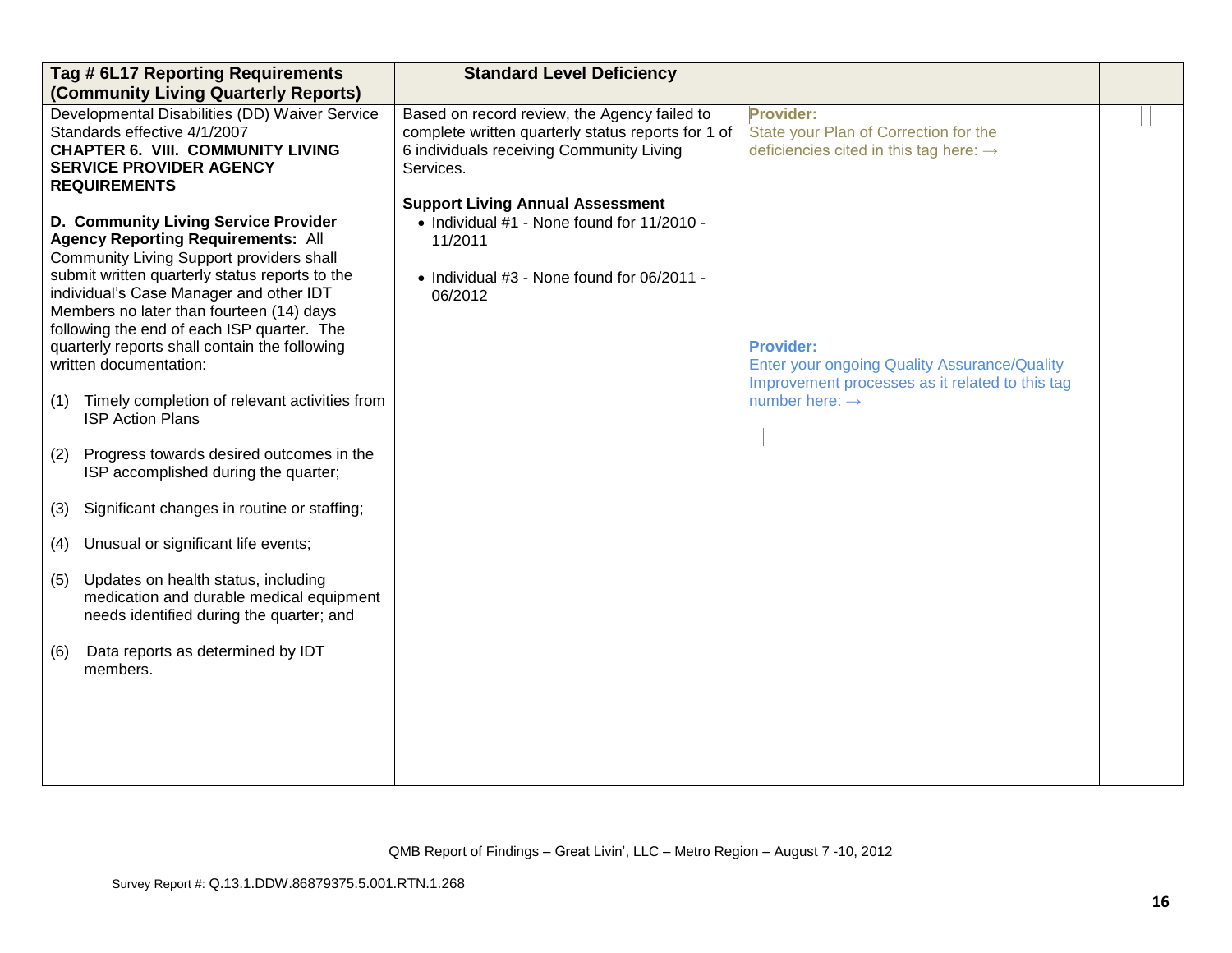| <b>CMS Assurance – Qualified Providers –</b> The State monitors non-licensed/non-certified providers to assure adherence to waiver<br>requirements. The State implements its policies and procedures for verifying that provider training is conducted in accordance with State<br>requirements and the approved waiver.<br>Tag #1A20 Direct Support Personnel<br><b>Standard Level Deficiency</b><br><b>Training</b><br>Developmental Disabilities (DD) Waiver Service<br>Based on record review, the Agency failed to<br><b>Provider:</b><br>State your Plan of Correction for the<br>Standards effective 4/1/2007<br>ensure that Orientation and Training<br><b>CHAPTER 1 IV. GENERAL REQUIREMENTS</b><br>requirements were met for 11 of 34 Direct<br>deficiencies cited in this tag here: $\rightarrow$<br>FOR PROVIDER AGENCY SERVICE<br>Support Personnel.<br><b>PERSONNEL:</b> The objective of this section is to<br>establish personnel standards for DD Medicaid<br>Review of Direct Support Personnel training<br>Waiver Provider Agencies for the following<br>records found no evidence of the following<br>services: Community Living Supports,<br>required DOH/DDSD trainings and certification<br>Community Inclusion Services, Respite,<br>being completed:<br>Substitute Care and Personal Support<br>Companion Services. These standards apply to<br>• Pre- Service (DSP #56, 60, 64 & 66)<br>all personnel who provide services, whether<br>directly employed or subcontracting with the<br>• Foundation for Health & Wellness (DSP #60,<br>Provider Agency. Additional personnel<br><b>Provider:</b><br>62, 64, 65, 66 & 67)<br>requirements and qualifications may be<br><b>Enter your ongoing Quality Assurance/Quality</b><br>applicable for specific service standards.<br>Improvement processes as it related to this tag<br>• Person-Centered Planning (1-Day) (DSP #56,<br>C. Orientation and Training Requirements:<br>number here: $\rightarrow$<br>60 & 66)<br>Orientation and training for direct support staff<br>and his or her supervisors shall comply with the<br>• First Aid (DSP #49, 56, 61, 65 & 66)<br>DDSD/DOH Policy Governing the Training<br>Requirements for Direct Support Staff and<br>• CPR (DSP #49, 56, 61, 65 & 66)<br><b>Internal Service Coordinators Serving</b><br>Individuals with Developmental Disabilities to<br>• Assisting With Medication Delivery (DSP #56,<br>include the following:<br>58 & 69)<br>Each new employee shall receive<br>(1)<br>appropriate orientation, including but not<br>• Participatory Communication & Choice<br>limited to, all policies relating to fire<br>Making (DSP #58)<br>prevention, accident prevention, incident<br>management and reporting, and<br>emergency procedures; and | <b>Standard of Care</b> | <b>Deficiencies</b> | <b>Agency Plan of Correction, On-going</b><br><b>QA/QI &amp; Responsible Party</b> | <b>Date</b><br><b>Due</b> |
|-----------------------------------------------------------------------------------------------------------------------------------------------------------------------------------------------------------------------------------------------------------------------------------------------------------------------------------------------------------------------------------------------------------------------------------------------------------------------------------------------------------------------------------------------------------------------------------------------------------------------------------------------------------------------------------------------------------------------------------------------------------------------------------------------------------------------------------------------------------------------------------------------------------------------------------------------------------------------------------------------------------------------------------------------------------------------------------------------------------------------------------------------------------------------------------------------------------------------------------------------------------------------------------------------------------------------------------------------------------------------------------------------------------------------------------------------------------------------------------------------------------------------------------------------------------------------------------------------------------------------------------------------------------------------------------------------------------------------------------------------------------------------------------------------------------------------------------------------------------------------------------------------------------------------------------------------------------------------------------------------------------------------------------------------------------------------------------------------------------------------------------------------------------------------------------------------------------------------------------------------------------------------------------------------------------------------------------------------------------------------------------------------------------------------------------------------------------------------------------------------------------------------------------------------------------------------------------------------------------------------------------------------------------------------------------------------------------------------------------------------------------------------------------|-------------------------|---------------------|------------------------------------------------------------------------------------|---------------------------|
|                                                                                                                                                                                                                                                                                                                                                                                                                                                                                                                                                                                                                                                                                                                                                                                                                                                                                                                                                                                                                                                                                                                                                                                                                                                                                                                                                                                                                                                                                                                                                                                                                                                                                                                                                                                                                                                                                                                                                                                                                                                                                                                                                                                                                                                                                                                                                                                                                                                                                                                                                                                                                                                                                                                                                                                   |                         |                     |                                                                                    |                           |
|                                                                                                                                                                                                                                                                                                                                                                                                                                                                                                                                                                                                                                                                                                                                                                                                                                                                                                                                                                                                                                                                                                                                                                                                                                                                                                                                                                                                                                                                                                                                                                                                                                                                                                                                                                                                                                                                                                                                                                                                                                                                                                                                                                                                                                                                                                                                                                                                                                                                                                                                                                                                                                                                                                                                                                                   |                         |                     |                                                                                    |                           |
|                                                                                                                                                                                                                                                                                                                                                                                                                                                                                                                                                                                                                                                                                                                                                                                                                                                                                                                                                                                                                                                                                                                                                                                                                                                                                                                                                                                                                                                                                                                                                                                                                                                                                                                                                                                                                                                                                                                                                                                                                                                                                                                                                                                                                                                                                                                                                                                                                                                                                                                                                                                                                                                                                                                                                                                   |                         |                     |                                                                                    |                           |
|                                                                                                                                                                                                                                                                                                                                                                                                                                                                                                                                                                                                                                                                                                                                                                                                                                                                                                                                                                                                                                                                                                                                                                                                                                                                                                                                                                                                                                                                                                                                                                                                                                                                                                                                                                                                                                                                                                                                                                                                                                                                                                                                                                                                                                                                                                                                                                                                                                                                                                                                                                                                                                                                                                                                                                                   |                         |                     |                                                                                    |                           |
|                                                                                                                                                                                                                                                                                                                                                                                                                                                                                                                                                                                                                                                                                                                                                                                                                                                                                                                                                                                                                                                                                                                                                                                                                                                                                                                                                                                                                                                                                                                                                                                                                                                                                                                                                                                                                                                                                                                                                                                                                                                                                                                                                                                                                                                                                                                                                                                                                                                                                                                                                                                                                                                                                                                                                                                   |                         |                     |                                                                                    |                           |
|                                                                                                                                                                                                                                                                                                                                                                                                                                                                                                                                                                                                                                                                                                                                                                                                                                                                                                                                                                                                                                                                                                                                                                                                                                                                                                                                                                                                                                                                                                                                                                                                                                                                                                                                                                                                                                                                                                                                                                                                                                                                                                                                                                                                                                                                                                                                                                                                                                                                                                                                                                                                                                                                                                                                                                                   |                         |                     |                                                                                    |                           |
|                                                                                                                                                                                                                                                                                                                                                                                                                                                                                                                                                                                                                                                                                                                                                                                                                                                                                                                                                                                                                                                                                                                                                                                                                                                                                                                                                                                                                                                                                                                                                                                                                                                                                                                                                                                                                                                                                                                                                                                                                                                                                                                                                                                                                                                                                                                                                                                                                                                                                                                                                                                                                                                                                                                                                                                   |                         |                     |                                                                                    |                           |
|                                                                                                                                                                                                                                                                                                                                                                                                                                                                                                                                                                                                                                                                                                                                                                                                                                                                                                                                                                                                                                                                                                                                                                                                                                                                                                                                                                                                                                                                                                                                                                                                                                                                                                                                                                                                                                                                                                                                                                                                                                                                                                                                                                                                                                                                                                                                                                                                                                                                                                                                                                                                                                                                                                                                                                                   |                         |                     |                                                                                    |                           |
|                                                                                                                                                                                                                                                                                                                                                                                                                                                                                                                                                                                                                                                                                                                                                                                                                                                                                                                                                                                                                                                                                                                                                                                                                                                                                                                                                                                                                                                                                                                                                                                                                                                                                                                                                                                                                                                                                                                                                                                                                                                                                                                                                                                                                                                                                                                                                                                                                                                                                                                                                                                                                                                                                                                                                                                   |                         |                     |                                                                                    |                           |
|                                                                                                                                                                                                                                                                                                                                                                                                                                                                                                                                                                                                                                                                                                                                                                                                                                                                                                                                                                                                                                                                                                                                                                                                                                                                                                                                                                                                                                                                                                                                                                                                                                                                                                                                                                                                                                                                                                                                                                                                                                                                                                                                                                                                                                                                                                                                                                                                                                                                                                                                                                                                                                                                                                                                                                                   |                         |                     |                                                                                    |                           |
|                                                                                                                                                                                                                                                                                                                                                                                                                                                                                                                                                                                                                                                                                                                                                                                                                                                                                                                                                                                                                                                                                                                                                                                                                                                                                                                                                                                                                                                                                                                                                                                                                                                                                                                                                                                                                                                                                                                                                                                                                                                                                                                                                                                                                                                                                                                                                                                                                                                                                                                                                                                                                                                                                                                                                                                   |                         |                     |                                                                                    |                           |
|                                                                                                                                                                                                                                                                                                                                                                                                                                                                                                                                                                                                                                                                                                                                                                                                                                                                                                                                                                                                                                                                                                                                                                                                                                                                                                                                                                                                                                                                                                                                                                                                                                                                                                                                                                                                                                                                                                                                                                                                                                                                                                                                                                                                                                                                                                                                                                                                                                                                                                                                                                                                                                                                                                                                                                                   |                         |                     |                                                                                    |                           |
|                                                                                                                                                                                                                                                                                                                                                                                                                                                                                                                                                                                                                                                                                                                                                                                                                                                                                                                                                                                                                                                                                                                                                                                                                                                                                                                                                                                                                                                                                                                                                                                                                                                                                                                                                                                                                                                                                                                                                                                                                                                                                                                                                                                                                                                                                                                                                                                                                                                                                                                                                                                                                                                                                                                                                                                   |                         |                     |                                                                                    |                           |
|                                                                                                                                                                                                                                                                                                                                                                                                                                                                                                                                                                                                                                                                                                                                                                                                                                                                                                                                                                                                                                                                                                                                                                                                                                                                                                                                                                                                                                                                                                                                                                                                                                                                                                                                                                                                                                                                                                                                                                                                                                                                                                                                                                                                                                                                                                                                                                                                                                                                                                                                                                                                                                                                                                                                                                                   |                         |                     |                                                                                    |                           |
|                                                                                                                                                                                                                                                                                                                                                                                                                                                                                                                                                                                                                                                                                                                                                                                                                                                                                                                                                                                                                                                                                                                                                                                                                                                                                                                                                                                                                                                                                                                                                                                                                                                                                                                                                                                                                                                                                                                                                                                                                                                                                                                                                                                                                                                                                                                                                                                                                                                                                                                                                                                                                                                                                                                                                                                   |                         |                     |                                                                                    |                           |
|                                                                                                                                                                                                                                                                                                                                                                                                                                                                                                                                                                                                                                                                                                                                                                                                                                                                                                                                                                                                                                                                                                                                                                                                                                                                                                                                                                                                                                                                                                                                                                                                                                                                                                                                                                                                                                                                                                                                                                                                                                                                                                                                                                                                                                                                                                                                                                                                                                                                                                                                                                                                                                                                                                                                                                                   |                         |                     |                                                                                    |                           |
|                                                                                                                                                                                                                                                                                                                                                                                                                                                                                                                                                                                                                                                                                                                                                                                                                                                                                                                                                                                                                                                                                                                                                                                                                                                                                                                                                                                                                                                                                                                                                                                                                                                                                                                                                                                                                                                                                                                                                                                                                                                                                                                                                                                                                                                                                                                                                                                                                                                                                                                                                                                                                                                                                                                                                                                   |                         |                     |                                                                                    |                           |
|                                                                                                                                                                                                                                                                                                                                                                                                                                                                                                                                                                                                                                                                                                                                                                                                                                                                                                                                                                                                                                                                                                                                                                                                                                                                                                                                                                                                                                                                                                                                                                                                                                                                                                                                                                                                                                                                                                                                                                                                                                                                                                                                                                                                                                                                                                                                                                                                                                                                                                                                                                                                                                                                                                                                                                                   |                         |                     |                                                                                    |                           |
|                                                                                                                                                                                                                                                                                                                                                                                                                                                                                                                                                                                                                                                                                                                                                                                                                                                                                                                                                                                                                                                                                                                                                                                                                                                                                                                                                                                                                                                                                                                                                                                                                                                                                                                                                                                                                                                                                                                                                                                                                                                                                                                                                                                                                                                                                                                                                                                                                                                                                                                                                                                                                                                                                                                                                                                   |                         |                     |                                                                                    |                           |
|                                                                                                                                                                                                                                                                                                                                                                                                                                                                                                                                                                                                                                                                                                                                                                                                                                                                                                                                                                                                                                                                                                                                                                                                                                                                                                                                                                                                                                                                                                                                                                                                                                                                                                                                                                                                                                                                                                                                                                                                                                                                                                                                                                                                                                                                                                                                                                                                                                                                                                                                                                                                                                                                                                                                                                                   |                         |                     |                                                                                    |                           |
|                                                                                                                                                                                                                                                                                                                                                                                                                                                                                                                                                                                                                                                                                                                                                                                                                                                                                                                                                                                                                                                                                                                                                                                                                                                                                                                                                                                                                                                                                                                                                                                                                                                                                                                                                                                                                                                                                                                                                                                                                                                                                                                                                                                                                                                                                                                                                                                                                                                                                                                                                                                                                                                                                                                                                                                   |                         |                     |                                                                                    |                           |
|                                                                                                                                                                                                                                                                                                                                                                                                                                                                                                                                                                                                                                                                                                                                                                                                                                                                                                                                                                                                                                                                                                                                                                                                                                                                                                                                                                                                                                                                                                                                                                                                                                                                                                                                                                                                                                                                                                                                                                                                                                                                                                                                                                                                                                                                                                                                                                                                                                                                                                                                                                                                                                                                                                                                                                                   |                         |                     |                                                                                    |                           |
|                                                                                                                                                                                                                                                                                                                                                                                                                                                                                                                                                                                                                                                                                                                                                                                                                                                                                                                                                                                                                                                                                                                                                                                                                                                                                                                                                                                                                                                                                                                                                                                                                                                                                                                                                                                                                                                                                                                                                                                                                                                                                                                                                                                                                                                                                                                                                                                                                                                                                                                                                                                                                                                                                                                                                                                   |                         |                     |                                                                                    |                           |
|                                                                                                                                                                                                                                                                                                                                                                                                                                                                                                                                                                                                                                                                                                                                                                                                                                                                                                                                                                                                                                                                                                                                                                                                                                                                                                                                                                                                                                                                                                                                                                                                                                                                                                                                                                                                                                                                                                                                                                                                                                                                                                                                                                                                                                                                                                                                                                                                                                                                                                                                                                                                                                                                                                                                                                                   |                         |                     |                                                                                    |                           |
|                                                                                                                                                                                                                                                                                                                                                                                                                                                                                                                                                                                                                                                                                                                                                                                                                                                                                                                                                                                                                                                                                                                                                                                                                                                                                                                                                                                                                                                                                                                                                                                                                                                                                                                                                                                                                                                                                                                                                                                                                                                                                                                                                                                                                                                                                                                                                                                                                                                                                                                                                                                                                                                                                                                                                                                   |                         |                     |                                                                                    |                           |
|                                                                                                                                                                                                                                                                                                                                                                                                                                                                                                                                                                                                                                                                                                                                                                                                                                                                                                                                                                                                                                                                                                                                                                                                                                                                                                                                                                                                                                                                                                                                                                                                                                                                                                                                                                                                                                                                                                                                                                                                                                                                                                                                                                                                                                                                                                                                                                                                                                                                                                                                                                                                                                                                                                                                                                                   |                         |                     |                                                                                    |                           |
|                                                                                                                                                                                                                                                                                                                                                                                                                                                                                                                                                                                                                                                                                                                                                                                                                                                                                                                                                                                                                                                                                                                                                                                                                                                                                                                                                                                                                                                                                                                                                                                                                                                                                                                                                                                                                                                                                                                                                                                                                                                                                                                                                                                                                                                                                                                                                                                                                                                                                                                                                                                                                                                                                                                                                                                   |                         |                     |                                                                                    |                           |
|                                                                                                                                                                                                                                                                                                                                                                                                                                                                                                                                                                                                                                                                                                                                                                                                                                                                                                                                                                                                                                                                                                                                                                                                                                                                                                                                                                                                                                                                                                                                                                                                                                                                                                                                                                                                                                                                                                                                                                                                                                                                                                                                                                                                                                                                                                                                                                                                                                                                                                                                                                                                                                                                                                                                                                                   |                         |                     |                                                                                    |                           |
|                                                                                                                                                                                                                                                                                                                                                                                                                                                                                                                                                                                                                                                                                                                                                                                                                                                                                                                                                                                                                                                                                                                                                                                                                                                                                                                                                                                                                                                                                                                                                                                                                                                                                                                                                                                                                                                                                                                                                                                                                                                                                                                                                                                                                                                                                                                                                                                                                                                                                                                                                                                                                                                                                                                                                                                   |                         |                     |                                                                                    |                           |
|                                                                                                                                                                                                                                                                                                                                                                                                                                                                                                                                                                                                                                                                                                                                                                                                                                                                                                                                                                                                                                                                                                                                                                                                                                                                                                                                                                                                                                                                                                                                                                                                                                                                                                                                                                                                                                                                                                                                                                                                                                                                                                                                                                                                                                                                                                                                                                                                                                                                                                                                                                                                                                                                                                                                                                                   |                         |                     |                                                                                    |                           |
|                                                                                                                                                                                                                                                                                                                                                                                                                                                                                                                                                                                                                                                                                                                                                                                                                                                                                                                                                                                                                                                                                                                                                                                                                                                                                                                                                                                                                                                                                                                                                                                                                                                                                                                                                                                                                                                                                                                                                                                                                                                                                                                                                                                                                                                                                                                                                                                                                                                                                                                                                                                                                                                                                                                                                                                   |                         |                     |                                                                                    |                           |
|                                                                                                                                                                                                                                                                                                                                                                                                                                                                                                                                                                                                                                                                                                                                                                                                                                                                                                                                                                                                                                                                                                                                                                                                                                                                                                                                                                                                                                                                                                                                                                                                                                                                                                                                                                                                                                                                                                                                                                                                                                                                                                                                                                                                                                                                                                                                                                                                                                                                                                                                                                                                                                                                                                                                                                                   |                         |                     |                                                                                    |                           |
|                                                                                                                                                                                                                                                                                                                                                                                                                                                                                                                                                                                                                                                                                                                                                                                                                                                                                                                                                                                                                                                                                                                                                                                                                                                                                                                                                                                                                                                                                                                                                                                                                                                                                                                                                                                                                                                                                                                                                                                                                                                                                                                                                                                                                                                                                                                                                                                                                                                                                                                                                                                                                                                                                                                                                                                   |                         |                     |                                                                                    |                           |
|                                                                                                                                                                                                                                                                                                                                                                                                                                                                                                                                                                                                                                                                                                                                                                                                                                                                                                                                                                                                                                                                                                                                                                                                                                                                                                                                                                                                                                                                                                                                                                                                                                                                                                                                                                                                                                                                                                                                                                                                                                                                                                                                                                                                                                                                                                                                                                                                                                                                                                                                                                                                                                                                                                                                                                                   |                         |                     |                                                                                    |                           |
| Individual-specific training for each<br>(2)                                                                                                                                                                                                                                                                                                                                                                                                                                                                                                                                                                                                                                                                                                                                                                                                                                                                                                                                                                                                                                                                                                                                                                                                                                                                                                                                                                                                                                                                                                                                                                                                                                                                                                                                                                                                                                                                                                                                                                                                                                                                                                                                                                                                                                                                                                                                                                                                                                                                                                                                                                                                                                                                                                                                      |                         |                     |                                                                                    |                           |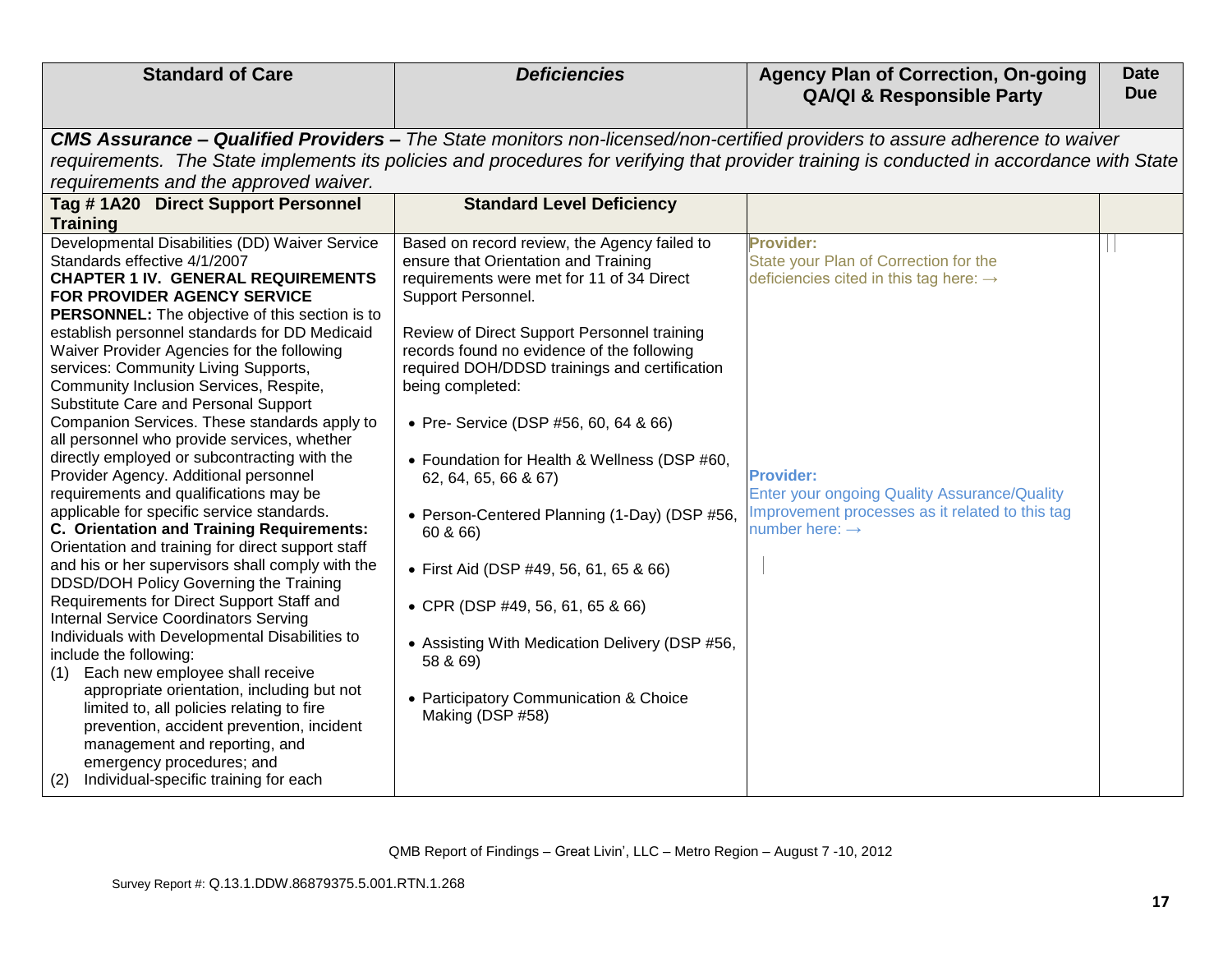| individual under his or her direct care, as         |  |  |
|-----------------------------------------------------|--|--|
| described in the individual service plan,           |  |  |
| prior to working alone with the individual.         |  |  |
|                                                     |  |  |
| Department of Health (DOH) Developmental            |  |  |
| <b>Disabilities Supports Division (DDSD) Policy</b> |  |  |
| - Policy Title: Training Requirements for           |  |  |
| Direct Service Agency Staff Policy - Eff.           |  |  |
| March 1, 2007 - II. POLICY STATEMENTS:              |  |  |
| A. Individuals shall receive services from          |  |  |
| competent and qualified staff.                      |  |  |
| B. Staff shall complete individual-specific         |  |  |
| (formerly known as "Addendum B") training           |  |  |
| requirements in accordance with the                 |  |  |
| specifications described in the individual service  |  |  |
| plan (ISP) of each individual served.               |  |  |
| C. Staff shall complete training on DOH-            |  |  |
| approved incident reporting procedures in           |  |  |
| accordance with 7 NMAC 1.13.                        |  |  |
| D. Staff providing direct services shall complete   |  |  |
| training in universal precautions on an annual      |  |  |
| basis. The training materials shall meet            |  |  |
| Occupational Safety and Health Administration       |  |  |
| (OSHA) requirements.                                |  |  |
| E. Staff providing direct services shall maintain   |  |  |
| certification in first aid and CPR. The training    |  |  |
| materials shall meet OSHA                           |  |  |
| requirements/guidelines.                            |  |  |
| F. Staff who may be exposed to hazardous            |  |  |
| chemicals shall complete relevant training in       |  |  |
| accordance with OSHA requirements.                  |  |  |
| G. Staff shall be certified in a DDSD-approved      |  |  |
| behavioral intervention system (e.g., Mandt,        |  |  |
| CPI) before using physical restraint techniques.    |  |  |
| Staff members providing direct services shall       |  |  |
| maintain certification in a DDSD-approved           |  |  |
| behavioral intervention system if an individual     |  |  |
| they support has a behavioral crisis plan that      |  |  |
| includes the use of physical restraint techniques.  |  |  |
| H. Staff shall complete and maintain certification  |  |  |
| in a DDSD-approved medication course in             |  |  |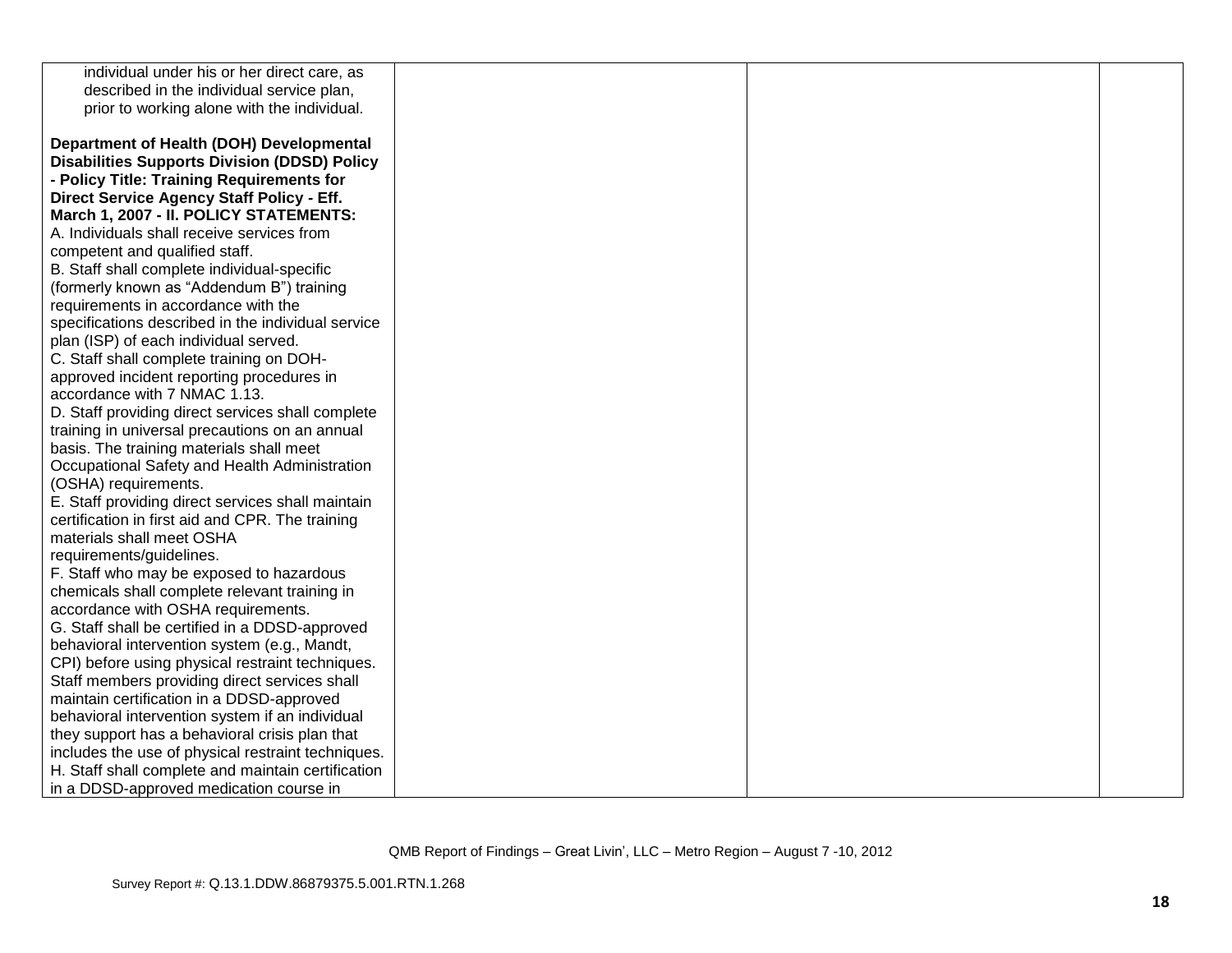| accordance with the DDSD Medication Delivery                                                                                                                                              |  |  |
|-------------------------------------------------------------------------------------------------------------------------------------------------------------------------------------------|--|--|
| Policy M-001.                                                                                                                                                                             |  |  |
| I. Staff providing direct services shall complete<br>safety training within the first thirty (30) days of<br>employment and before working alone with an<br>individual receiving service. |  |  |
|                                                                                                                                                                                           |  |  |
|                                                                                                                                                                                           |  |  |
|                                                                                                                                                                                           |  |  |
|                                                                                                                                                                                           |  |  |
|                                                                                                                                                                                           |  |  |
|                                                                                                                                                                                           |  |  |
|                                                                                                                                                                                           |  |  |
|                                                                                                                                                                                           |  |  |
|                                                                                                                                                                                           |  |  |
|                                                                                                                                                                                           |  |  |
|                                                                                                                                                                                           |  |  |
|                                                                                                                                                                                           |  |  |
|                                                                                                                                                                                           |  |  |
|                                                                                                                                                                                           |  |  |
|                                                                                                                                                                                           |  |  |
|                                                                                                                                                                                           |  |  |
|                                                                                                                                                                                           |  |  |
|                                                                                                                                                                                           |  |  |
|                                                                                                                                                                                           |  |  |
|                                                                                                                                                                                           |  |  |
|                                                                                                                                                                                           |  |  |
|                                                                                                                                                                                           |  |  |
|                                                                                                                                                                                           |  |  |
|                                                                                                                                                                                           |  |  |
|                                                                                                                                                                                           |  |  |
|                                                                                                                                                                                           |  |  |
|                                                                                                                                                                                           |  |  |
|                                                                                                                                                                                           |  |  |
|                                                                                                                                                                                           |  |  |
|                                                                                                                                                                                           |  |  |
|                                                                                                                                                                                           |  |  |
|                                                                                                                                                                                           |  |  |
|                                                                                                                                                                                           |  |  |
|                                                                                                                                                                                           |  |  |
|                                                                                                                                                                                           |  |  |
|                                                                                                                                                                                           |  |  |
|                                                                                                                                                                                           |  |  |
|                                                                                                                                                                                           |  |  |
|                                                                                                                                                                                           |  |  |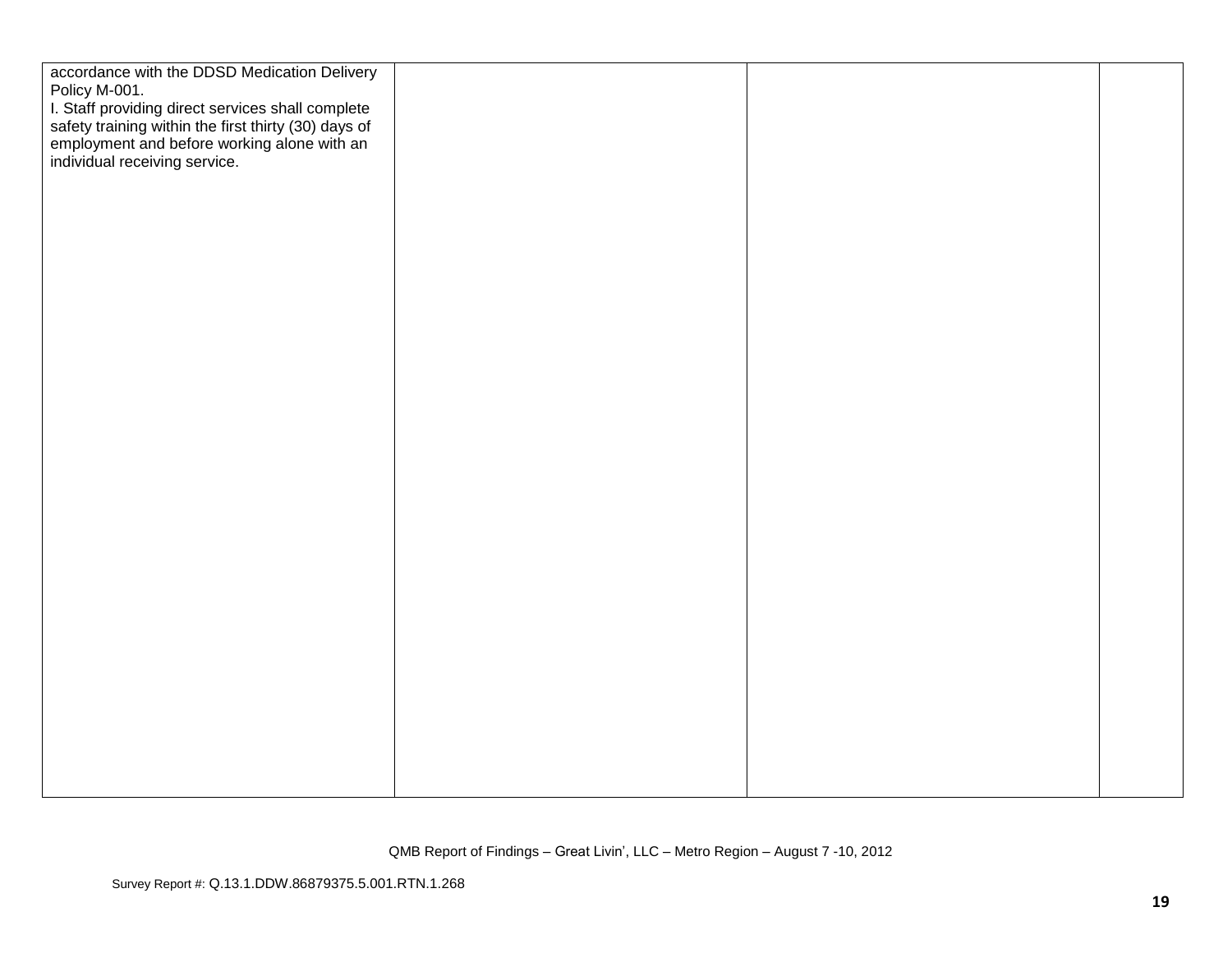| Tag #1A22 Agency Personnel                                                                                                                                                                                                                                                                                                                                                                                                                                                                                                                                                                                                                                                                                                                 | <b>Standard Level Deficiency</b>                                                                                                                                                                                                                                           |                                                                                                                                                          |  |
|--------------------------------------------------------------------------------------------------------------------------------------------------------------------------------------------------------------------------------------------------------------------------------------------------------------------------------------------------------------------------------------------------------------------------------------------------------------------------------------------------------------------------------------------------------------------------------------------------------------------------------------------------------------------------------------------------------------------------------------------|----------------------------------------------------------------------------------------------------------------------------------------------------------------------------------------------------------------------------------------------------------------------------|----------------------------------------------------------------------------------------------------------------------------------------------------------|--|
| <b>Competency</b>                                                                                                                                                                                                                                                                                                                                                                                                                                                                                                                                                                                                                                                                                                                          |                                                                                                                                                                                                                                                                            |                                                                                                                                                          |  |
| Developmental Disabilities (DD) Waiver Service<br>Standards effective 4/1/2007<br><b>CHAPTER 1 IV. GENERAL REQUIREMENTS</b><br>FOR PROVIDER AGENCY SERVICE                                                                                                                                                                                                                                                                                                                                                                                                                                                                                                                                                                                 | Based on interview, the Agency failed to ensure<br>that training competencies were met for 1 of 6<br>Direct Support Personnel.                                                                                                                                             | <b>Provider:</b><br>State your Plan of Correction for the<br>deficiencies cited in this tag here: $\rightarrow$                                          |  |
| <b>PERSONNEL:</b> The objective of this section is to<br>establish personnel standards for DD Medicaid<br>Waiver Provider Agencies for the following<br>services: Community Living Supports,<br>Community Inclusion Services, Respite,<br>Substitute Care and Personal Support<br>Companion Services. These standards apply to                                                                                                                                                                                                                                                                                                                                                                                                             | When DSP were asked if the Individual had a<br>Speech Therapy Plan and if so, what the plan<br>covered, the following was reported:<br>• DSP #59 stated, "To my knowledge I don't<br>think he has a plan." According to the<br>Individual Specific Training Section of the |                                                                                                                                                          |  |
| all personnel who provide services, whether<br>directly employed or subcontracting with the<br>Provider Agency. Additional personnel<br>requirements and qualifications may be<br>applicable for specific service standards.<br>F. Qualifications for Direct Service<br>Personnel: The following employment<br>qualifications and competency requirements are<br>applicable to all Direct Service Personnel<br>employed by a Provider Agency:<br>(1) Direct service personnel shall be eighteen<br>(18) years or older. Exception: Adult<br>Habilitation can employ direct care personnel<br>under the age of eighteen 18 years, but the<br>employee shall work directly under a<br>supervisor, who is physically present at all<br>times; | ISP, the Individual requires a Speech<br>Therapy Plan. (Individual #5)                                                                                                                                                                                                     | <b>Provider:</b><br><b>Enter your ongoing Quality Assurance/Quality</b><br>Improvement processes as it related to this tag<br>number here: $\rightarrow$ |  |
| (2) Direct service personnel shall have the ability<br>to read and carry out the requirements in an<br>ISP;                                                                                                                                                                                                                                                                                                                                                                                                                                                                                                                                                                                                                                |                                                                                                                                                                                                                                                                            |                                                                                                                                                          |  |
| (3) Direct service personnel shall be available to<br>communicate in the language that is<br>functionally required by the individual or in the<br>use of any specific augmentative<br>communication system utilized by the                                                                                                                                                                                                                                                                                                                                                                                                                                                                                                                 |                                                                                                                                                                                                                                                                            |                                                                                                                                                          |  |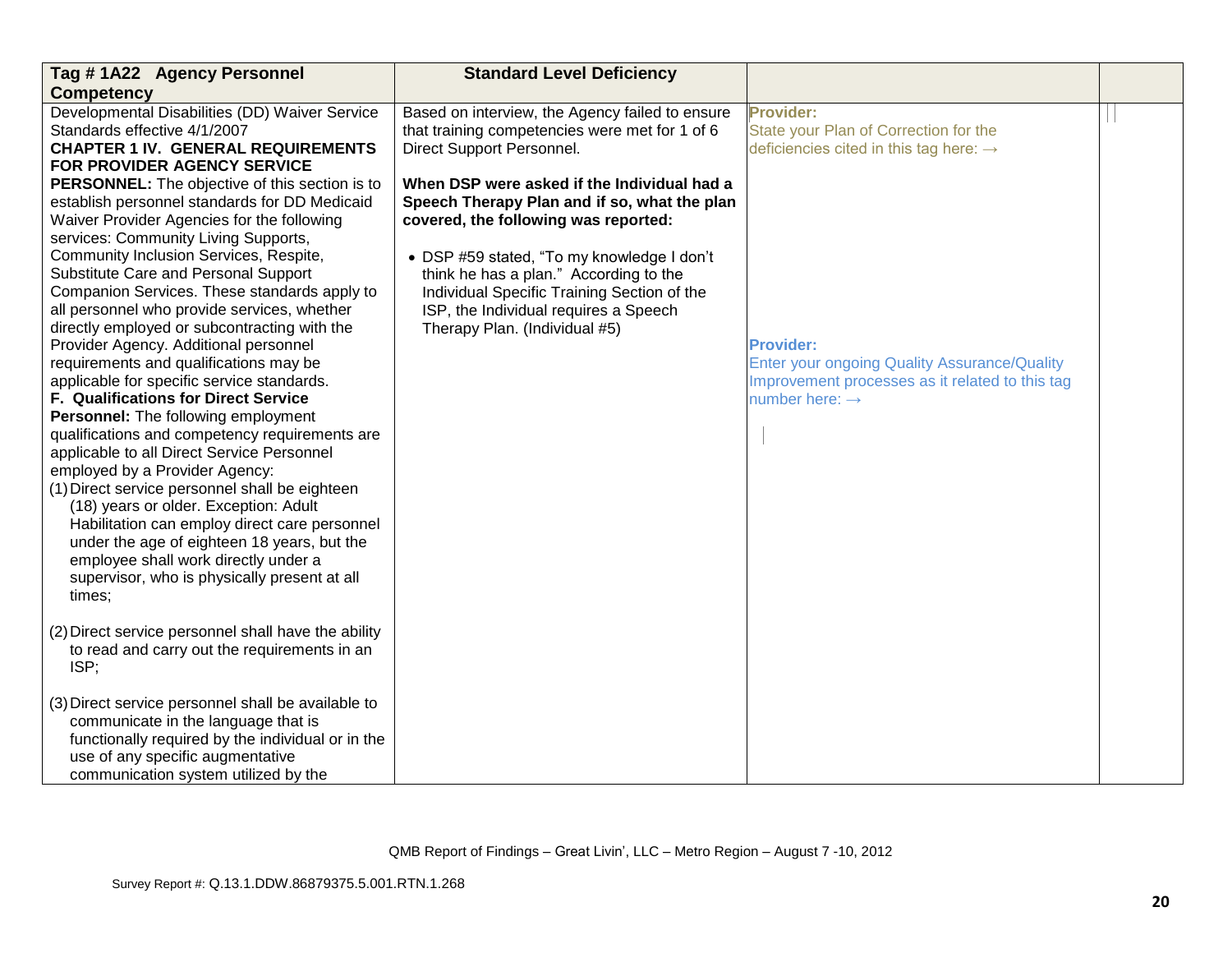| individual;                                                                                                                                                                                                                                                                                                                                                                                                                                                                                                                                                                                                                                                                                                                                                                            |  |  |
|----------------------------------------------------------------------------------------------------------------------------------------------------------------------------------------------------------------------------------------------------------------------------------------------------------------------------------------------------------------------------------------------------------------------------------------------------------------------------------------------------------------------------------------------------------------------------------------------------------------------------------------------------------------------------------------------------------------------------------------------------------------------------------------|--|--|
| (4) Direct service personnel shall meet the<br>qualifications specified by DDSD in the Policy<br>Governing the Training Requirements for<br>Direct Support Staff and Internal Service<br>Coordinators, Serving Individuals with<br>Developmental Disabilities; and                                                                                                                                                                                                                                                                                                                                                                                                                                                                                                                     |  |  |
| (5) Direct service Provider Agencies of Respite<br>Services, Substitute Care, Personal Support<br>Services, Nutritional Counseling, Therapists<br>and Nursing shall demonstrate basic<br>knowledge of developmental disabilities and<br>have training or demonstrable qualifications<br>related to the role he or she is performing and<br>complete individual specific training as<br>required in the ISP for each individual he or<br>she support.                                                                                                                                                                                                                                                                                                                                   |  |  |
| (6) Report required personnel training status to<br>the DDSD Statewide Training Database as<br>specified in DDSD policies as related to<br>training requirements as follows:<br>(a) Initial comprehensive personnel status<br>report (name, date of hire, Social Security<br>number category) on all required<br>personnel to be submitted to DDSD<br>Statewide Training Database within the<br>first ninety (90) calendar days of<br>providing services;<br>(b) Staff who do not wish to use his or her<br>Social Security Number may request an<br>alternative tracking number; and<br>Quarterly personnel update reports sent<br>(C)<br>to DDSD Statewide Training Database to<br>reflect new hires, terminations, inter-<br>provider Agency position changes, and<br>name changes. |  |  |
| Department of Health (DOH) Developmental                                                                                                                                                                                                                                                                                                                                                                                                                                                                                                                                                                                                                                                                                                                                               |  |  |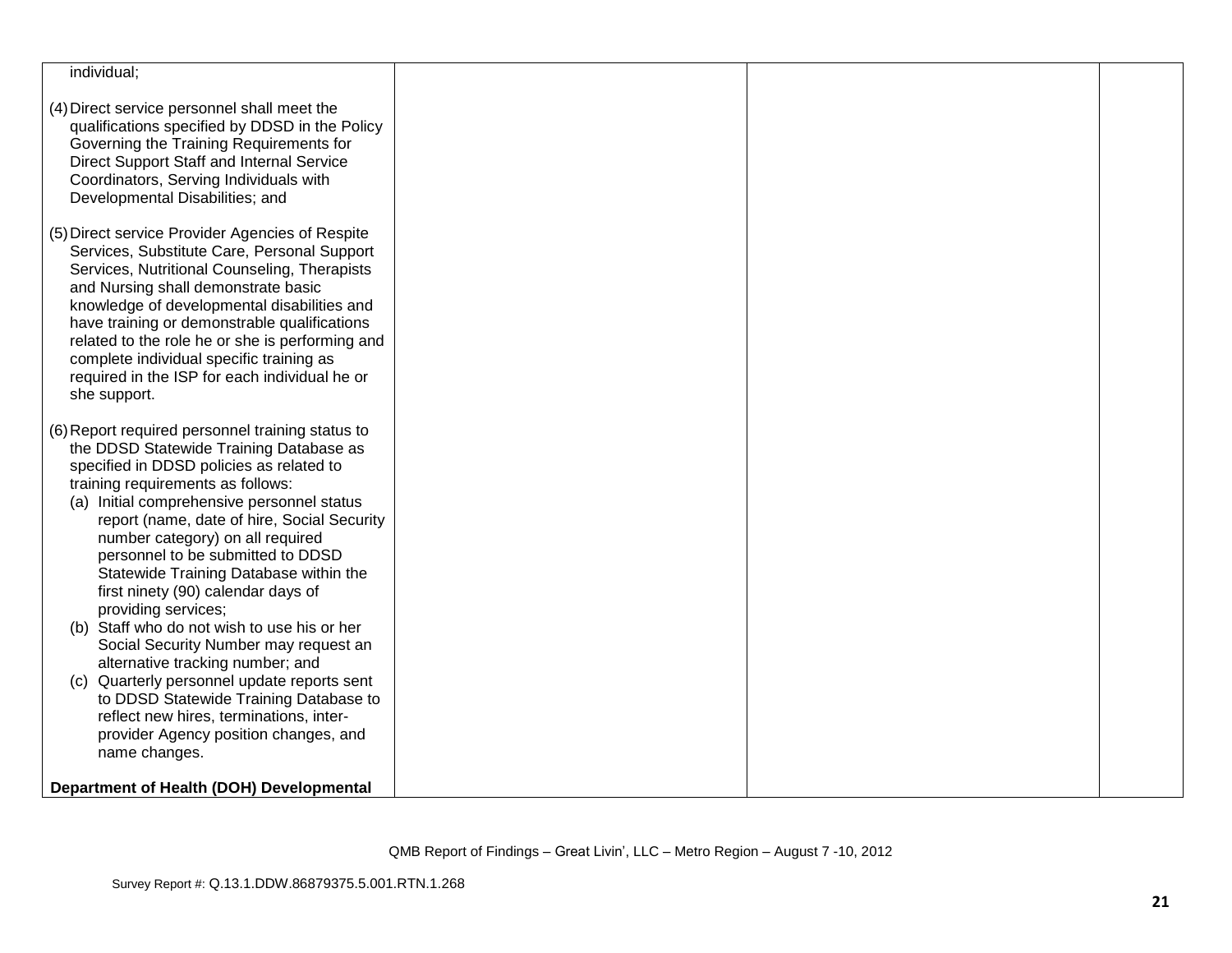| <b>Disabilities Supports Division (DDSD) Policy</b>                                 |  |  |
|-------------------------------------------------------------------------------------|--|--|
| - Policy Title: Training Requirements for                                           |  |  |
| Direct Service Agency Staff Policy - Eff.<br>March 1, 2007 - II. POLICY STATEMENTS: |  |  |
|                                                                                     |  |  |
| A. Individuals shall receive services from                                          |  |  |
| competent and qualified staff.                                                      |  |  |
|                                                                                     |  |  |
|                                                                                     |  |  |
|                                                                                     |  |  |
|                                                                                     |  |  |
|                                                                                     |  |  |
|                                                                                     |  |  |
|                                                                                     |  |  |
|                                                                                     |  |  |
|                                                                                     |  |  |
|                                                                                     |  |  |
|                                                                                     |  |  |
|                                                                                     |  |  |
|                                                                                     |  |  |
|                                                                                     |  |  |
|                                                                                     |  |  |
|                                                                                     |  |  |
|                                                                                     |  |  |
|                                                                                     |  |  |
|                                                                                     |  |  |
|                                                                                     |  |  |
|                                                                                     |  |  |
|                                                                                     |  |  |
|                                                                                     |  |  |
|                                                                                     |  |  |
|                                                                                     |  |  |
|                                                                                     |  |  |
|                                                                                     |  |  |
|                                                                                     |  |  |
|                                                                                     |  |  |
|                                                                                     |  |  |
|                                                                                     |  |  |
|                                                                                     |  |  |
|                                                                                     |  |  |
|                                                                                     |  |  |
|                                                                                     |  |  |
|                                                                                     |  |  |
|                                                                                     |  |  |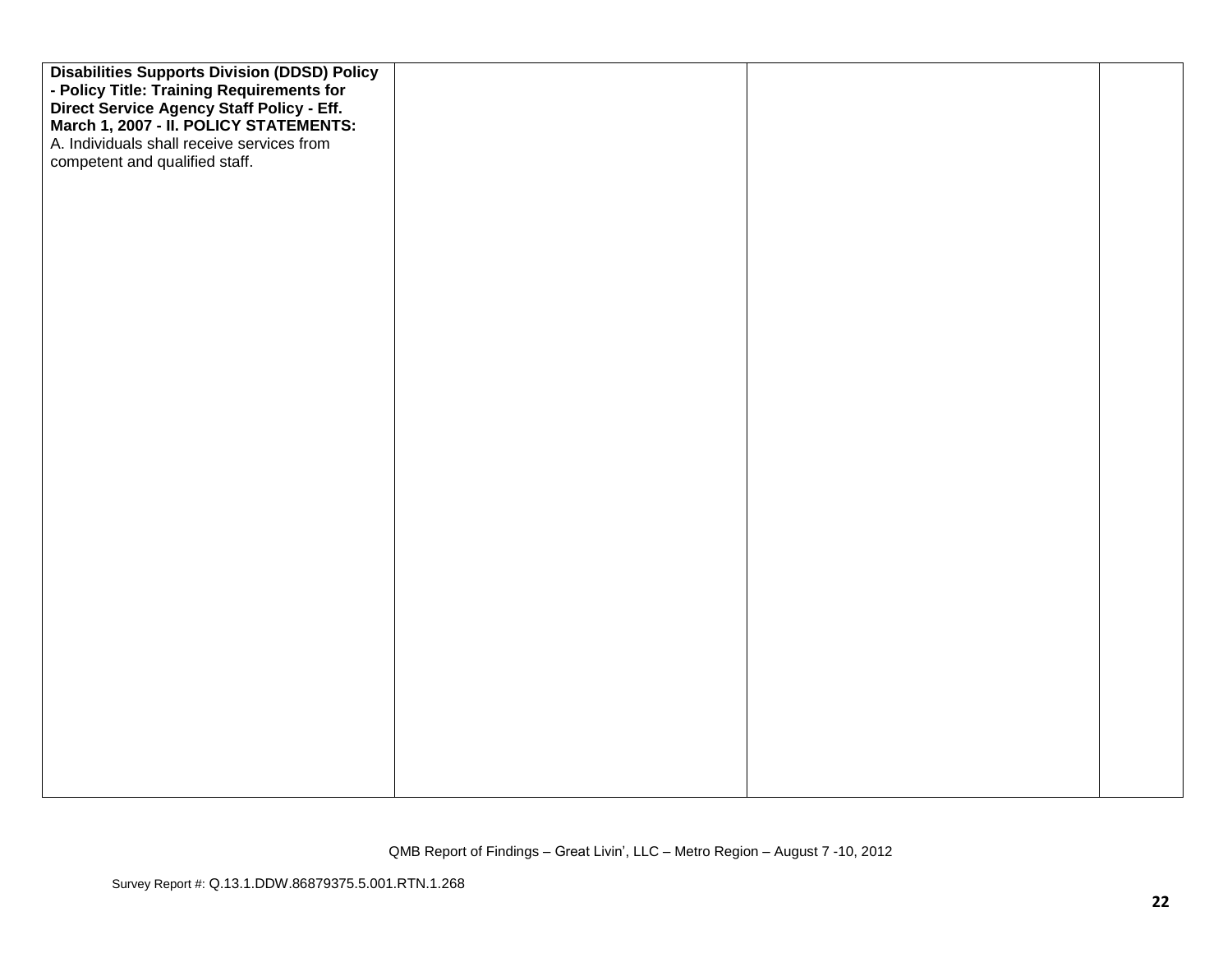| Tag #1A37 Individual Specific Training                                                                                                                                                                                                                                                                                                                                                                                                                                                                                                                                                                                                                                                                                | <b>Standard Level Deficiency</b>                                                                                                                                                                                                                                                                           |                                                                                                                                                                                                                                                                      |  |
|-----------------------------------------------------------------------------------------------------------------------------------------------------------------------------------------------------------------------------------------------------------------------------------------------------------------------------------------------------------------------------------------------------------------------------------------------------------------------------------------------------------------------------------------------------------------------------------------------------------------------------------------------------------------------------------------------------------------------|------------------------------------------------------------------------------------------------------------------------------------------------------------------------------------------------------------------------------------------------------------------------------------------------------------|----------------------------------------------------------------------------------------------------------------------------------------------------------------------------------------------------------------------------------------------------------------------|--|
| Developmental Disabilities (DD) Waiver Service<br>Standards effective 4/1/2007<br><b>CHAPTER 1 IV. GENERAL REQUIREMENTS</b><br>FOR PROVIDER AGENCY SERVICE<br>PERSONNEL: The objective of this section is to<br>establish personnel standards for DD Medicaid<br>Waiver Provider Agencies for the following<br>services: Community Living Supports,<br>Community Inclusion Services, Respite,<br>Substitute Care and Personal Support<br>Companion Services. These standards apply to<br>all personnel who provide services, whether<br>directly employed or subcontracting with the<br>Provider Agency. Additional personnel<br>requirements and qualifications may be<br>applicable for specific service standards. | Based on record review, the Agency failed to<br>ensure that Individual Specific Training<br>requirements were met for 1 of 35 Agency<br>Personnel.<br>Review of personnel records found no evidence<br>of the following:<br><b>Direct Support Personnel (DSP):</b><br>• Individual Specific Training (#60) | <b>Provider:</b><br>State your Plan of Correction for the<br>deficiencies cited in this tag here: $\rightarrow$<br><b>Provider:</b><br>Enter your ongoing Quality Assurance/Quality<br>Improvement processes as it related to this tag<br>number here: $\rightarrow$ |  |
| <b>C. Orientation and Training Requirements:</b><br>Orientation and training for direct support staff<br>and his or her supervisors shall comply with the<br>DDSD/DOH Policy Governing the Training<br>Requirements for Direct Support Staff and<br><b>Internal Service Coordinators Serving</b><br>Individuals with Developmental Disabilities to<br>include the following:<br>Individual-specific training for each<br>(2)<br>individual under his or her direct care, as<br>described in the individual service plan,<br>prior to working alone with the individual.                                                                                                                                               |                                                                                                                                                                                                                                                                                                            |                                                                                                                                                                                                                                                                      |  |
| Department of Health (DOH) Developmental<br><b>Disabilities Supports Division (DDSD) Policy</b><br>- Policy Title: Training Requirements for<br>Direct Service Agency Staff Policy - Eff.<br>March 1, 2007 - II. POLICY STATEMENTS:<br>A. Individuals shall receive services from<br>competent and qualified staff.<br><b>B.</b> Staff shall complete individual-specific<br>(formerly known as "Addendum B") training                                                                                                                                                                                                                                                                                                |                                                                                                                                                                                                                                                                                                            |                                                                                                                                                                                                                                                                      |  |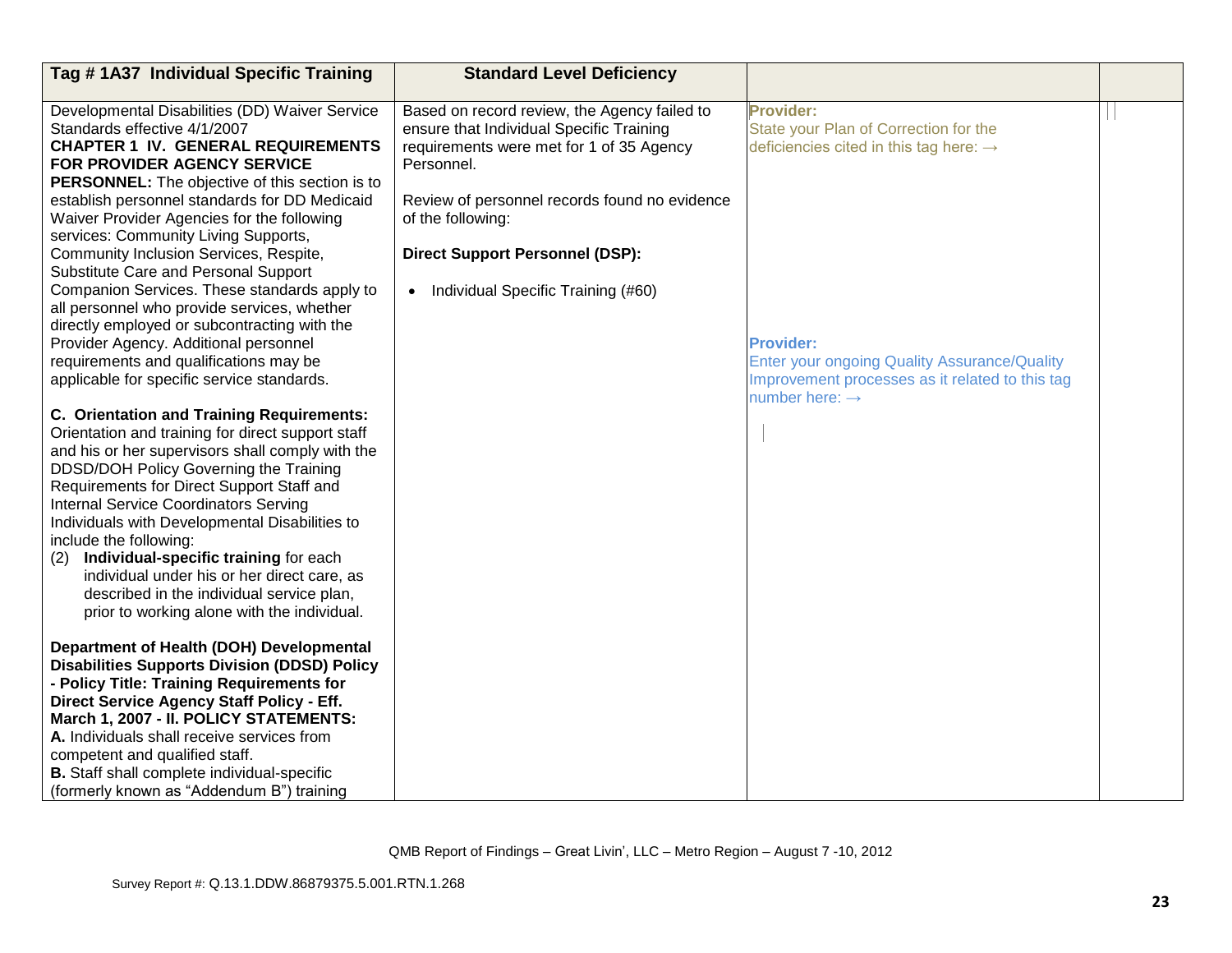| requirements in accordance with the                                                         |  |  |
|---------------------------------------------------------------------------------------------|--|--|
|                                                                                             |  |  |
| specifications described in the individual service<br>plan (ISP) of each individual served. |  |  |
|                                                                                             |  |  |
|                                                                                             |  |  |
|                                                                                             |  |  |
|                                                                                             |  |  |
|                                                                                             |  |  |
|                                                                                             |  |  |
|                                                                                             |  |  |
|                                                                                             |  |  |
|                                                                                             |  |  |
|                                                                                             |  |  |
|                                                                                             |  |  |
|                                                                                             |  |  |
|                                                                                             |  |  |
|                                                                                             |  |  |
|                                                                                             |  |  |
|                                                                                             |  |  |
|                                                                                             |  |  |
|                                                                                             |  |  |
|                                                                                             |  |  |
|                                                                                             |  |  |
|                                                                                             |  |  |
|                                                                                             |  |  |
|                                                                                             |  |  |
|                                                                                             |  |  |
|                                                                                             |  |  |
|                                                                                             |  |  |
|                                                                                             |  |  |
|                                                                                             |  |  |
|                                                                                             |  |  |
|                                                                                             |  |  |
|                                                                                             |  |  |
|                                                                                             |  |  |
|                                                                                             |  |  |
|                                                                                             |  |  |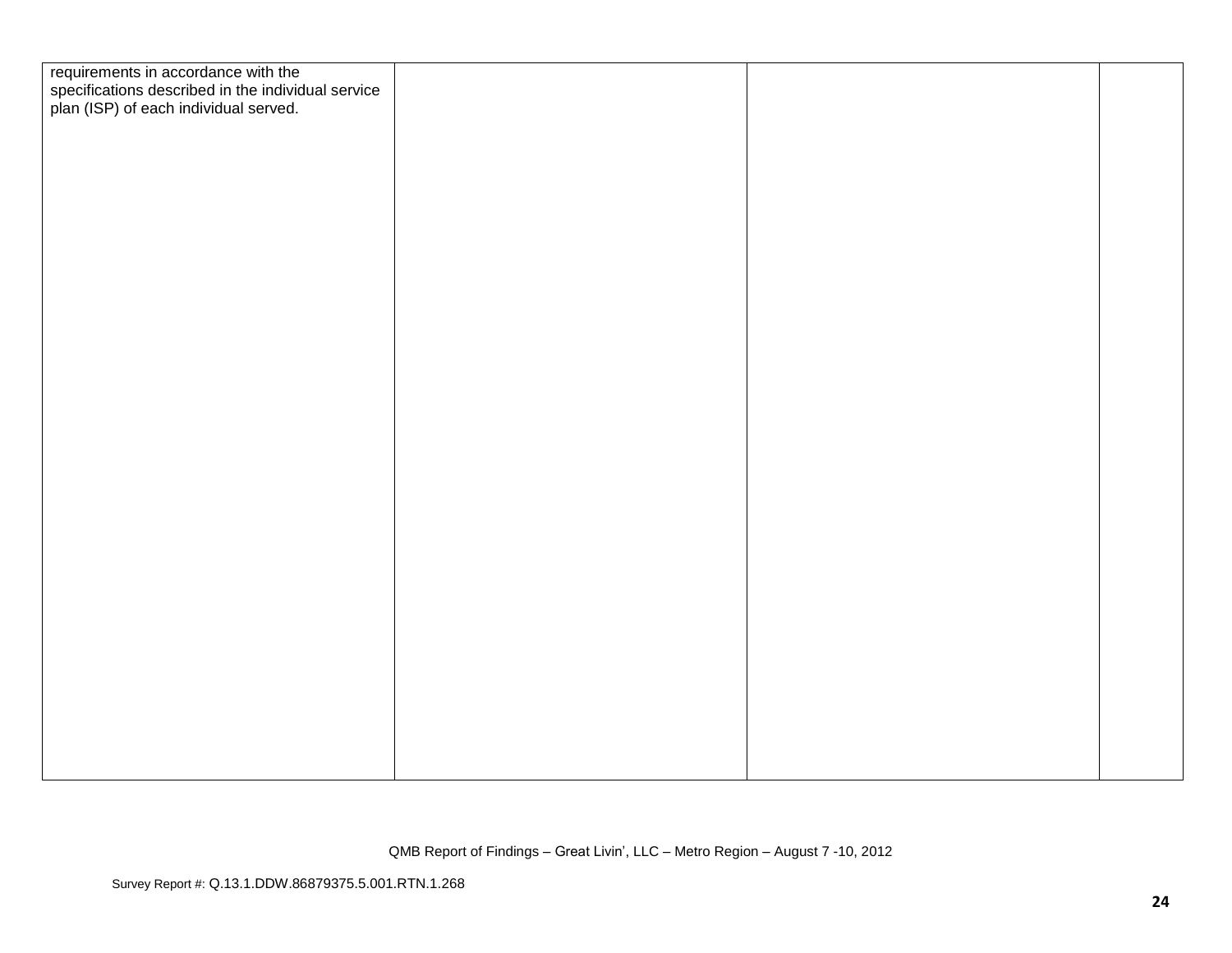| <b>Standard of Care</b>                                                                                                              | <b>Deficiencies</b>                                                                                                            | <b>Agency Plan of Correction, On-going</b><br><b>QA/QI &amp; Responsible Party</b> | <b>Date</b><br><b>Due</b> |  |
|--------------------------------------------------------------------------------------------------------------------------------------|--------------------------------------------------------------------------------------------------------------------------------|------------------------------------------------------------------------------------|---------------------------|--|
|                                                                                                                                      | CMS Assurance - Health and Welfare - The state, on an ongoing basis, identifies, addresses and seeks to prevent occurrences of |                                                                                    |                           |  |
| abuse, neglect and exploitation. Individuals shall be afforded their basic human rights. The provider supports individuals to access |                                                                                                                                |                                                                                    |                           |  |
| needed healthcare services in a timely manner.                                                                                       |                                                                                                                                |                                                                                    |                           |  |
| Tag # 1A09 Medication Delivery (MAR)                                                                                                 | <b>Standard Level Deficiency</b>                                                                                               |                                                                                    |                           |  |
| - Routine Medication                                                                                                                 |                                                                                                                                |                                                                                    |                           |  |
| Developmental Disabilities (DD) Waiver                                                                                               | Medication Administration Records (MAR) were                                                                                   | <b>Provider:</b>                                                                   |                           |  |
| Service Standards effective 4/1/2007                                                                                                 | reviewed for the months of May & June 2012.                                                                                    | State your Plan of Correction for the                                              |                           |  |
| <b>CHAPTER 1 II. PROVIDER AGENCY</b>                                                                                                 |                                                                                                                                | deficiencies cited in this tag here: $\rightarrow$                                 |                           |  |
| <b>REQUIREMENTS:</b> The objective of these                                                                                          | Based on record review, 2 of 6 individuals had                                                                                 |                                                                                    |                           |  |
| standards is to establish Provider Agency                                                                                            | Medication Administration Records, which                                                                                       |                                                                                    |                           |  |
| policy, procedure and reporting requirements                                                                                         | contained missing medications entries and/or                                                                                   |                                                                                    |                           |  |
| for DD Medicaid Waiver program. These                                                                                                | other errors:                                                                                                                  |                                                                                    |                           |  |
| requirements apply to all such Provider Agency<br>staff, whether directly employed or                                                | Individual #5                                                                                                                  |                                                                                    |                           |  |
| subcontracting with the Provider Agency.                                                                                             | May 2012                                                                                                                       |                                                                                    |                           |  |
| Additional Provider Agency requirements and                                                                                          | Medication Administration Records contained                                                                                    |                                                                                    |                           |  |
| personnel qualifications may be applicable for                                                                                       | missing entries. No documentation found                                                                                        |                                                                                    |                           |  |
| specific service standards.                                                                                                          | indicating reason for missing entries:                                                                                         |                                                                                    |                           |  |
| <b>Medication Delivery: Provider</b><br>Е.                                                                                           | • Ibuprofen 600mg (3 times daily) - Blank                                                                                      | <b>Provider:</b>                                                                   |                           |  |
| Agencies that provide Community Living,                                                                                              | 5/14 (3:30 PM)                                                                                                                 | <b>Enter your ongoing Quality Assurance/Quality</b>                                |                           |  |
| <b>Community Inclusion or Private Duty Nursing</b>                                                                                   |                                                                                                                                | Improvement processes as it related to this tag                                    |                           |  |
| services shall have written policies and                                                                                             | Individual #6                                                                                                                  | number here: $\rightarrow$                                                         |                           |  |
| procedures regarding medication(s) delivery                                                                                          | June 2012                                                                                                                      |                                                                                    |                           |  |
| and tracking and reporting of medication errors                                                                                      | Medication Administration Records contained                                                                                    |                                                                                    |                           |  |
| in accordance with DDSD Medication                                                                                                   | missing entries. No documentation found                                                                                        |                                                                                    |                           |  |
| Assessment and Delivery Policy and                                                                                                   | indicating reason for missing code entries:                                                                                    |                                                                                    |                           |  |
| Procedures, the Board of Nursing Rules and                                                                                           | • Vimpat 50mg (2 times daily) – Blank $6/30$                                                                                   |                                                                                    |                           |  |
| Board of Pharmacy standards and regulations.                                                                                         | (8 AM)                                                                                                                         |                                                                                    |                           |  |
| (2) When required by the DDSD Medication                                                                                             |                                                                                                                                |                                                                                    |                           |  |
| Assessment and Delivery Policy, Medication                                                                                           | • Levetiracetam 1000mg (2 times daily) -                                                                                       |                                                                                    |                           |  |
| Administration Records (MAR) shall be                                                                                                | Blank 06/30 (8 AM)                                                                                                             |                                                                                    |                           |  |
| maintained and include:                                                                                                              |                                                                                                                                |                                                                                    |                           |  |
| (a) The name of the individual, a                                                                                                    | • Fluticasone 50cmg (1 time daily) - Blank<br>6/30.                                                                            |                                                                                    |                           |  |
| transcription of the physician's written or                                                                                          |                                                                                                                                |                                                                                    |                           |  |
| licensed health care provider's                                                                                                      | • Erythromycin Pledgets 2% (1 time daily) -                                                                                    |                                                                                    |                           |  |
| prescription including the brand and                                                                                                 | <b>Blank 6/30.</b>                                                                                                             |                                                                                    |                           |  |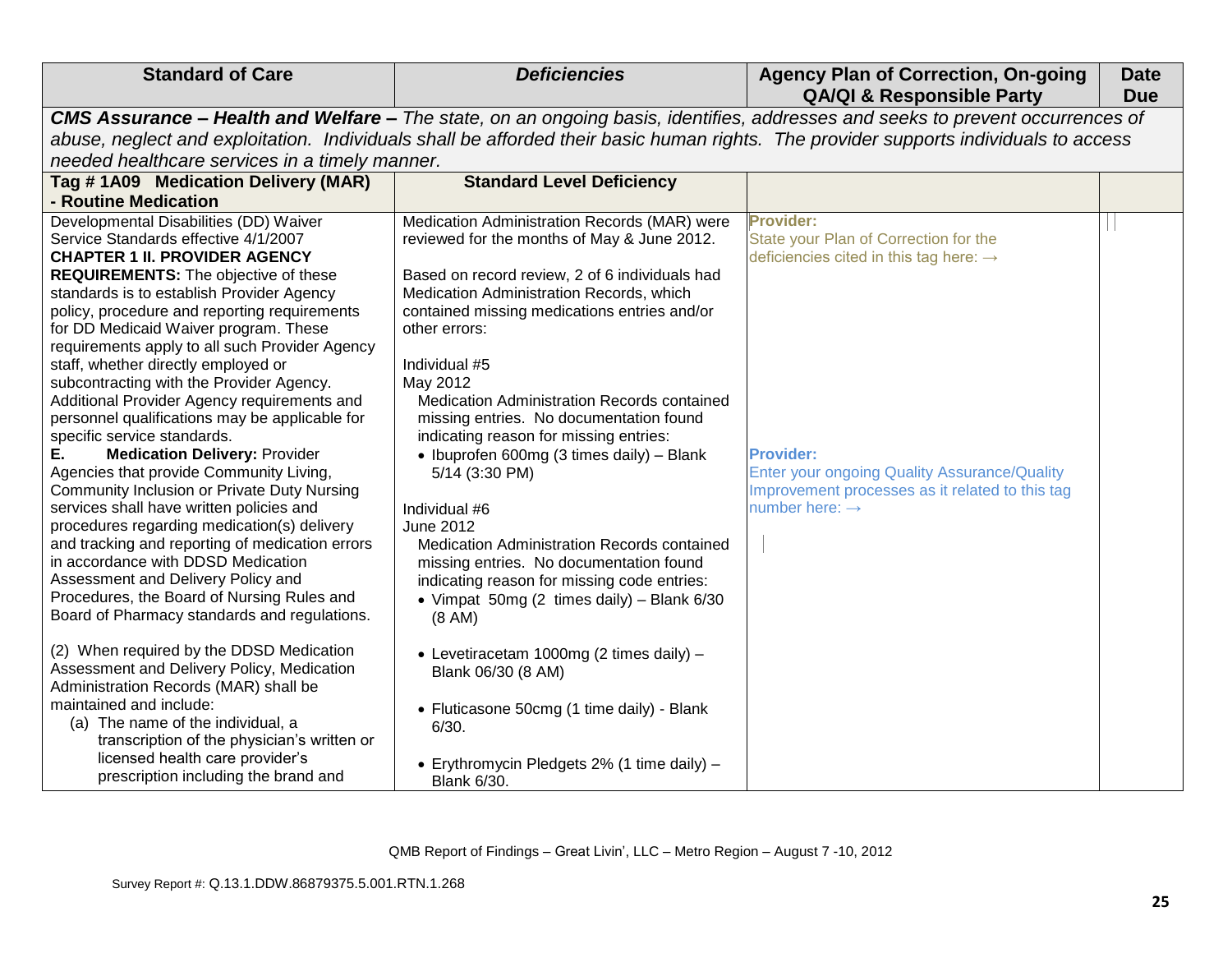|            | generic name of the medication,                 | • Levothroxine 75mcg (1 time daily) - Blank |  |
|------------|-------------------------------------------------|---------------------------------------------|--|
|            | diagnosis for which the medication is           | 6/30.                                       |  |
|            | prescribed;                                     |                                             |  |
|            | (b) Prescribed dosage, frequency and            |                                             |  |
|            | method/route of administration, times           |                                             |  |
|            | and dates of administration;                    |                                             |  |
| (C)        | Initials of the individual administering or     |                                             |  |
|            | assisting with the medication;                  |                                             |  |
|            | (d) Explanation of any medication               |                                             |  |
|            |                                                 |                                             |  |
|            | irregularity;                                   |                                             |  |
| (e)        | Documentation of any allergic reaction          |                                             |  |
|            | or adverse medication effect; and               |                                             |  |
| (t)        | For PRN medication, an explanation for          |                                             |  |
|            | the use of the PRN medication shall             |                                             |  |
|            | include observable signs/symptoms or            |                                             |  |
|            | circumstances in which the medication           |                                             |  |
|            | is to be used, and documentation of             |                                             |  |
|            | effectiveness of PRN medication                 |                                             |  |
|            | administered.                                   |                                             |  |
|            | (3) The Provider Agency shall also maintain a   |                                             |  |
|            | signature page that designates the full name    |                                             |  |
|            | that corresponds to each initial used to        |                                             |  |
|            | document administered or assisted delivery of   |                                             |  |
| each dose: |                                                 |                                             |  |
|            | (4) MARs are not required for individuals       |                                             |  |
|            | participating in Independent Living who self-   |                                             |  |
|            | administer their own medications;               |                                             |  |
|            | (5) Information from the prescribing pharmacy   |                                             |  |
|            | regarding medications shall be kept in the      |                                             |  |
|            | home and community inclusion service            |                                             |  |
|            | locations and shall include the expected        |                                             |  |
|            | desired outcomes of administrating the          |                                             |  |
|            | medication, signs and symptoms of adverse       |                                             |  |
|            | events and interactions with other medications; |                                             |  |
|            |                                                 |                                             |  |
|            | NMAC 16.19.11.8 MINIMUM STANDARDS:              |                                             |  |
|            | A. MINIMUM STANDARDS FOR THE                    |                                             |  |
|            |                                                 |                                             |  |
|            | DISTRIBUTION, STORAGE, HANDLING AND             |                                             |  |
|            | <b>RECORD KEEPING OF DRUGS:</b>                 |                                             |  |
|            | (d) The facility shall have a Medication        |                                             |  |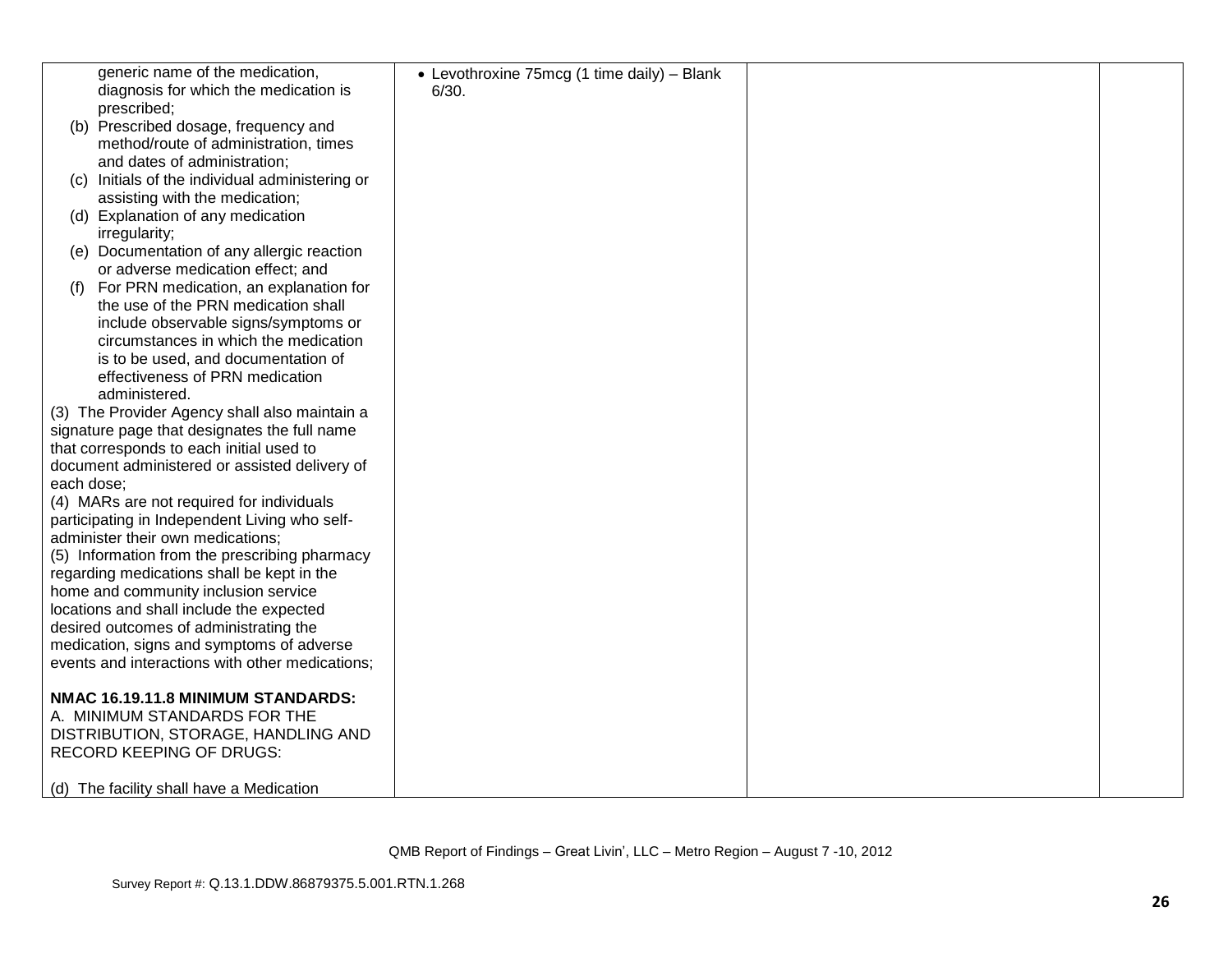| Administration Record (MAR) documenting          |  |  |
|--------------------------------------------------|--|--|
| medication administered to residents,            |  |  |
| including over-the-counter medications.          |  |  |
| This documentation shall include:                |  |  |
| (i)<br>Name of resident;                         |  |  |
| Date given;<br>(ii)                              |  |  |
| Drug product name;<br>(iii)                      |  |  |
| Dosage and form;<br>(iv)                         |  |  |
| Strength of drug;<br>(v)                         |  |  |
| Route of administration;<br>(vi)                 |  |  |
| (vii) How often medication is to be taken;       |  |  |
| (viii) Time taken and staff initials;            |  |  |
| (ix) Dates when the medication is                |  |  |
| discontinued or changed;                         |  |  |
| The name and initials of all staff<br>(x)        |  |  |
| administering medications.                       |  |  |
|                                                  |  |  |
| <b>Model Custodial Procedure Manual</b>          |  |  |
| <b>D. Administration of Drugs</b>                |  |  |
| Unless otherwise stated by practitioner,         |  |  |
| patients will not be allowed to administer their |  |  |
| own medications.                                 |  |  |
| Document the practitioner's order authorizing    |  |  |
| the self-administration of medications.          |  |  |
|                                                  |  |  |
| All PRN (As needed) medications shall have       |  |  |
| complete detail instructions regarding the       |  |  |
| administering of the medication. This shall      |  |  |
| include:                                         |  |  |
| symptoms that indicate the use of the<br>➤       |  |  |
| medication,                                      |  |  |
| exact dosage to be used, and<br>➤                |  |  |
| the exact amount to be used in a 24<br>≻         |  |  |
| hour period.                                     |  |  |
|                                                  |  |  |
|                                                  |  |  |
|                                                  |  |  |
|                                                  |  |  |
|                                                  |  |  |
|                                                  |  |  |
|                                                  |  |  |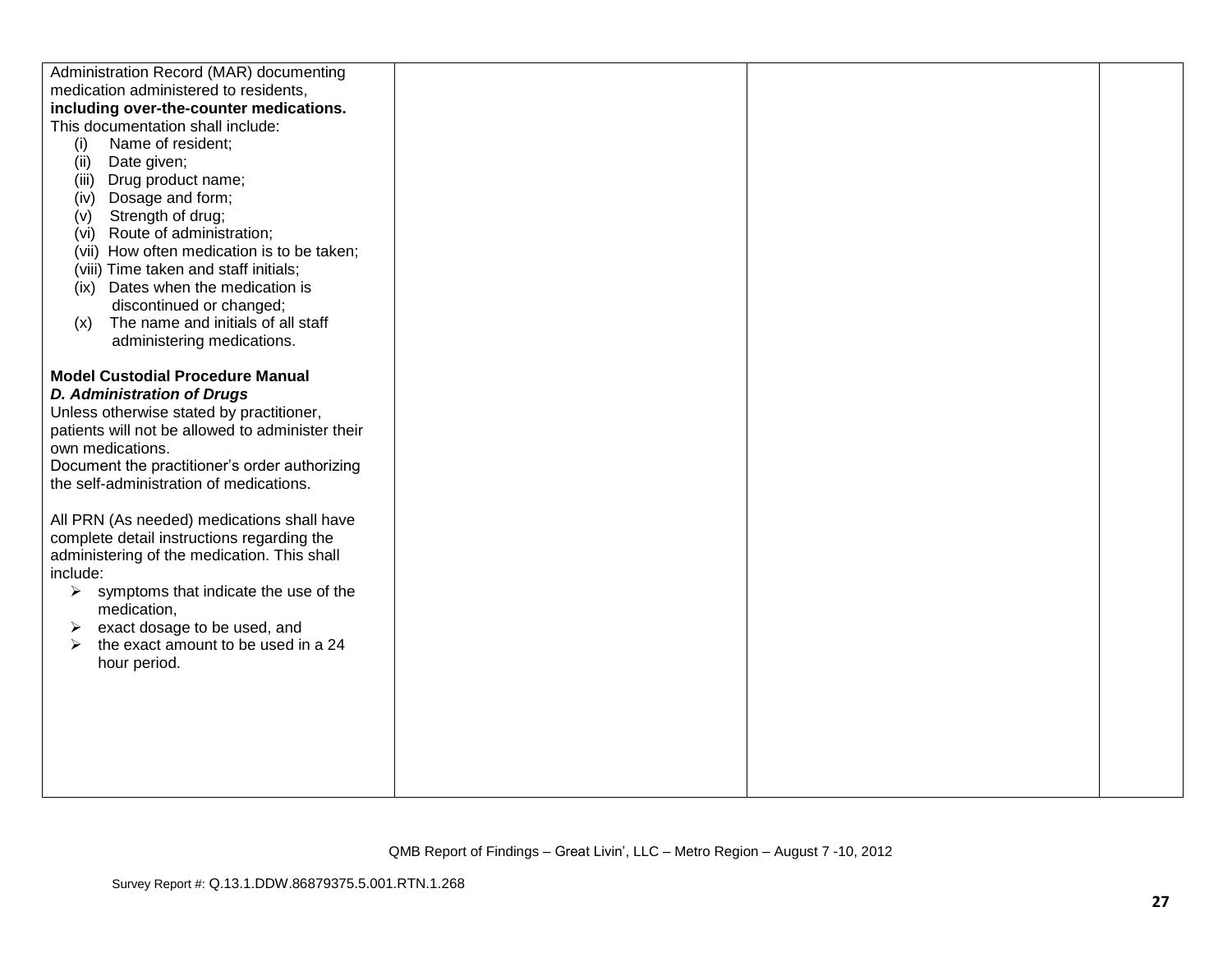| Tag #1A09.1 Medication Delivery -<br><b>PRN Medication</b>   | <b>Standard Level Deficiency</b>              |                                                     |  |
|--------------------------------------------------------------|-----------------------------------------------|-----------------------------------------------------|--|
| Developmental Disabilities (DD) Waiver                       | Based on record review, the Agency failed to  | <b>Provider:</b>                                    |  |
| Service Standards effective 4/1/2007                         | maintain PRN Medication Administration        | State your Plan of Correction for the               |  |
| <b>CHAPTER 1 II. PROVIDER AGENCY</b>                         | Records which contained all elements required | deficiencies cited in this tag here: $\rightarrow$  |  |
| <b>REQUIREMENTS:</b> The objective of these                  | by standard for 3 of 6 Individuals.           |                                                     |  |
| standards is to establish Provider Agency                    |                                               |                                                     |  |
| policy, procedure and reporting requirements                 | Individual #4                                 |                                                     |  |
| for DD Medicaid Waiver program. These                        | May 2012                                      |                                                     |  |
| requirements apply to all such Provider Agency               | No Effectiveness was noted on the             |                                                     |  |
| staff, whether directly employed or                          | Medication Administration Record for the      |                                                     |  |
| subcontracting with the Provider Agency.                     | following PRN medication:                     |                                                     |  |
| Additional Provider Agency requirements and                  | • Sumatriptan 50mg - PRN - 5/16 (given 1      |                                                     |  |
| personnel qualifications may be applicable for               | time)                                         |                                                     |  |
| specific service standards.                                  |                                               |                                                     |  |
| E. Medication Delivery: Provider Agencies                    | Individual #5                                 | <b>Provider:</b>                                    |  |
| that provide Community Living, Community                     | May 2012                                      | <b>Enter your ongoing Quality Assurance/Quality</b> |  |
| Inclusion or Private Duty Nursing services shall             | No evidence of documented Signs/Symptoms      | Improvement processes as it related to this tag     |  |
| have written policies and procedures regarding               | were found for the following PRN medication:  | number here: $\rightarrow$                          |  |
| medication(s) delivery and tracking and                      | · Pepto - Bismol (PRN) -05/08 (given 1 time)  |                                                     |  |
| reporting of medication errors in accordance                 |                                               |                                                     |  |
| with DDSD Medication Assessment and                          | No Effectiveness was noted on the             |                                                     |  |
| Delivery Policy and Procedures, the Board of                 | Medication Administration Record for the      |                                                     |  |
| Nursing Rules and Board of Pharmacy                          | following PRN medication:                     |                                                     |  |
| standards and regulations.                                   | • Acetaminophen 500mg - PRN - 5/8 (given      |                                                     |  |
|                                                              | 2 times)                                      |                                                     |  |
| (2) When required by the DDSD Medication                     |                                               |                                                     |  |
| Assessment and Delivery Policy, Medication                   | · Pepto - Bismol - PRN - 5/8 (given 1 time)   |                                                     |  |
| Administration Records (MAR) shall be                        |                                               |                                                     |  |
| maintained and include:<br>(a) The name of the individual, a | Medication Administration Records did not     |                                                     |  |
| transcription of the physician's written or                  | contain the circumstance for which the        |                                                     |  |
| licensed health care provider's                              | medication is to be used:                     |                                                     |  |
| prescription including the brand and                         | • Pepto – Bismol (PRN)                        |                                                     |  |
| generic name of the medication,                              |                                               |                                                     |  |
| diagnosis for which the medication is                        | Individual #6                                 |                                                     |  |
| prescribed;                                                  | <b>June 2012</b>                              |                                                     |  |
| (b) Prescribed dosage, frequency and                         | No Effectiveness was noted on the             |                                                     |  |
| method/route of administration, times                        | Medication Administration Record for the      |                                                     |  |
| and dates of administration;                                 | following PRN medication:                     |                                                     |  |
|                                                              | • Clonazepam - PRN - 06/12 (given 1 time)     |                                                     |  |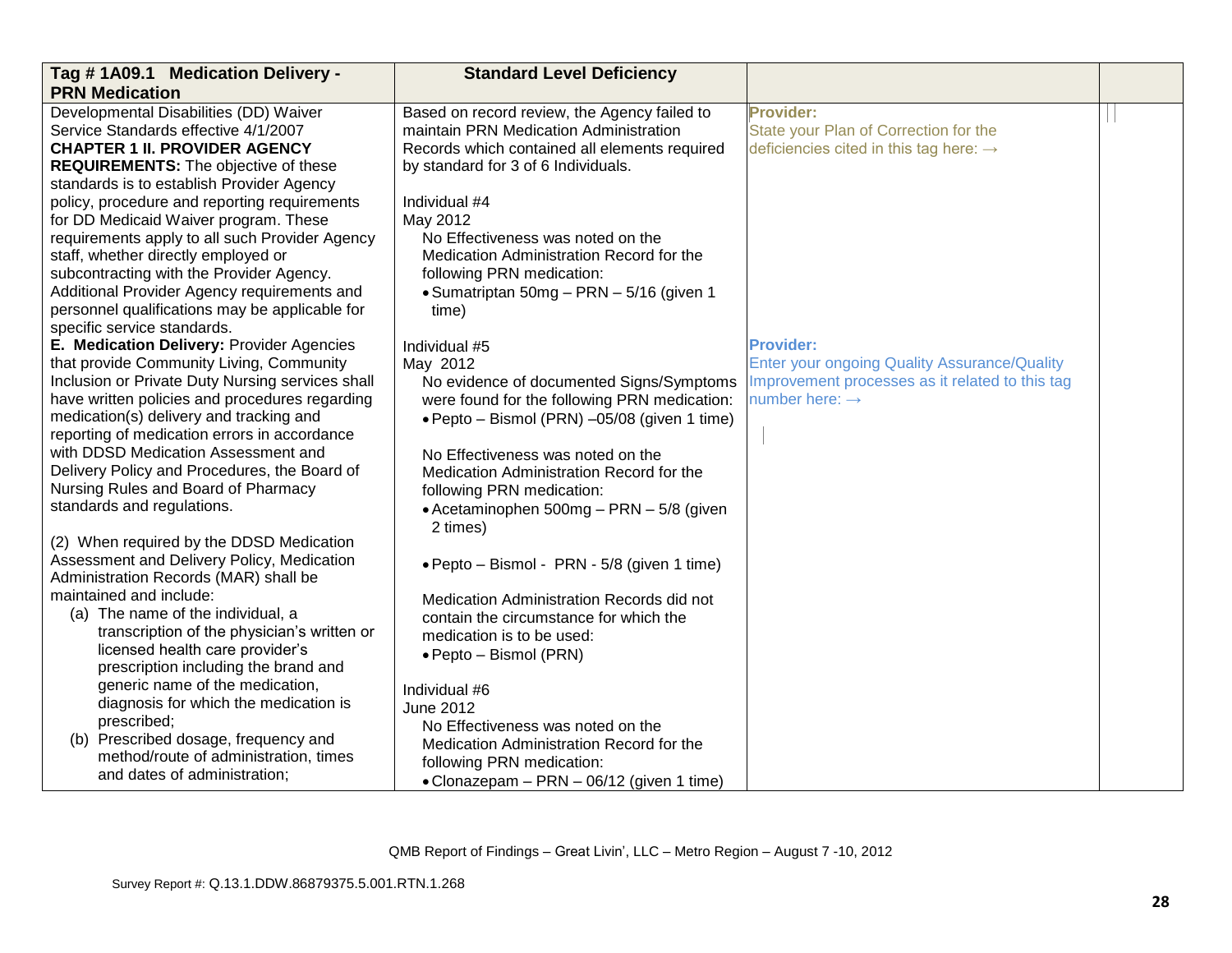|            | (c) Initials of the individual administering or                               |  |  |
|------------|-------------------------------------------------------------------------------|--|--|
|            | assisting with the medication;                                                |  |  |
|            | (d) Explanation of any medication                                             |  |  |
|            | irregularity;                                                                 |  |  |
|            | (e) Documentation of any allergic reaction                                    |  |  |
|            | or adverse medication effect; and                                             |  |  |
|            |                                                                               |  |  |
| (f)        | For PRN medication, an explanation for<br>the use of the PRN medication shall |  |  |
|            |                                                                               |  |  |
|            | include observable signs/symptoms or                                          |  |  |
|            | circumstances in which the medication                                         |  |  |
|            | is to be used, and documentation of                                           |  |  |
|            | effectiveness of PRN medication                                               |  |  |
|            | administered.                                                                 |  |  |
|            |                                                                               |  |  |
|            | (3) The Provider Agency shall also maintain a                                 |  |  |
|            | signature page that designates the full name                                  |  |  |
|            | that corresponds to each initial used to                                      |  |  |
|            | document administered or assisted delivery of                                 |  |  |
| each dose; |                                                                               |  |  |
|            |                                                                               |  |  |
|            | (4) MARs are not required for individuals                                     |  |  |
|            | participating in Independent Living who self-                                 |  |  |
|            | administer their own medications;                                             |  |  |
|            |                                                                               |  |  |
|            | (5) Information from the prescribing pharmacy                                 |  |  |
|            | regarding medications shall be kept in the                                    |  |  |
|            | home and community inclusion service                                          |  |  |
|            | locations and shall include the expected                                      |  |  |
|            | desired outcomes of administrating the                                        |  |  |
|            | medication, signs and symptoms of adverse                                     |  |  |
|            | events and interactions with other medications;                               |  |  |
|            | NMAC 16.19.11.8 MINIMUM STANDARDS:                                            |  |  |
|            | A. MINIMUM STANDARDS FOR THE                                                  |  |  |
|            | DISTRIBUTION, STORAGE, HANDLING AND                                           |  |  |
|            | <b>RECORD KEEPING OF DRUGS:</b>                                               |  |  |
|            | (d) The facility shall have a Medication                                      |  |  |
|            | Administration Record (MAR) documenting                                       |  |  |
|            | medication administered to residents,                                         |  |  |
|            | including over-the-counter medications.                                       |  |  |
|            | This documentation shall include:                                             |  |  |
|            |                                                                               |  |  |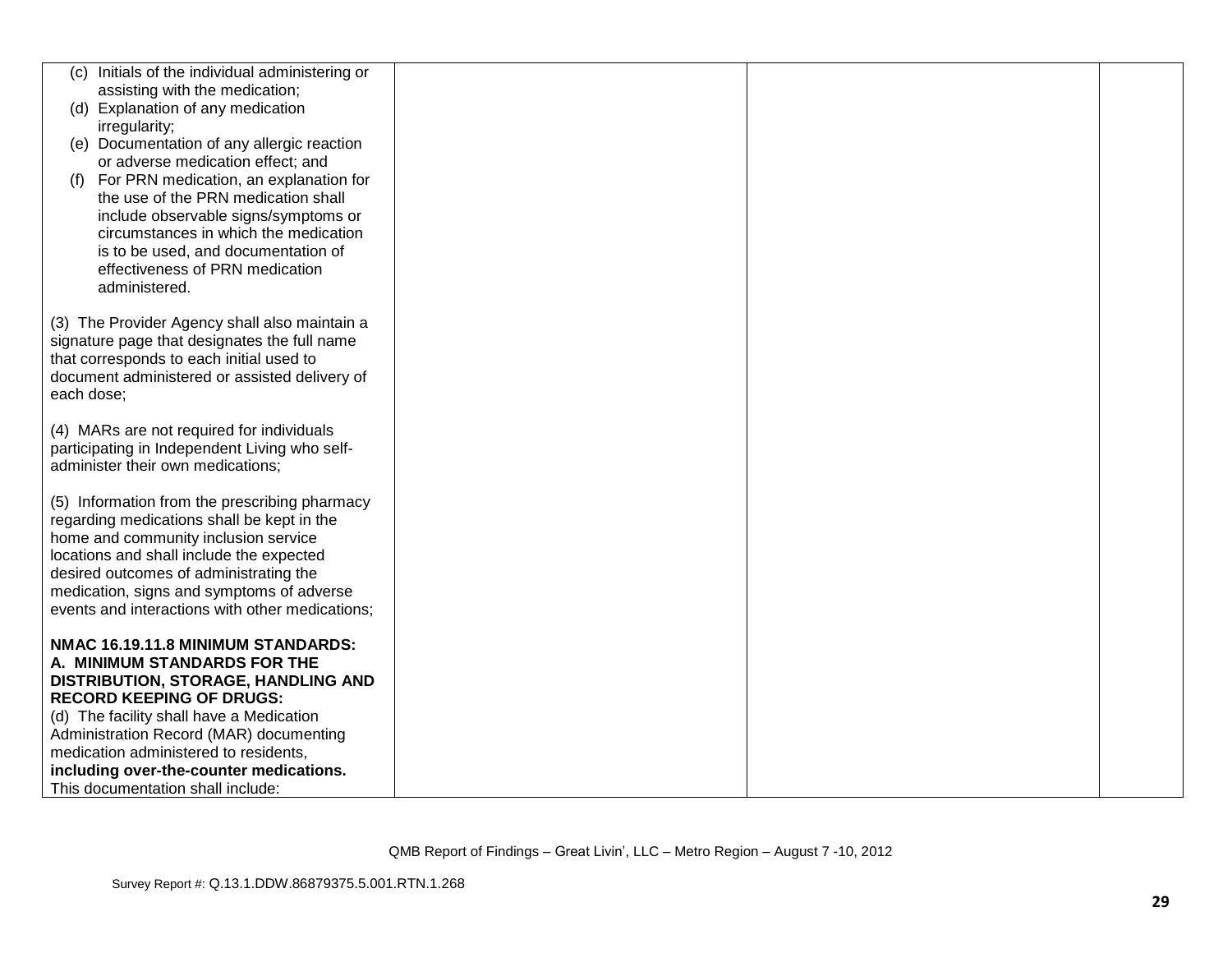| Name of resident;<br>(i)                               |  |  |
|--------------------------------------------------------|--|--|
| Date given;<br>(ii)                                    |  |  |
| Drug product name;<br>(iii)                            |  |  |
| Dosage and form;<br>(iv)                               |  |  |
| Strength of drug;<br>(v)                               |  |  |
| (vi) Route of administration;                          |  |  |
| (vii) How often medication is to be taken;             |  |  |
| (viii) Time taken and staff initials;                  |  |  |
|                                                        |  |  |
| (ix) Dates when the medication is                      |  |  |
| discontinued or changed;                               |  |  |
| The name and initials of all staff<br>(x)              |  |  |
| administering medications.                             |  |  |
|                                                        |  |  |
| <b>Model Custodial Procedure Manual</b>                |  |  |
| <b>D. Administration of Drugs</b>                      |  |  |
| Unless otherwise stated by practitioner,               |  |  |
| patients will not be allowed to administer their       |  |  |
| own medications.                                       |  |  |
| Document the practitioner's order authorizing          |  |  |
| the self-administration of medications.                |  |  |
|                                                        |  |  |
| All PRN (As needed) medications shall have             |  |  |
|                                                        |  |  |
| complete detail instructions regarding the             |  |  |
| administering of the medication. This shall            |  |  |
| include:                                               |  |  |
| $\triangleright$ symptoms that indicate the use of the |  |  |
| medication,                                            |  |  |
| exact dosage to be used, and<br>➤                      |  |  |
| the exact amount to be used in a 24                    |  |  |
| hour period.                                           |  |  |
|                                                        |  |  |
| <b>Department of Health</b>                            |  |  |
| <b>Developmental Disabilities Supports</b>             |  |  |
| <b>Division (DDSD) Medication Assessment</b>           |  |  |
| and Delivery Policy - Eff. November 1, 2006            |  |  |
| <b>F. PRN Medication</b>                               |  |  |
| 3. Prior to self-administration, self-                 |  |  |
| administration with physical assist or assisting       |  |  |
|                                                        |  |  |
| with delivery of PRN medications, the direct           |  |  |
| support staff must contact the agency nurse to         |  |  |
| describe observed symptoms and thus assure             |  |  |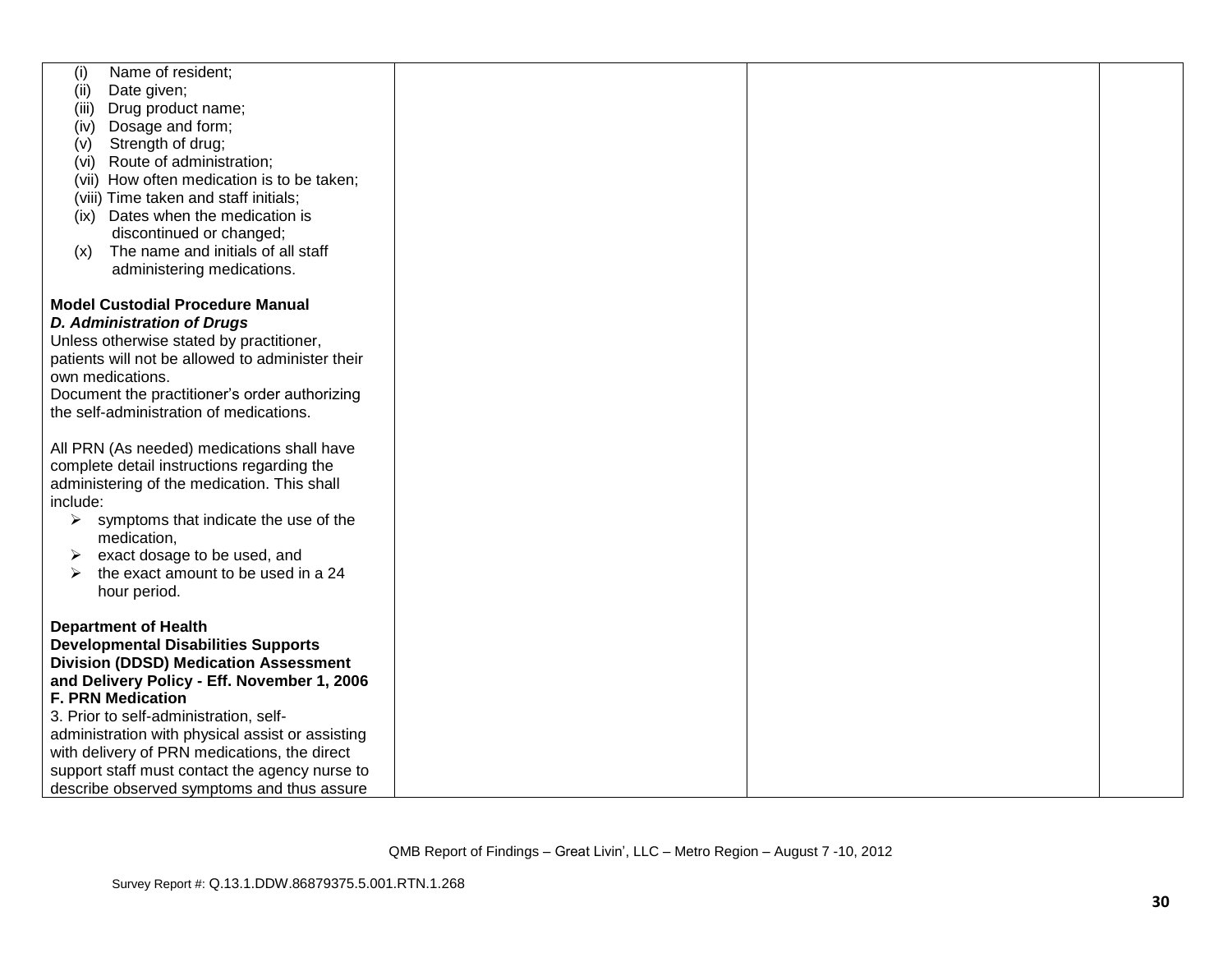| that the PRN medication is being used               |  |  |
|-----------------------------------------------------|--|--|
| according to instructions given by the ordering     |  |  |
| PCP. In cases of fever, respiratory distress        |  |  |
|                                                     |  |  |
| (including coughing), severe pain, vomiting,        |  |  |
| diarrhea, change in responsiveness/level of         |  |  |
| consciousness, the nurse must strongly              |  |  |
| consider the need to conduct a face-to-face         |  |  |
| assessment to assure that the PRN does not          |  |  |
| mask a condition better treated by seeking          |  |  |
| medical attention. This does not apply to home      |  |  |
| based/family living settings where the provider     |  |  |
| is related by affinity or by consanguinity to the   |  |  |
| individual.                                         |  |  |
|                                                     |  |  |
| 4. The agency nurse shall review the utilization    |  |  |
| of PRN medications routinely. Frequent or           |  |  |
| escalating use of PRN medications must be           |  |  |
| reported to the PCP and discussed by the            |  |  |
| Interdisciplinary for changes to the overall        |  |  |
| support plan (see Section H of this policy).        |  |  |
|                                                     |  |  |
| H. Agency Nurse Monitoring                          |  |  |
| 1. Regardless of the level of assistance with       |  |  |
| medication delivery that is required by the         |  |  |
| individual or the route through which the           |  |  |
| medication is delivered, the agency nurses          |  |  |
| must monitor the individual's response to the       |  |  |
| effects of their routine and PRN medications.       |  |  |
| The frequency and type of monitoring must be        |  |  |
| based on the nurse's assessment of the              |  |  |
| individual and consideration of the individual's    |  |  |
| diagnoses, health status, stability, utilization of |  |  |
| PRN medications and level of support required       |  |  |
| by the individual's condition and the skill level   |  |  |
| and needs of the direct care staff. Nursing         |  |  |
| monitoring should be based on prudent nursing       |  |  |
| practice and should support the safety and          |  |  |
| independence of the individual in the               |  |  |
| community setting. The health care plan shall       |  |  |
| reflect the planned monitoring of the               |  |  |
| individual's response to medication.                |  |  |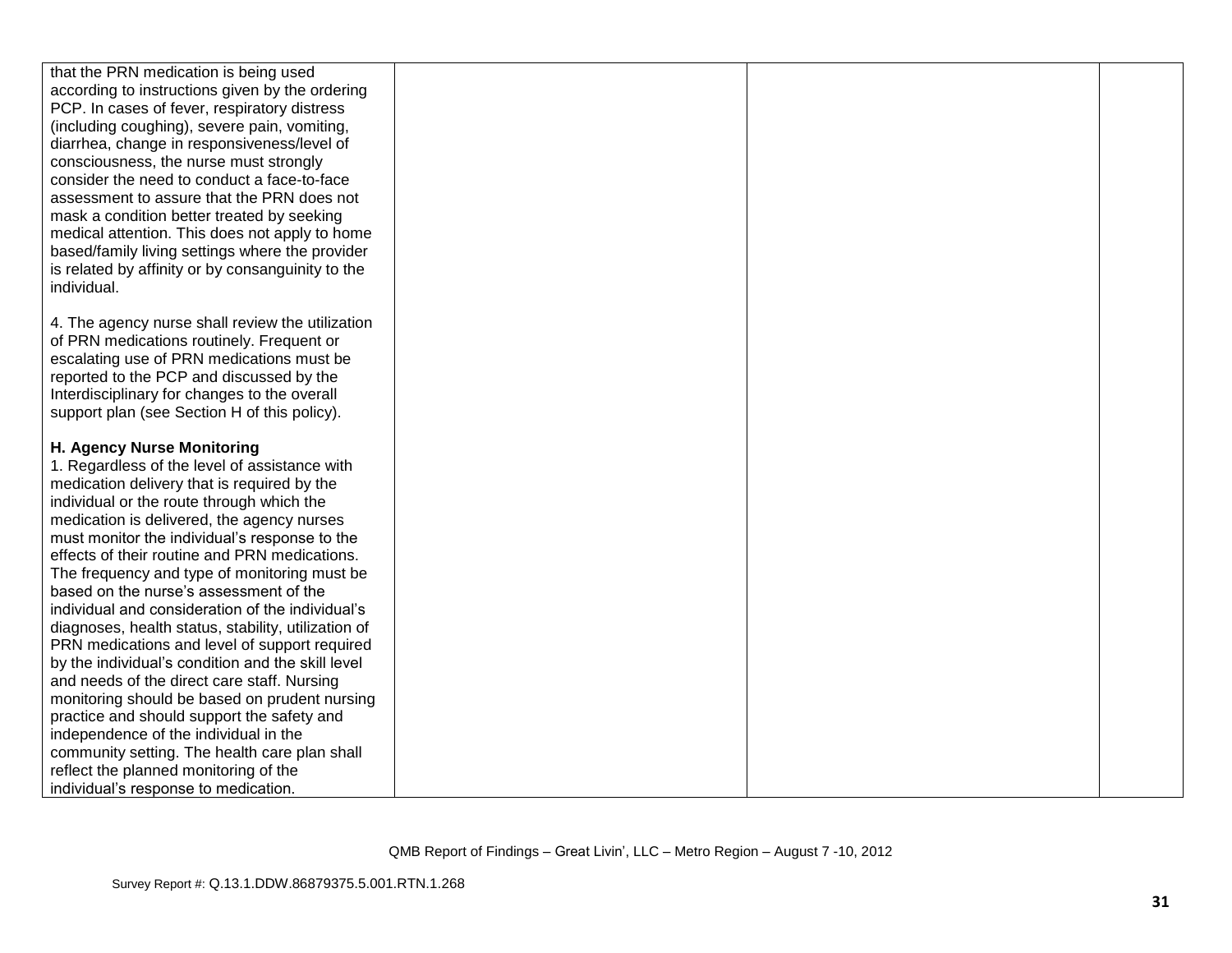| <b>Department of Health Developmental</b><br><b>Disabilities Supports Division (DDSD) -</b><br><b>Procedure Title:</b><br><b>Medication Assessment and Delivery</b><br>Procedure Eff Date: November 1, 2006<br>C. 3. Prior to delivery of the PRN, direct<br>support staff must contact the agency nurse to<br>describe observed symptoms and thus assure<br>that the PRN is being used according to<br>instructions given by the ordering PCP. In<br>cases of fever, respiratory distress (including<br>coughing), severe pain, vomiting, diarrhea,<br>change in responsiveness/level of<br>consciousness, the nurse must strongly<br>consider the need to conduct a face-to-face<br>assessment to assure that the PRN does not<br>mask a condition better treated by seeking<br>medical attention. (References: Psychotropic<br>Medication Use Policy, Section D, page 5 Use<br>of PRN Psychotropic Medications; and, Human<br>Rights Committee Requirements Policy,<br>Section B, page 4 Interventions Requiring<br>Review and Approval - Use of PRN<br>Medications). |  |  |
|--------------------------------------------------------------------------------------------------------------------------------------------------------------------------------------------------------------------------------------------------------------------------------------------------------------------------------------------------------------------------------------------------------------------------------------------------------------------------------------------------------------------------------------------------------------------------------------------------------------------------------------------------------------------------------------------------------------------------------------------------------------------------------------------------------------------------------------------------------------------------------------------------------------------------------------------------------------------------------------------------------------------------------------------------------------------------|--|--|
| a. Document conversation with nurse including<br>all reported signs and symptoms, advice given<br>and action taken by staff.                                                                                                                                                                                                                                                                                                                                                                                                                                                                                                                                                                                                                                                                                                                                                                                                                                                                                                                                             |  |  |
| 4. Document on the MAR each time a PRN<br>medication is used and describe its effect on<br>the individual (e.g., temperature down, vomiting<br>lessened, anxiety increased, the condition is<br>the same, improved, or worsened, etc.).                                                                                                                                                                                                                                                                                                                                                                                                                                                                                                                                                                                                                                                                                                                                                                                                                                  |  |  |
|                                                                                                                                                                                                                                                                                                                                                                                                                                                                                                                                                                                                                                                                                                                                                                                                                                                                                                                                                                                                                                                                          |  |  |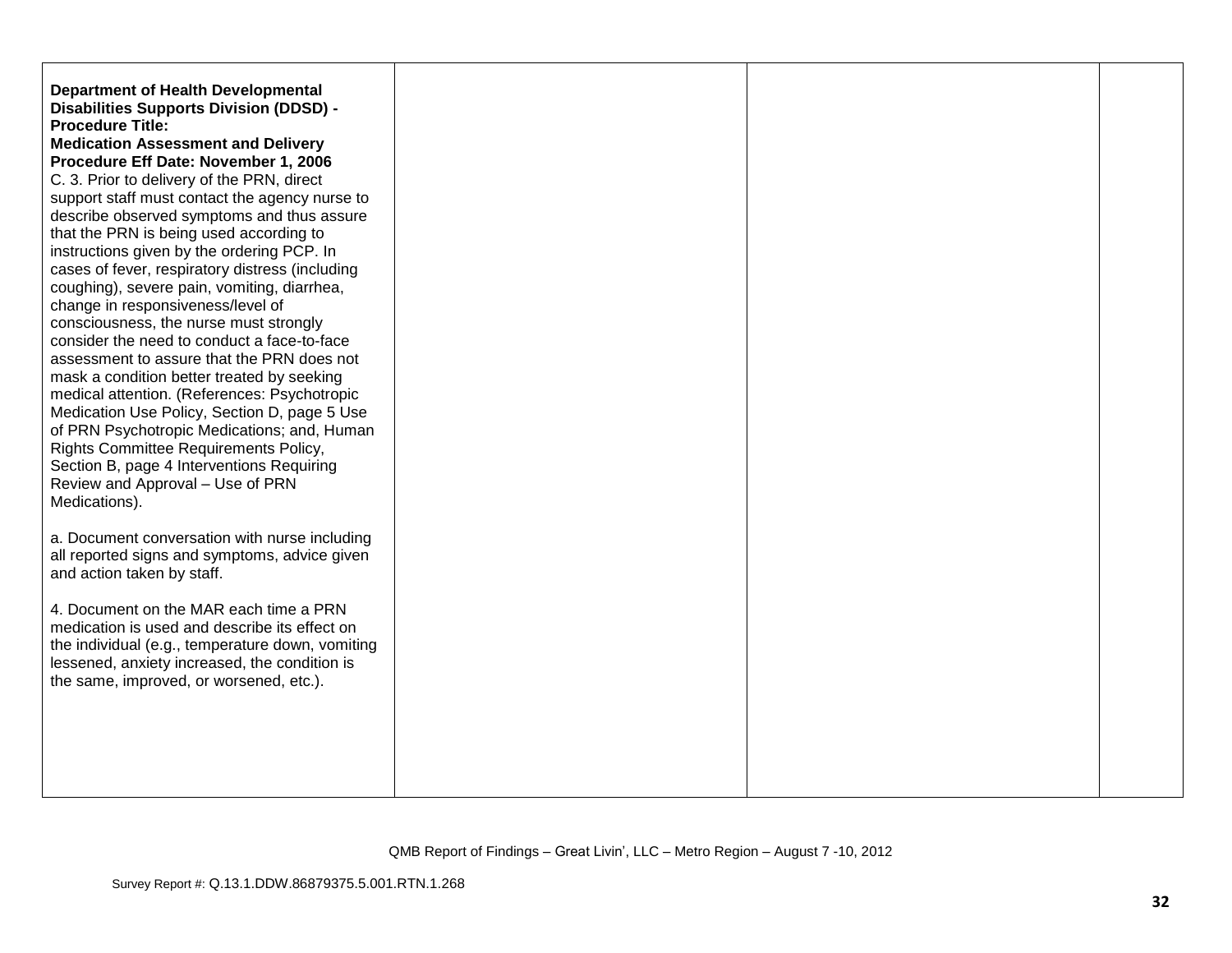| Tag # 1A15.2 & 5109 - Healthcare                 | <b>Standard Level Deficiency</b>                   |                                                     |  |
|--------------------------------------------------|----------------------------------------------------|-----------------------------------------------------|--|
| <b>Documentation</b>                             |                                                    |                                                     |  |
| Developmental Disabilities (DD) Waiver           | Based on record review, the Agency failed to       | <b>Provider:</b>                                    |  |
| Service Standards effective 4/1/2007             | maintain the required documentation in the         | State your Plan of Correction for the               |  |
| <b>CHAPTER 1. III. PROVIDER AGENCY</b>           | Individuals Agency Record as required per          | deficiencies cited in this tag here: $\rightarrow$  |  |
| <b>DOCUMENTATION OF SERVICE DELIVERY</b>         | standard for 2 of 6 individual                     |                                                     |  |
| <b>AND LOCATION - Healthcare</b>                 |                                                    |                                                     |  |
| <b>Documentation by Nurses For Community</b>     | The following were not found, incomplete and/or    |                                                     |  |
| <b>Living Services, Community Inclusion</b>      | not current:                                       |                                                     |  |
| <b>Services and Private Duty Nursing</b>         |                                                    |                                                     |  |
| Services: Nursing services must be available     | <b>Special Health Care Needs:</b><br>$\bullet$     |                                                     |  |
| as needed and documented for Provider            | • Nutritional Evaluation                           |                                                     |  |
| Agencies delivering Community Living             | Individual #5 - As indicated by the IST            |                                                     |  |
| Services, Community Inclusion Services and       | section of ISP the individual is required to       |                                                     |  |
| Private Duty Nursing Services.                   | have a plan. No evidence of an evaluation          |                                                     |  |
|                                                  | found.                                             | <b>Provider:</b>                                    |  |
| Chapter 1. III. E. (1 - 4) (1) Documentation of  |                                                    | <b>Enter your ongoing Quality Assurance/Quality</b> |  |
| nursing assessment activities                    | • Crisis Plans/Medical Emergency                   | Improvement processes as it related to this tag     |  |
| (a) The following hierarchy shall be used to     | <b>Response Plans</b>                              | number here: $\rightarrow$                          |  |
| determine which provider agency is               | • Diabetes                                         |                                                     |  |
| responsible for completion of the HAT and        | $\circ$<br>Individual #4 - As indicated by the IST |                                                     |  |
| MAAT and related subsequent planning and         | section of ISP the individual is required to       |                                                     |  |
| training:                                        | have a plan. No evidence of a plan found.          |                                                     |  |
| (i) Community living services provider           |                                                    |                                                     |  |
| agency;                                          |                                                    |                                                     |  |
| (ii) Private duty nursing provider agency;       |                                                    |                                                     |  |
| (iii) Adult habilitation provider agency;        |                                                    |                                                     |  |
| (iv) Community access provider agency; and       |                                                    |                                                     |  |
| (v) Supported employment provider agency.        |                                                    |                                                     |  |
| (b) The provider agency must arrange for their   |                                                    |                                                     |  |
| nurse to complete the Health Assessment Tool     |                                                    |                                                     |  |
| (HAT) and the Medication Administration          |                                                    |                                                     |  |
| Assessment Tool (MAAT) on at least an annual     |                                                    |                                                     |  |
| basis for each individual receiving community    |                                                    |                                                     |  |
| living, community inclusion or private duty      |                                                    |                                                     |  |
| nursing services, unless the provider agency     |                                                    |                                                     |  |
| arranges for the individual's Primary Care       |                                                    |                                                     |  |
| Practitioner (PCP) to voluntarily complete these |                                                    |                                                     |  |
| assessments in lieu of the agency nurse.         |                                                    |                                                     |  |
| Agency nurses may also complete these            |                                                    |                                                     |  |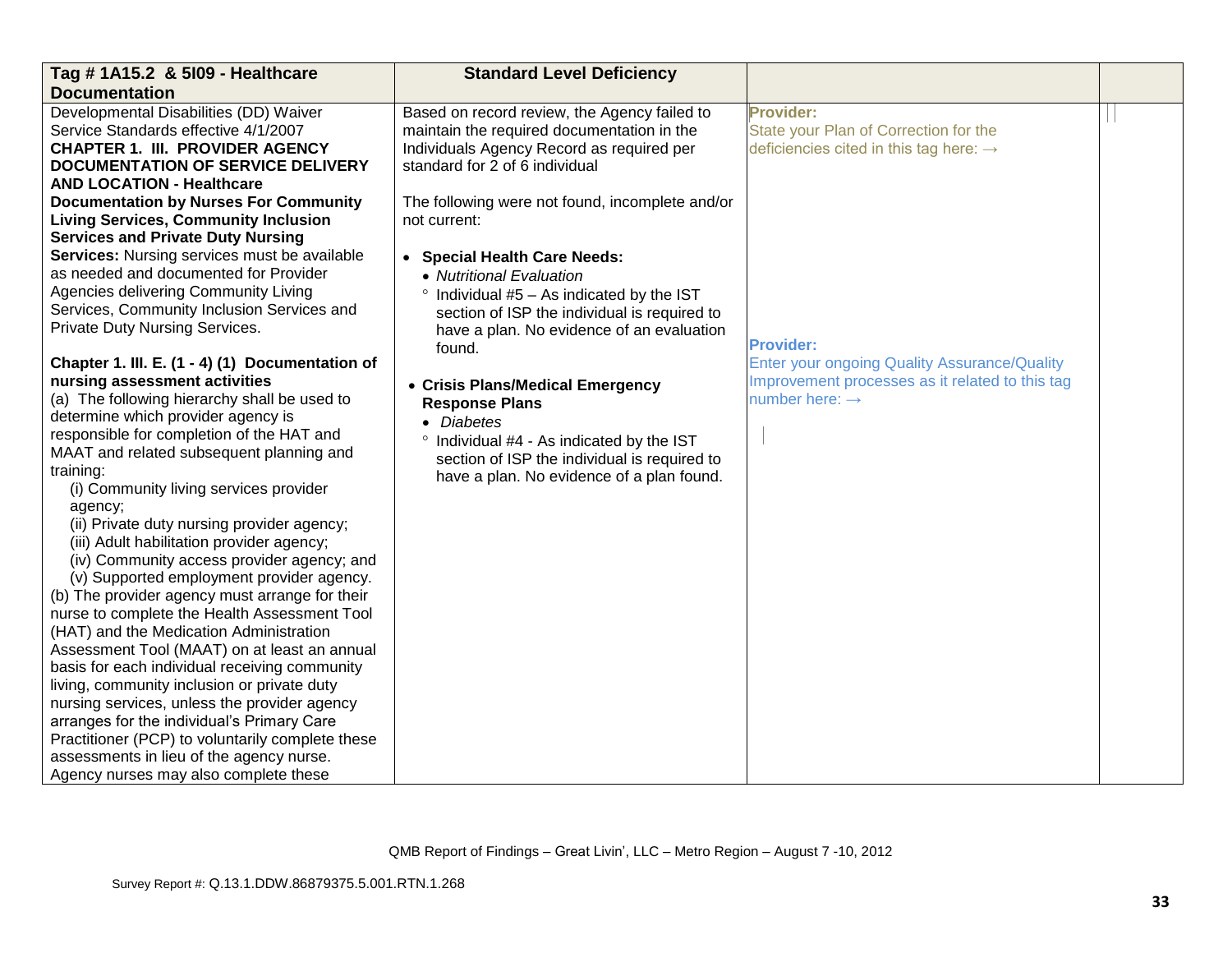| assessments in collaboration with the Primary     |  |  |
|---------------------------------------------------|--|--|
| Care Practitioner if they believe such            |  |  |
| consultation is necessary for an accurate         |  |  |
| assessment. Family Living Provider Agencies       |  |  |
| have the option of having the subcontracted       |  |  |
| caregiver complete the HAT instead of the         |  |  |
| nurse or PCP, if the caregiver is comfortable     |  |  |
| doing so. However, the agency nurse must be       |  |  |
| available to assist the caregiver upon request.   |  |  |
| (c) For newly allocated individuals, the HAT      |  |  |
| and the MAAT must be completed within             |  |  |
| seventy-two (72) hours of admission into direct   |  |  |
| services or two weeks following the initial ISP,  |  |  |
| whichever comes first.                            |  |  |
| (d) For individuals already in services, the HAT  |  |  |
| and the MAAT must be completed at least           |  |  |
| fourteen (14) days prior to the annual ISP        |  |  |
| meeting and submitted to all members of the       |  |  |
| interdisciplinary team. The HAT must also be      |  |  |
| completed at the time of any significant change   |  |  |
| in clinical condition and upon return from any    |  |  |
| hospitalizations. In addition to annually, the    |  |  |
| MAAT must be completed at the time of any         |  |  |
| significant change in clinical condition, when a  |  |  |
| medication regime or route change requires        |  |  |
| delivery by licensed or certified staff, or when  |  |  |
| an individual has completed additional training   |  |  |
| designed to improve their skills to support self- |  |  |
| administration (see DDSD Medication               |  |  |
| Assessment and Delivery Policy).                  |  |  |
| (e) Nursing assessments conducted to              |  |  |
| determine current health status or to evaluate a  |  |  |
| change in clinical condition must be              |  |  |
| documented in a signed progress note that         |  |  |
| includes time and date as well as subjective      |  |  |
| information including the individual complaints,  |  |  |
| signs and symptoms noted by staff, family         |  |  |
| members or other team members; objective          |  |  |
| information including vital signs, physical       |  |  |
| examination, weight, and other pertinent data     |  |  |
| for the given situation (e.g., seizure frequency, |  |  |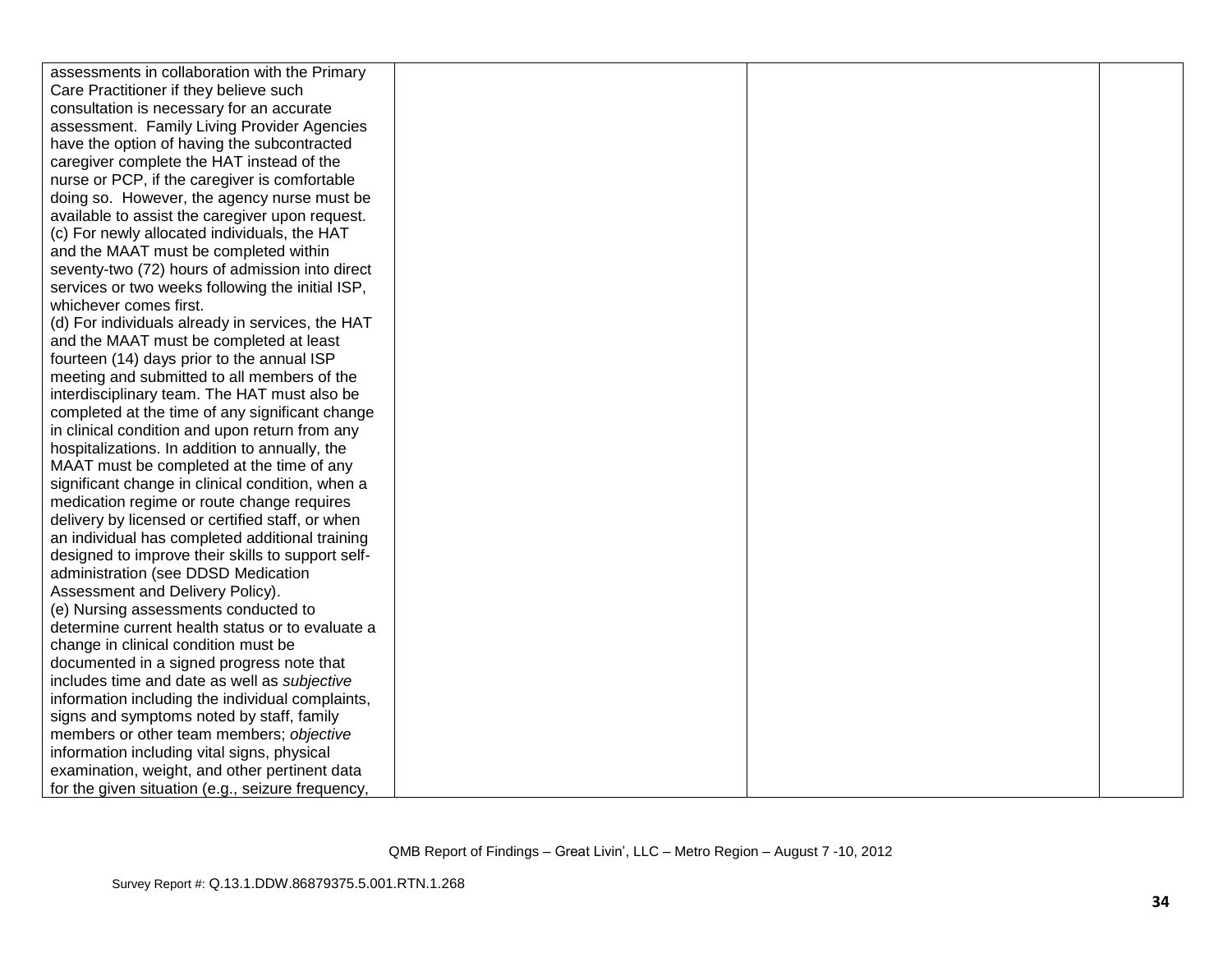| method in which temperature taken);              |  |  |
|--------------------------------------------------|--|--|
| assessment of the clinical status, and plan of   |  |  |
| action addressing relevant aspects of all active |  |  |
| health problems and follow up on any             |  |  |
| recommendations of medical consultants.          |  |  |
| (2) Health related plans                         |  |  |
| (a) For individuals with chronic conditions that |  |  |
| have the potential to exacerbate into a life-    |  |  |
| threatening situation, a medical crisis          |  |  |
| prevention and intervention plan must be         |  |  |
| written by the nurse or other appropriately      |  |  |
| designated healthcare professional.              |  |  |
| (b) Crisis prevention and intervention plans     |  |  |
| must be written in user-friendly language that   |  |  |
| is easily understood by those implementing       |  |  |
| the plan.                                        |  |  |
| (c) The nurse shall also document training       |  |  |
| regarding the crisis prevention and              |  |  |
| intervention plan delivered to agency staff and  |  |  |
| other team members, clearly indicating           |  |  |
| competency determination for each trainee.       |  |  |
| (d) If the individual receives services from     |  |  |
| separate agencies for community living and       |  |  |
| community inclusion services, nurses from        |  |  |
| each agency shall collaborate in the             |  |  |
| development of and training delivery for crisis  |  |  |
| prevention and intervention plans to assure      |  |  |
| maximum consistency across settings.             |  |  |
| (3) For all individuals with a HAT score of 4, 5 |  |  |
| or 6, the nurse shall develop a comprehensive    |  |  |
| healthcare plan that includes health related     |  |  |
| supports identified in the ISP (The healthcare   |  |  |
| plan is the equivalent of a nursing care plan;   |  |  |
| two separate documents are not required nor      |  |  |
| recommended):                                    |  |  |
| (a) Each healthcare plan must include a          |  |  |
| statement of the person's healthcare needs       |  |  |
| and list measurable goals to be achieved         |  |  |
| through implementation of the healthcare plan.   |  |  |
| Needs statements may be based upon               |  |  |
| supports needed for the individual to maintain   |  |  |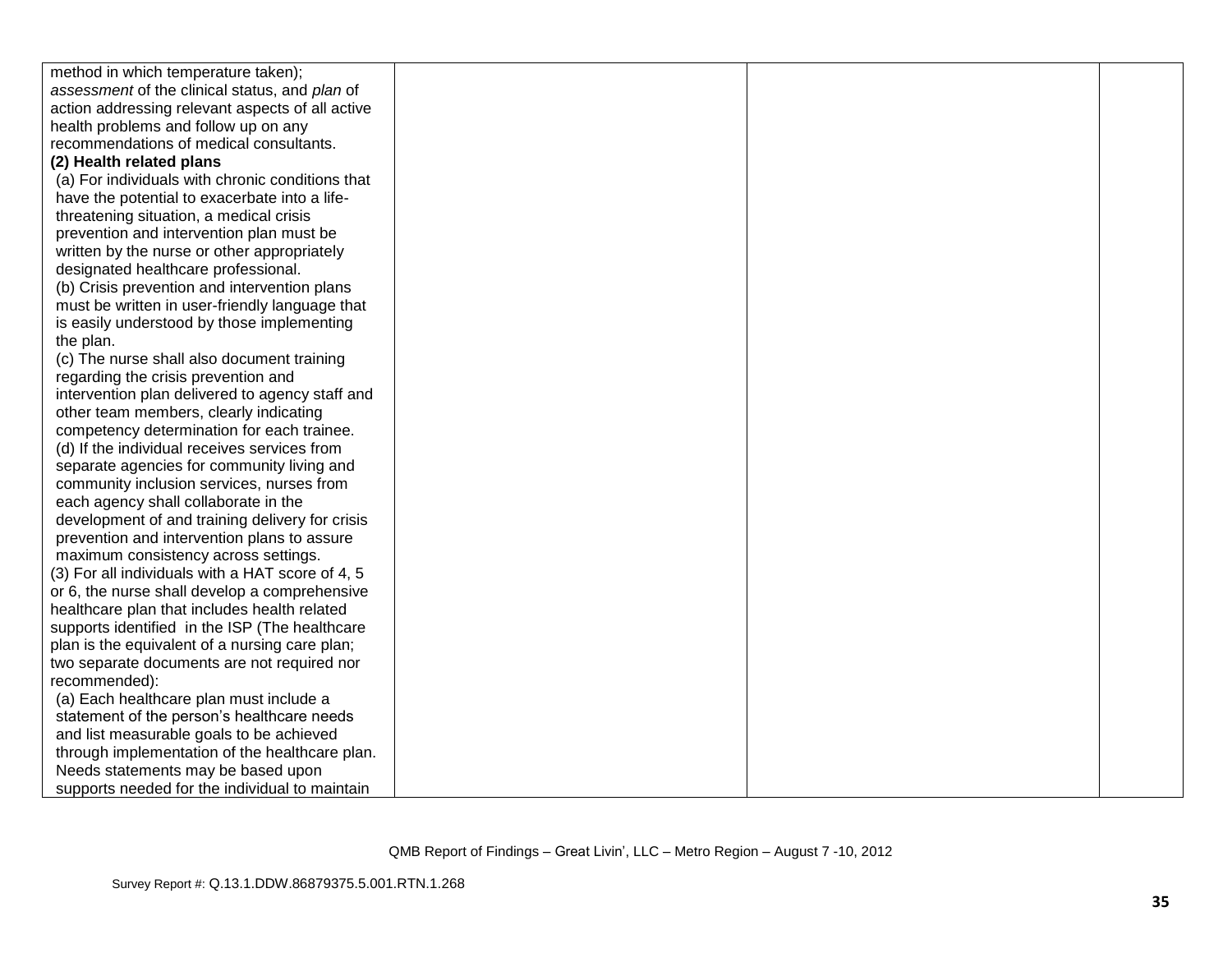| a current strength, ability or skill related to   |  |  |
|---------------------------------------------------|--|--|
| their health, prevention measures, and/or         |  |  |
| supports needed to remediate, minimize or         |  |  |
| manage an existing health condition.              |  |  |
| (b) Goals must be measurable and shall be         |  |  |
| revised when an individual has met the goal       |  |  |
| and has the potential to attain additional goals  |  |  |
| or no longer requires supports in order to        |  |  |
| maintain the goal.                                |  |  |
| (c) Approaches described in the plan shall be     |  |  |
| individualized to reflect the individual's unique |  |  |
| needs, provide guidance to the caregiver(s)       |  |  |
| and designed to support successful                |  |  |
| interactions. Some interventions may be           |  |  |
| carried out by staff, family members or other     |  |  |
| team members, and other interventions may         |  |  |
| be carried out directly by the nurse - persons    |  |  |
| responsible for each intervention shall be        |  |  |
| specified in the plan.                            |  |  |
| (d) Healthcare plans shall be written in          |  |  |
| language that will be easily understood by the    |  |  |
| person(s) identified as implementing the          |  |  |
| interventions.                                    |  |  |
| (e) The nurse shall also document training on     |  |  |
| the healthcare plan delivered to agency staff     |  |  |
| and other team members, clearly indicating        |  |  |
| competency determination for each trainee. If     |  |  |
| the individual receives services from separate    |  |  |
| agencies for community living and community       |  |  |
| inclusion services, nurses from each agency       |  |  |
| shall collaborate in the development of and       |  |  |
| training delivery for healthcare plans to assure  |  |  |
| maximum consistency across settings.              |  |  |
| (f) Healthcare plans must be updated to reflect   |  |  |
| relevant discharge orders whenever an             |  |  |
| individual returns to services following a        |  |  |
| hospitalization.                                  |  |  |
| (g) All crisis prevention and intervention plans  |  |  |
| and healthcare plans shall include the            |  |  |
| individual's name and date on each page and       |  |  |
| shall be signed by the author.                    |  |  |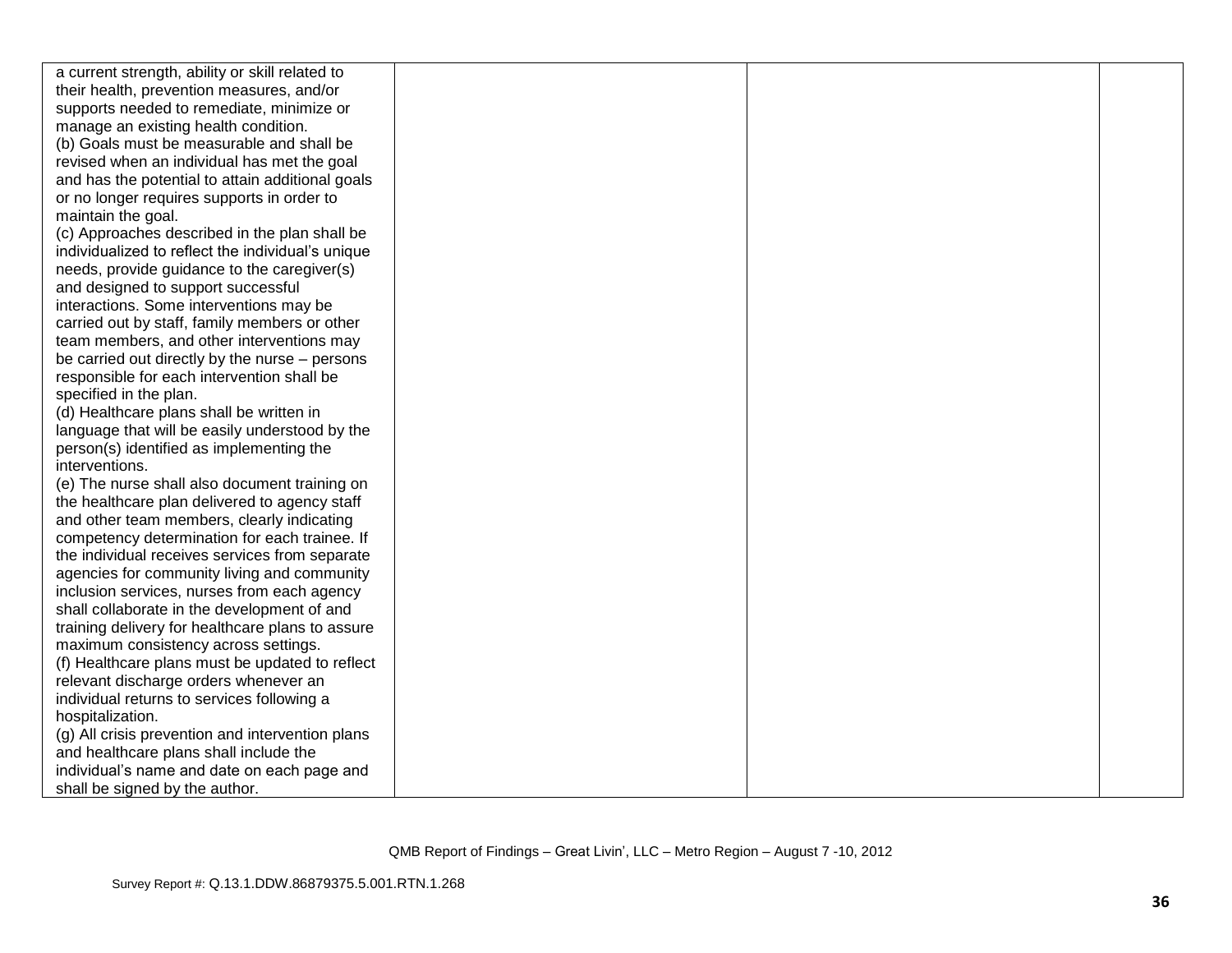| (h) Crisis prevention and intervention plans as   |  |  |
|---------------------------------------------------|--|--|
| well as healthcare plans shall be reviewed by     |  |  |
| the nurse at least quarterly, and updated as      |  |  |
| needed.                                           |  |  |
| (4) General Nursing Documentation                 |  |  |
| (a) The nurse shall complete legible and          |  |  |
| signed progress notes with date and time          |  |  |
| indicated that describe all interventions or      |  |  |
| interactions conducted with individuals served    |  |  |
| as well as all interactions with other healthcare |  |  |
| providers serving the individual. All             |  |  |
| interactions shall be documented whether they     |  |  |
| occur by phone or in person.                      |  |  |
| (b) For individuals with a HAT score of 4, 5 or   |  |  |
| 6, or who have identified health concerns in      |  |  |
| their ISP, the nurse shall provide the            |  |  |
| interdisciplinary team with a quarterly report    |  |  |
| that indicates current health status and          |  |  |
| progress to date on health related ISP desired    |  |  |
| outcomes and action plans as well as              |  |  |
| progress toward goals in the healthcare plan.     |  |  |
|                                                   |  |  |
| Developmental Disabilities (DD) Waiver            |  |  |
| Service Standards effective 4/1/2007              |  |  |
| <b>CHAPTER 5 IV. COMMUNITY INCLUSION</b>          |  |  |
| <b>SERVICES PROVIDER AGENCY</b>                   |  |  |
| <b>REQUIREMENTS</b>                               |  |  |
| <b>B. IDT Coordination</b>                        |  |  |
| (1) Community Inclusion Services Provider         |  |  |
| Agencies shall participate on the IDT as          |  |  |
| specified in the ISP Regulations (7.26.5          |  |  |
| NMAC), and shall ensure direct support staff      |  |  |
| participation as needed to plan effectively for   |  |  |
| the individual; and                               |  |  |
|                                                   |  |  |
| (2) Coordinate with the IDT to ensure that        |  |  |
| each individual participating in Community        |  |  |
| Inclusion Services who has a score of 4, 5, or 6  |  |  |
| on the HAT has a Health Care Plan developed       |  |  |
| by a licensed nurse, and if applicable, a Crisis  |  |  |
| Prevention/Intervention Plan.                     |  |  |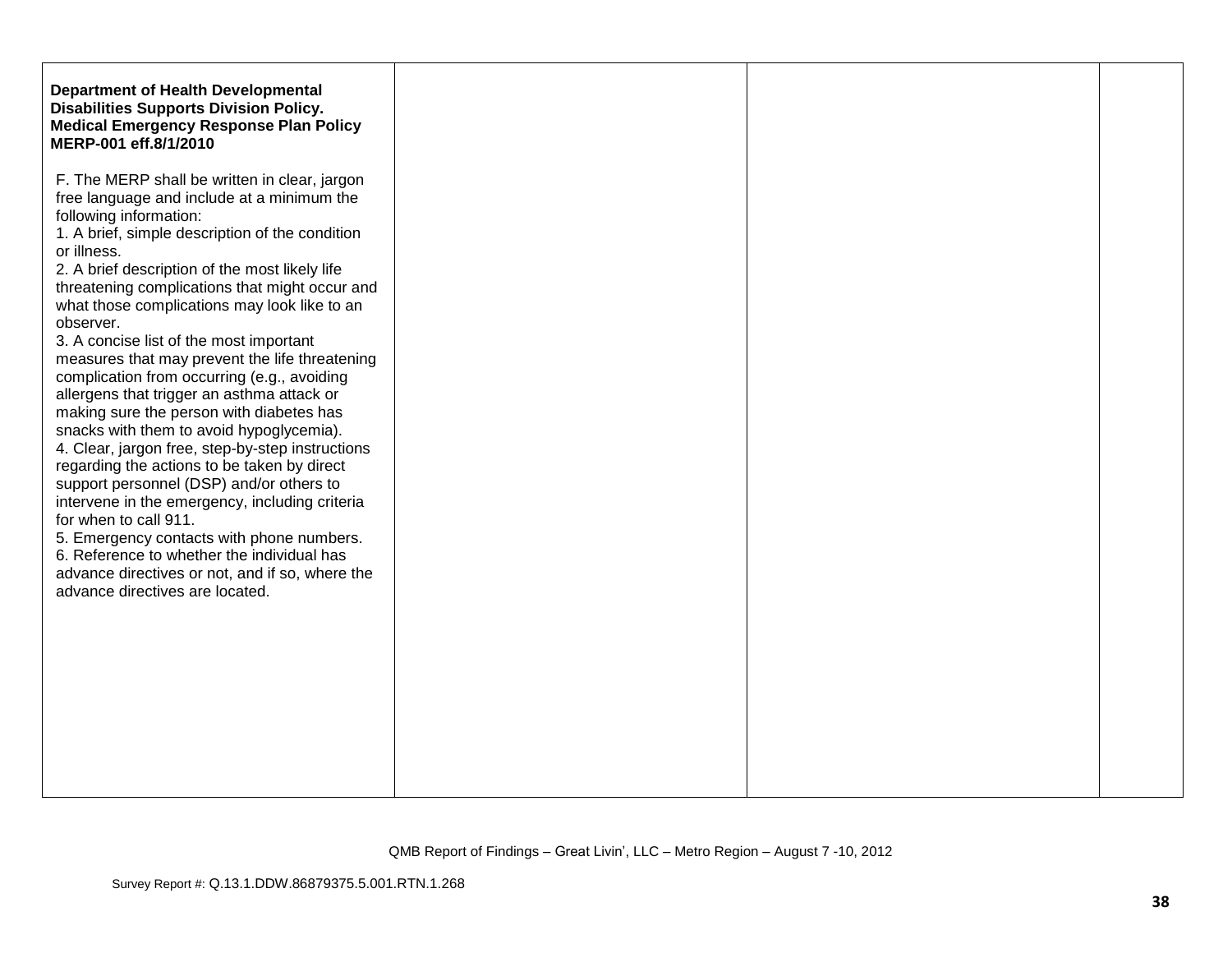| Tag # 6L13 Community Living                       | <b>Standard Level Deficiency</b>                 |                                                     |  |
|---------------------------------------------------|--------------------------------------------------|-----------------------------------------------------|--|
| <b>Healthcare Regts.</b>                          |                                                  |                                                     |  |
| Developmental Disabilities (DD) Waiver            | Based on record review, the Agency failed to     | <b>Provider:</b>                                    |  |
| Service Standards effective 4/1/2007              | provide documentation of annual physical         | State your Plan of Correction for the               |  |
| <b>CHAPTER 6. VI. GENERAL</b>                     | examinations and/or other examinations as        | deficiencies cited in this tag here: $\rightarrow$  |  |
| <b>REQUIREMENTS FOR COMMUNITY LIVING</b>          | specified by a licensed physician for 1 of 6     |                                                     |  |
| G. Health Care Requirements for                   | individuals receiving Community Living Services. |                                                     |  |
| <b>Community Living Services.</b>                 |                                                  |                                                     |  |
| (1) The Community Living Service providers        | The following was not found, incomplete and/or   |                                                     |  |
| shall ensure completion of a HAT for each         | not current:                                     |                                                     |  |
| individual receiving this service. The HAT shall  |                                                  |                                                     |  |
| be completed 2 weeks prior to the annual ISP      | <b>Neurological Referral:</b>                    |                                                     |  |
| meeting and submitted to the Case Manager         | ° Individual #5 - As indicated by IDT meeting    |                                                     |  |
| and all other IDT Members. A revised HAT is       | notes dated 2/16/2012; a referral to             |                                                     |  |
| required to also be submitted whenever the        | Neurologist was recommended. No                  |                                                     |  |
| individual's health status changes significantly. | evidence of neurological follow up was           | <b>Provider:</b>                                    |  |
| For individuals who are newly allocated to the    | found.                                           | <b>Enter your ongoing Quality Assurance/Quality</b> |  |
| DD Waiver program, the HAT may be                 |                                                  | Improvement processes as it related to this tag     |  |
| completed within 2 weeks following the initial    |                                                  | number here: $\rightarrow$                          |  |
| ISP meeting and submitted with any strategies     |                                                  |                                                     |  |
| and support plans indicated in the ISP, or        |                                                  |                                                     |  |
| within 72 hours following admission into direct   |                                                  |                                                     |  |
| services, whichever comes first.                  |                                                  |                                                     |  |
| (2) Each individual will have a Health Care       |                                                  |                                                     |  |
| Coordinator, designated by the IDT. When the      |                                                  |                                                     |  |
| individual's HAT score is 4, 5 or 6 the Health    |                                                  |                                                     |  |
| Care Coordinator shall be an IDT member,          |                                                  |                                                     |  |
| other than the individual. The Health Care        |                                                  |                                                     |  |
| Coordinator shall oversee and monitor health      |                                                  |                                                     |  |
| care services for the individual in accordance    |                                                  |                                                     |  |
| with these standards. In circumstances where      |                                                  |                                                     |  |
| no IDT member voluntarily accepts designation     |                                                  |                                                     |  |
| as the health care coordinator, the community     |                                                  |                                                     |  |
| living provider shall assign a staff member to    |                                                  |                                                     |  |
| this role.                                        |                                                  |                                                     |  |
| (3) For each individual receiving Community       |                                                  |                                                     |  |
| Living Services, the provider agency shall        |                                                  |                                                     |  |
| ensure and document the following:                |                                                  |                                                     |  |
| (a) Provision of health care oversight            |                                                  |                                                     |  |
| consistent with these Standards as                |                                                  |                                                     |  |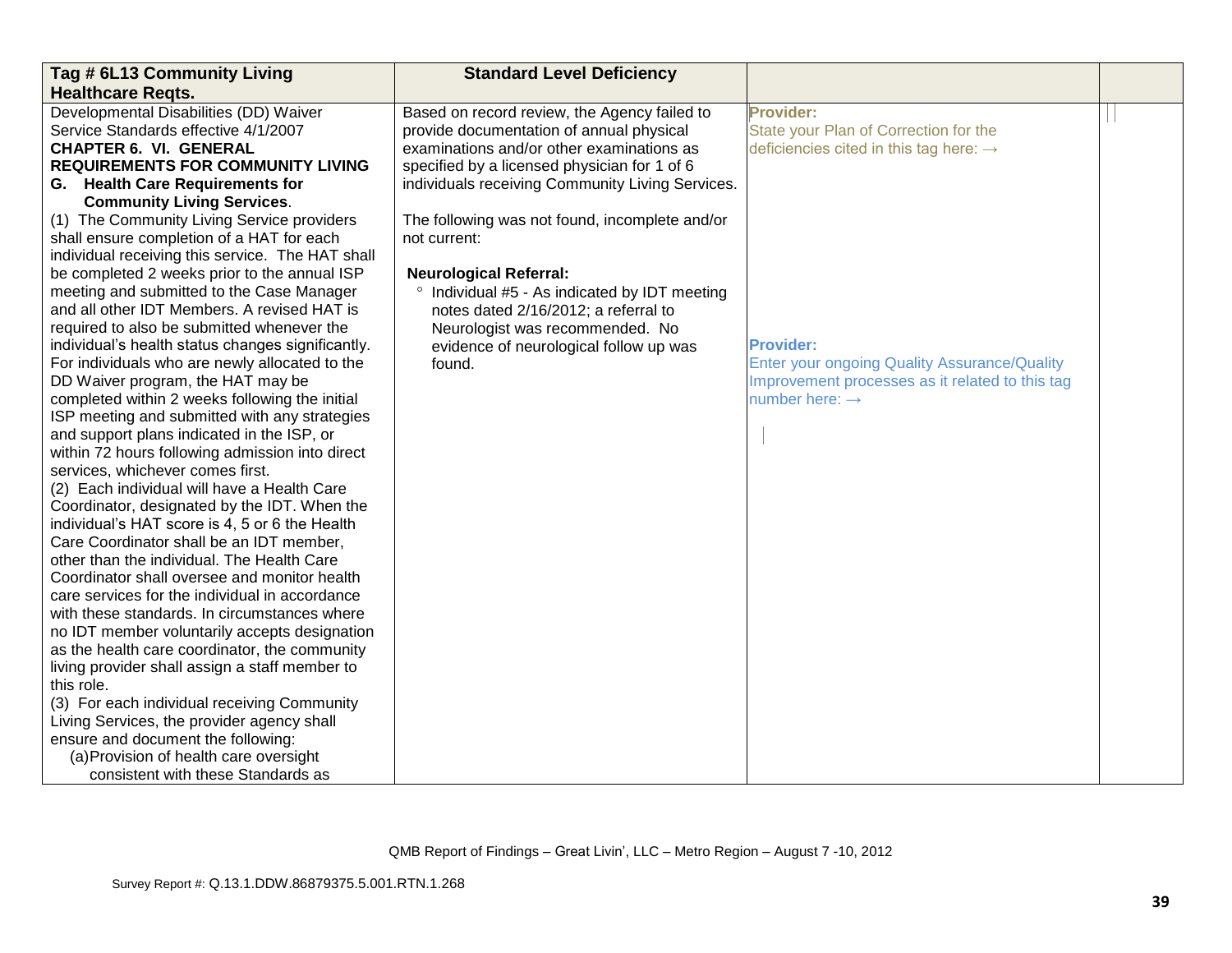| detailed in Chapter One section III E:           |  |  |
|--------------------------------------------------|--|--|
| Healthcare Documentation by Nurses For           |  |  |
| <b>Community Living Services, Community</b>      |  |  |
| Inclusion Services and Private Duty              |  |  |
| Nursing Services.                                |  |  |
| b) That each individual with a score of 4, 5,    |  |  |
| or 6 on the HAT, has a Health Care Plan          |  |  |
| developed by a licensed nurse.                   |  |  |
| (c) That an individual with chronic              |  |  |
| condition(s) with the potential to               |  |  |
| exacerbate into a life threatening               |  |  |
| condition, has Crisis Prevention/                |  |  |
| Intervention Plan(s) developed by a              |  |  |
| licensed nurse or other appropriate              |  |  |
| professional for each such condition.            |  |  |
| (4) That an average of 3 hours of documented     |  |  |
| nutritional counseling is available annually, if |  |  |
| recommended by the IDT.                          |  |  |
| (5) That the physical property and grounds are   |  |  |
| free of hazards to the individual's health and   |  |  |
| safety.                                          |  |  |
| (6) In addition, for each individual receiving   |  |  |
| Supported Living or Family Living Services, the  |  |  |
| provider shall verify and document the           |  |  |
| following:                                       |  |  |
| (a) The individual has a primary licensed        |  |  |
| physician;                                       |  |  |
| (b) The individual receives an annual            |  |  |
| physical examination and other                   |  |  |
| examinations as specified by a licensed          |  |  |
| physician;                                       |  |  |
| (c) The individual receives annual dental        |  |  |
| check-ups and other check-ups as                 |  |  |
| specified by a licensed dentist;                 |  |  |
| (d) The individual receives eye examinations     |  |  |
| as specified by a licensed optometrist or        |  |  |
| ophthalmologist; and                             |  |  |
| (e) Agency activities that occur as follow-up    |  |  |
| to medical appointments (e.g. treatment,         |  |  |
| visits to specialists, changes in                |  |  |
| medication or daily routine).                    |  |  |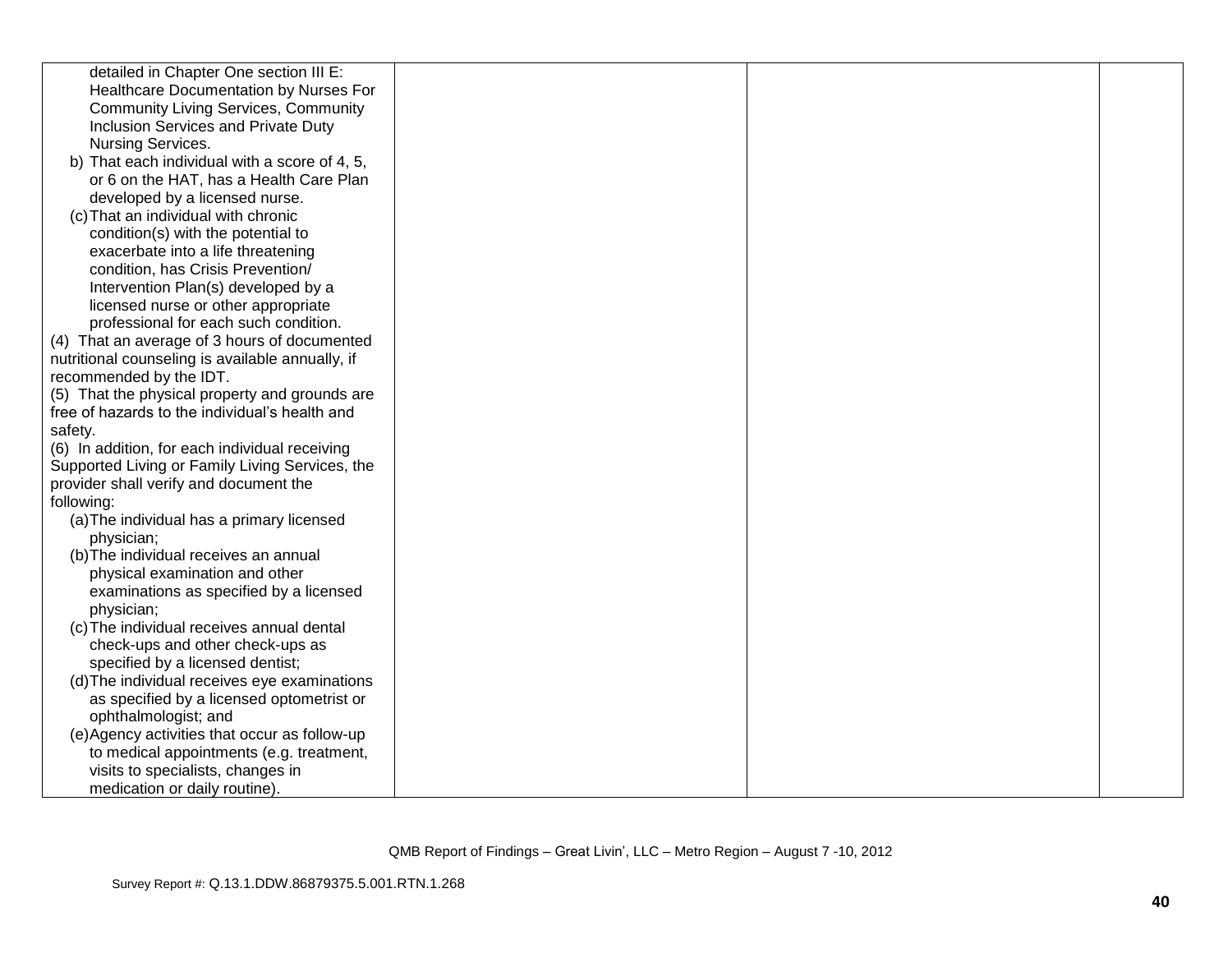| NMAC 8.302.1.17 RECORD KEEPING AND<br><b>DOCUMENTATION REQUIREMENTS: A</b><br>provider must maintain all the records<br>necessary to fully disclose the nature, quality,<br>amount and medical necessity of services<br>furnished to an eligible recipient who is<br>currently receiving or who has received<br>services in the past. |  |  |
|---------------------------------------------------------------------------------------------------------------------------------------------------------------------------------------------------------------------------------------------------------------------------------------------------------------------------------------|--|--|
| B. Documentation of test results: Results of<br>tests and services must be documented, which<br>includes results of laboratory and radiology<br>procedures or progress following therapy or<br>treatment.                                                                                                                             |  |  |
|                                                                                                                                                                                                                                                                                                                                       |  |  |
|                                                                                                                                                                                                                                                                                                                                       |  |  |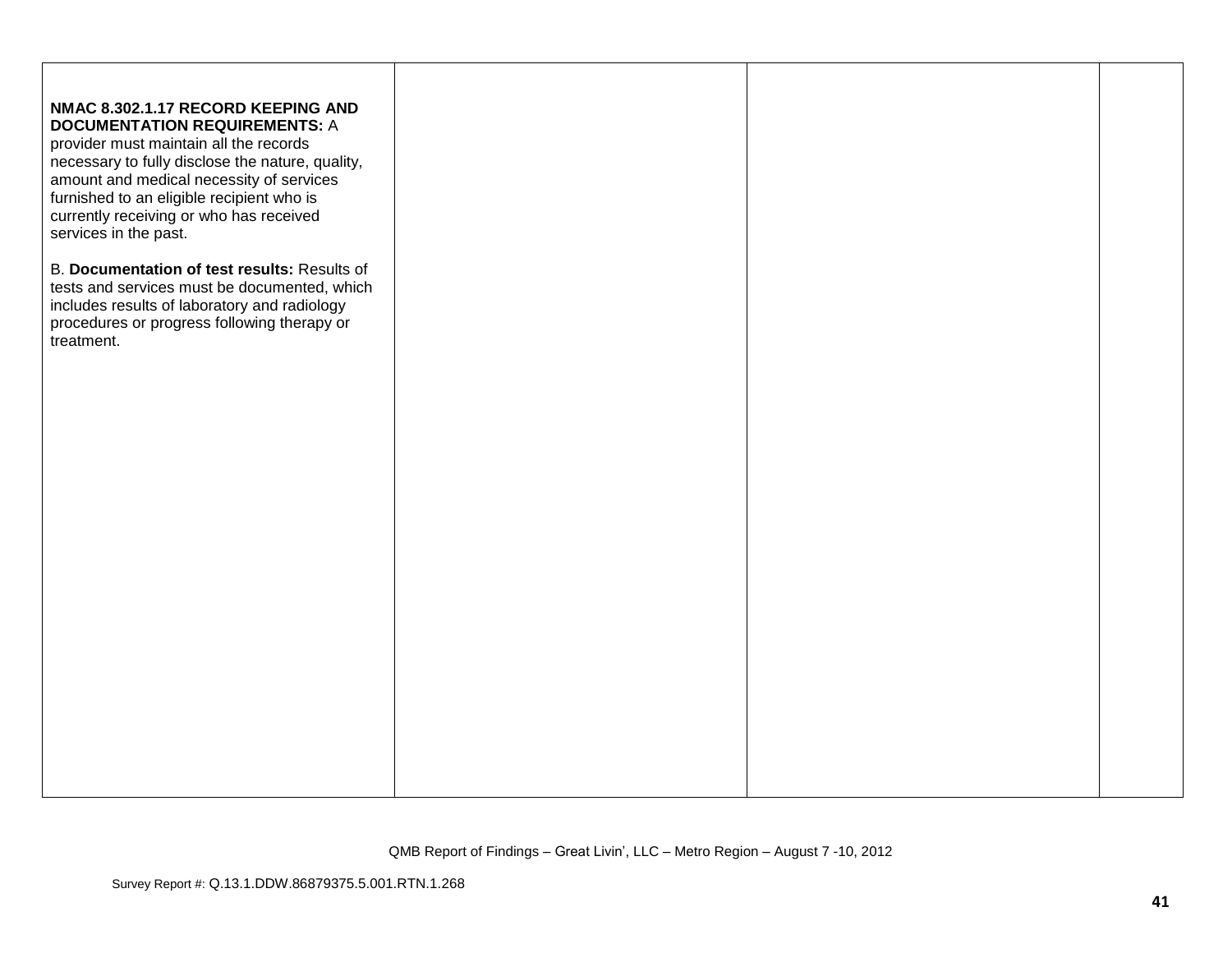| Tag # 6L25 Residential Health & Safety                                 | <b>Standard Level Deficiency</b>                 |                                                     |  |
|------------------------------------------------------------------------|--------------------------------------------------|-----------------------------------------------------|--|
| (Supported Living & Family Living)                                     |                                                  |                                                     |  |
| Developmental Disabilities (DD) Waiver                                 | Based on observation, the Agency failed to       | <b>Provider:</b>                                    |  |
| Service Standards effective 4/1/2007                                   | ensure that each individual's residence met all  | State your Plan of Correction for the               |  |
| <b>CHAPTER 6. VIII. COMMUNITY LIVING</b>                               | requirements within the standard for 3 of 5      | deficiencies cited in this tag here: $\rightarrow$  |  |
| <b>SERVICE PROVIDER AGENCY</b>                                         | Supported Living residences.                     |                                                     |  |
| <b>REQUIREMENTS</b>                                                    |                                                  |                                                     |  |
| L. Residence Requirements for Family                                   | The following items were not found, not          |                                                     |  |
| <b>Living Services and Supported Living</b>                            | functioning or incomplete:                       |                                                     |  |
| <b>Services</b>                                                        |                                                  |                                                     |  |
| (1) Supported Living Services and Family                               | <b>Supported Living Requirements:</b>            |                                                     |  |
| Living Services providers shall assure that                            |                                                  |                                                     |  |
| each individual's residence has:                                       | • Accessible written procedures for the safe     |                                                     |  |
| (a) Battery operated or electric smoke                                 | storage of all medications with dispensing       |                                                     |  |
| detectors, heat sensors, or a sprinkler                                | instructions for each individual that are        |                                                     |  |
| system installed in the residence;                                     | consistent with the Assisting with Medication    | <b>Provider:</b>                                    |  |
| (b) General-purpose first aid kit;                                     | Administration training or each individual's ISP | <b>Enter your ongoing Quality Assurance/Quality</b> |  |
| (c) When applicable due to an individual's                             | (#2, 3 & 6)                                      | Improvement processes as it related to this tag     |  |
| health status, a blood borne pathogens kit;                            |                                                  | number here: $\rightarrow$                          |  |
| (d) Accessible written procedures for                                  |                                                  |                                                     |  |
| emergency evacuation e.g. fire and                                     |                                                  |                                                     |  |
| weather-related threats;<br>(e) Accessible telephone numbers of poison |                                                  |                                                     |  |
| control centers located within the line of                             |                                                  |                                                     |  |
| sight of the telephone;                                                |                                                  |                                                     |  |
| Accessible written documentation of actual<br>(f)                      |                                                  |                                                     |  |
| evacuation drills occurring at least three                             |                                                  |                                                     |  |
| (3) times a year. For Supported Living                                 |                                                  |                                                     |  |
| evacuation drills shall occur at least once                            |                                                  |                                                     |  |
| a year during each shift;                                              |                                                  |                                                     |  |
| Accessible written procedures for the safe<br>(g)                      |                                                  |                                                     |  |
| storage of all medications with dispensing                             |                                                  |                                                     |  |
| instructions for each individual that are                              |                                                  |                                                     |  |
| consistent with the Assisting with                                     |                                                  |                                                     |  |
| Medication Administration training or each                             |                                                  |                                                     |  |
| individual's ISP; and                                                  |                                                  |                                                     |  |
| (h) Accessible written procedures for                                  |                                                  |                                                     |  |
| emergency placement and relocation of                                  |                                                  |                                                     |  |
| individuals in the event of an emergency                               |                                                  |                                                     |  |
| evacuation that makes the residence                                    |                                                  |                                                     |  |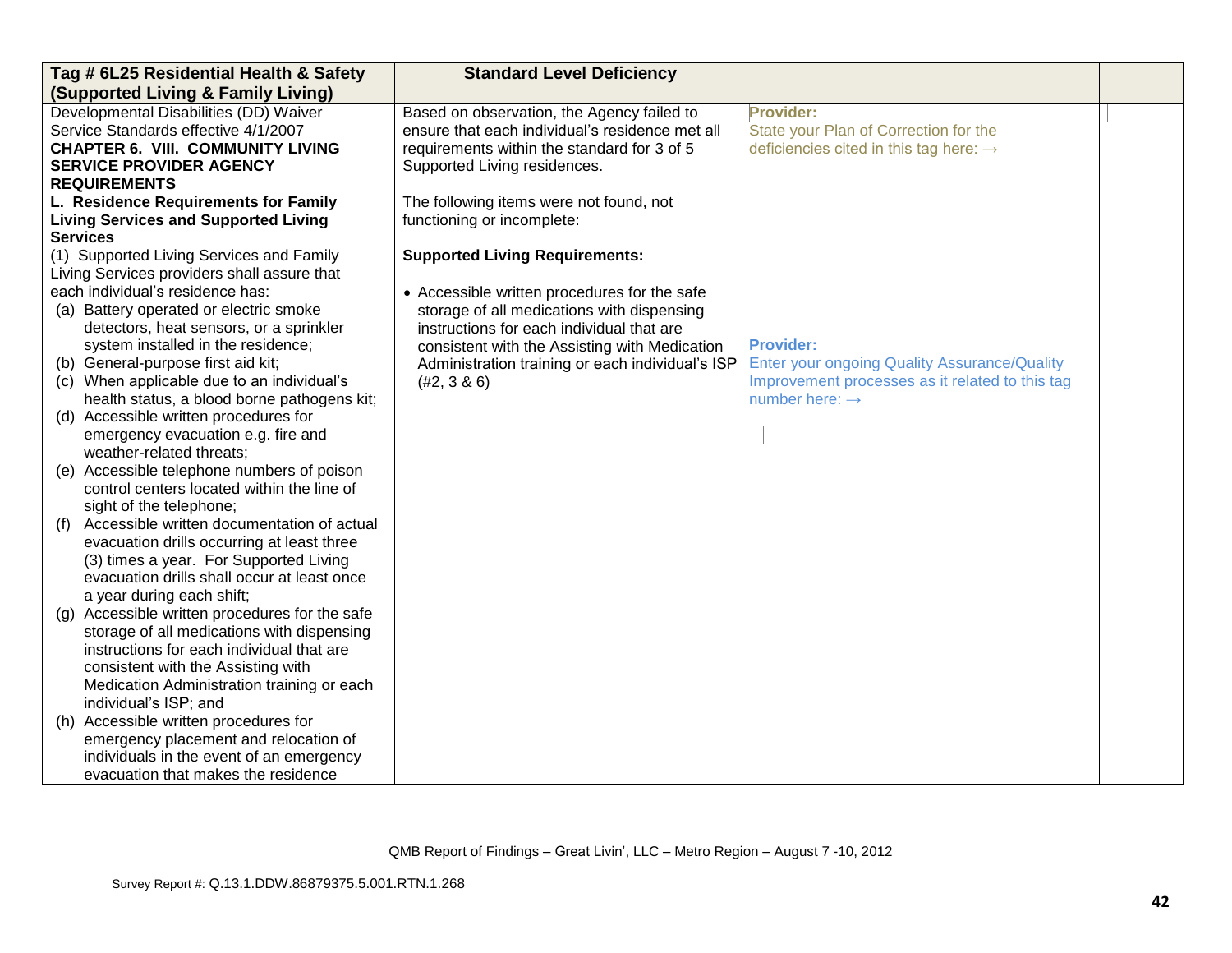| unsuitable for occupancy. The emergency<br>evacuation procedures shall address, but<br>are not limited to, fire, chemical and/or<br>hazardous waste spills, and flooding. |  |  |
|---------------------------------------------------------------------------------------------------------------------------------------------------------------------------|--|--|
|                                                                                                                                                                           |  |  |
|                                                                                                                                                                           |  |  |
|                                                                                                                                                                           |  |  |
|                                                                                                                                                                           |  |  |
|                                                                                                                                                                           |  |  |
|                                                                                                                                                                           |  |  |
|                                                                                                                                                                           |  |  |
|                                                                                                                                                                           |  |  |
|                                                                                                                                                                           |  |  |
|                                                                                                                                                                           |  |  |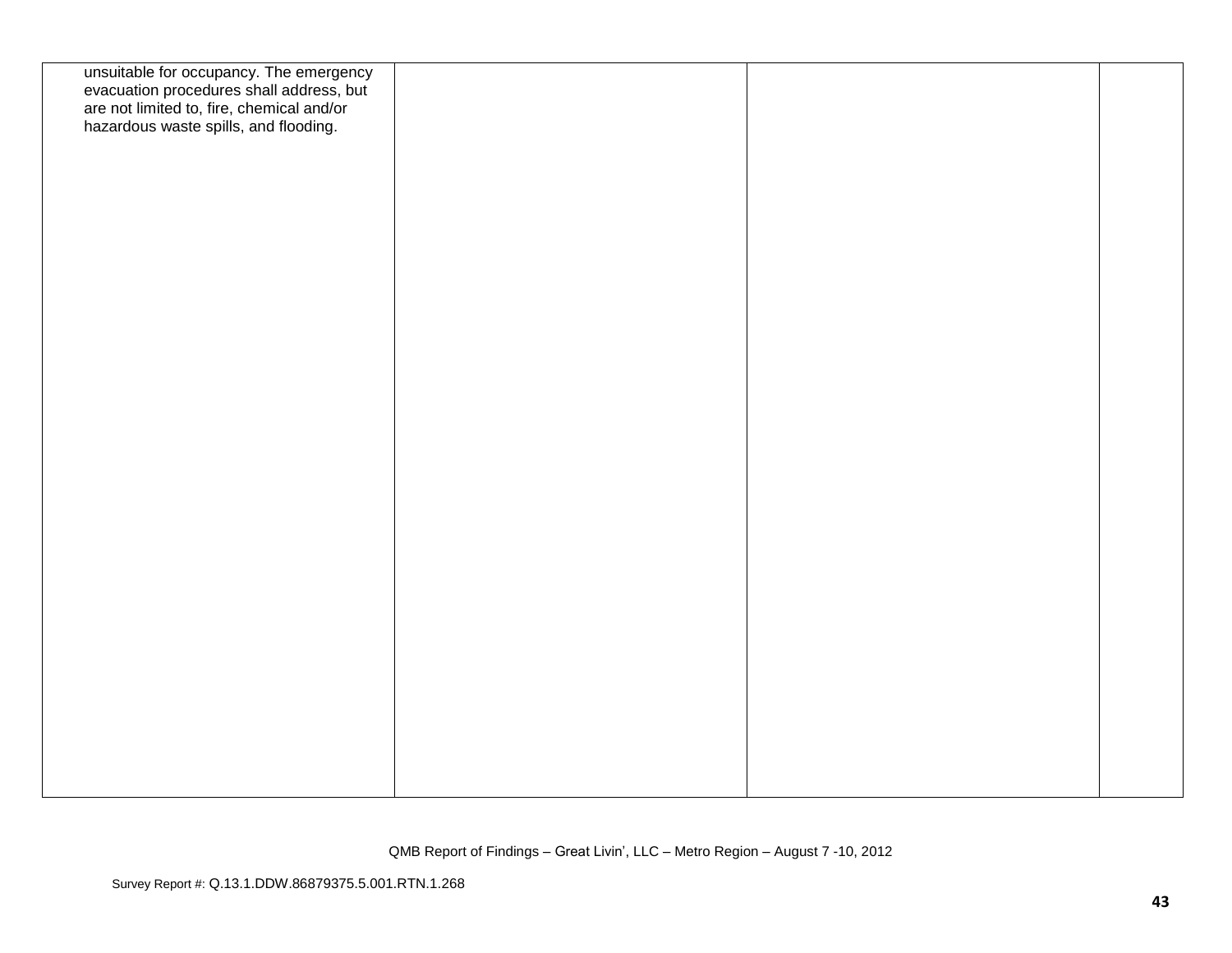| <b>Standard of Care</b>                                                                                                                                                                     | <b>Deficiencies</b>                                                                                                                                                            | <b>Agency Plan of Correction, On-going</b><br><b>QA/QI &amp; Responsible Party</b>                                                                           | <b>Date</b><br><b>Due</b> |
|---------------------------------------------------------------------------------------------------------------------------------------------------------------------------------------------|--------------------------------------------------------------------------------------------------------------------------------------------------------------------------------|--------------------------------------------------------------------------------------------------------------------------------------------------------------|---------------------------|
|                                                                                                                                                                                             |                                                                                                                                                                                | CMS Assurance – Medicaid Billing/Reimbursement/Financial Accountability – State financial oversight exists to assure that claims                             |                           |
| are coded and paid for in accordance with the reimbursement methodology specified in the approved waiver.                                                                                   |                                                                                                                                                                                |                                                                                                                                                              |                           |
|                                                                                                                                                                                             |                                                                                                                                                                                |                                                                                                                                                              |                           |
| <b>TAG #1A12 All Services Reimbursement (No Deficiencies)</b>                                                                                                                               |                                                                                                                                                                                |                                                                                                                                                              |                           |
| <b>SERVICE DELIVERY AND LOCATION</b>                                                                                                                                                        |                                                                                                                                                                                | Developmental Disabilities (DD) Waiver Service Standards effective 4/1/2007 Chapter 1. III. PROVIDER AGENCY DOCUMENTATION OF                                 |                           |
| prior to a request for reimbursement from the HSD. For each unit billed, the record shall contain the following:<br>(3) The signature or authenticated name of staff providing the service. | (1) Date, start and end time of each service encounter or other billable service interval;<br>(2) A description of what occurred during the encounter or service interval; and | <b>B. Billable Units:</b> The documentation of the billable time spent with an individual shall be kept on the written or electronic record that is prepared |                           |
|                                                                                                                                                                                             |                                                                                                                                                                                | Billing for Community Living (Supported Living, Family Living) and Community Inclusion (Adult Habilitation & Community Access) services was                  |                           |